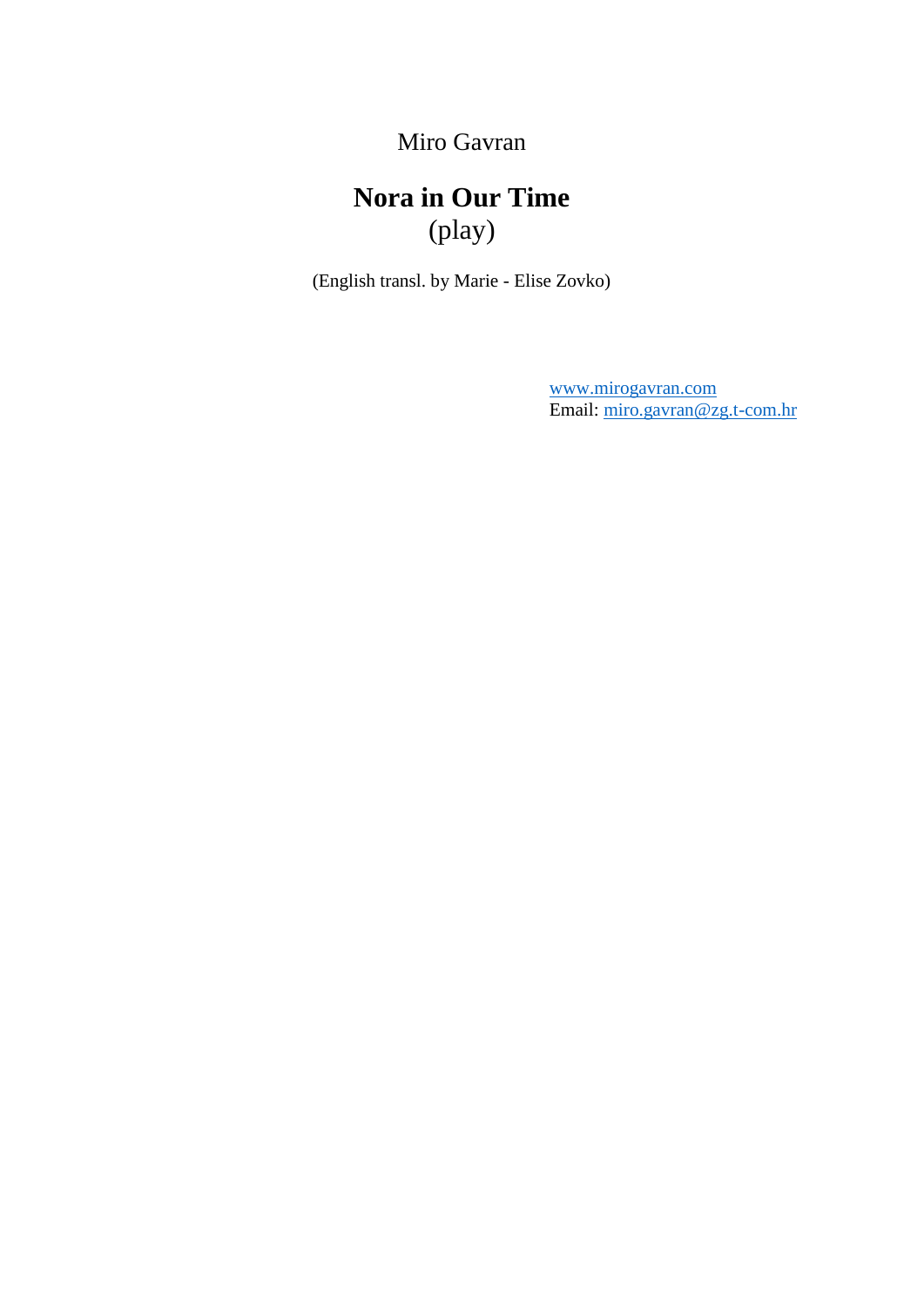*Nora in Our Time* was awarded the Marin Držić prize of the Ministry of Culture of the Republic of Croatia. It premiered on December 9, 2007 in the Croatian National Theatre in Varaždin, Croatia with the following performers:

 NORA......Ines Bojanić TONY........Kristijan Potočki CARL....Stojan Matavulj LYDIA......Ljiljana Bogojević RANKO....Zvonko Zečević MAYA........Beti Lučić JANA........Gordana Slivka

 Director: Georgij Paro Dramaturge: Mladen Martić Sets: Dinka Jeričević Costumes: Marija Žarak Music: Davor Rocco Assistant director: Gordana Slivka

### **Nora in Our Time**

# *Characters from "the play"*

*"Real – life" characters*

ACTOR, who wants to be playwright ACTRESS, tired of acting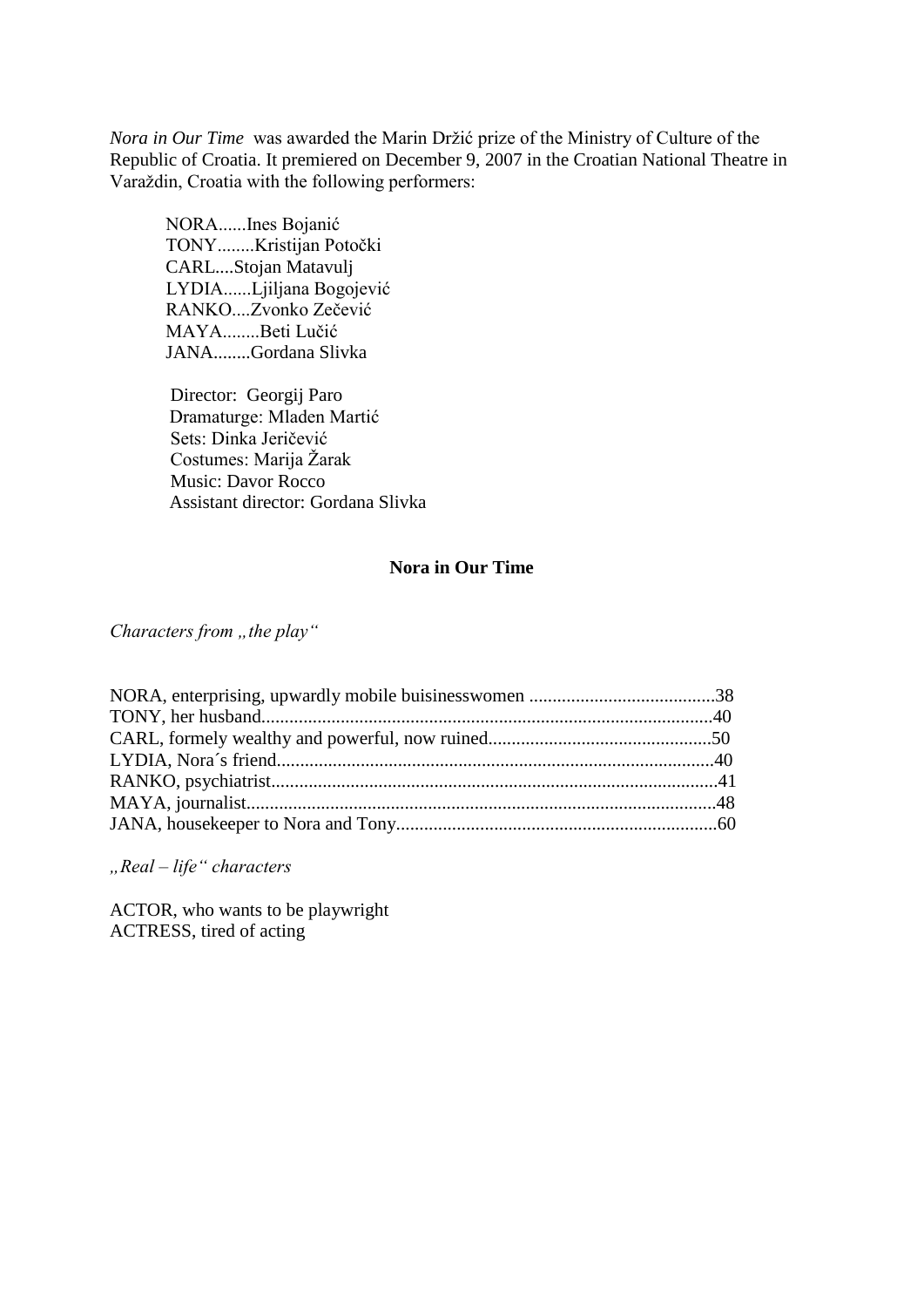### **FIRST ACT**

### **SCENE 1**

*(living room)*

*(Nora, Jana, Tony, Lydia, Ranko)*

*(When the curtain rises we view a fashionable, contemporarily designed living area. All of the furnishings and all the objects in the room are new. One senses the desire of the owner to demonstrate his wealth. Nora enters dressed in a formal black dress. She is an attractive woman of around thirty-eight with a decisive look about her. Nora examines one of the tables. She runs her index finger across the surface of the table, then examines her finger closely. A look of annoyance passes over her face. She approaches another table and repeats the same procedure. Her dissatisfaction grows even more apparent. She takes a deep breath and begins to call in a loud voice.)*

Nora: Jana! Jaanaa!

*(Jana, the housekeeper, appears in the doorway.)*

Jana: Yes, ma'am?

Nora: The guests are due to arrive any minute and the tables are covered with dust!

Jana: But ma'am, I dusted them twice today.

*(Nora runs her finger across the surface of one of the tables, then holds it up for Jana to see.)*

Nora: Just look! Do you call that dusted?

Jana: How can that be? I don't understand...

Nora: No time for explanations. Take a dustcloth and dust them again!

*(Tony, Nora's husband, enters. He looks to be around forty years old. He is wearing a dress shirt and just putting on his jacket as he enters the room.)*

Tony: There, now I'm all set for company, for a celebration, for anything...

Nora: And your tie?

Tony: What tie?

*(Jana leaves the room.)*

Nora: Where's your tie?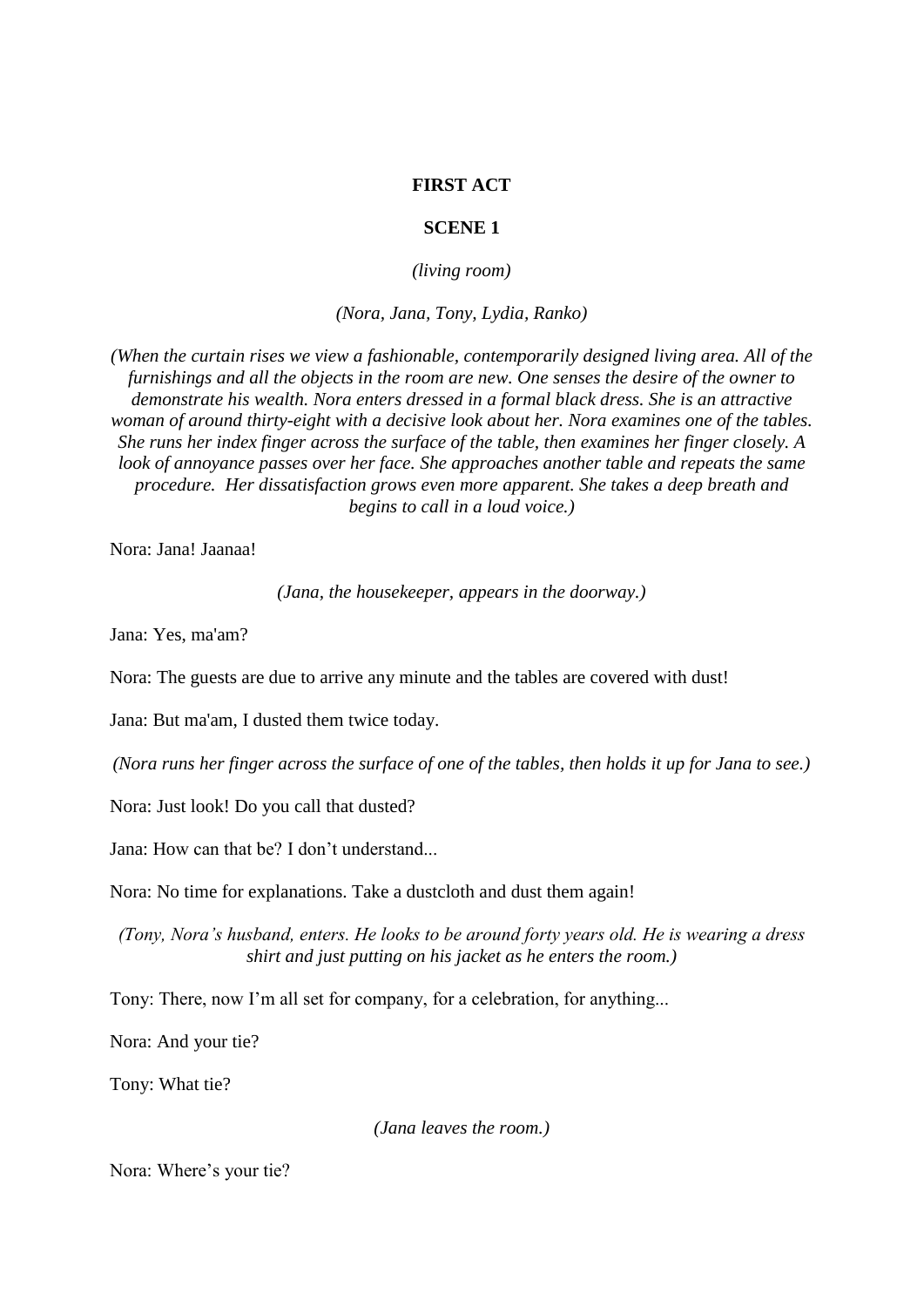Tony: What do I need a tie for?

- Nora: You didn't think you could get up in front of all our guests on a day like today without a tie?
- Tony: As a matter of fact, I did. You know how I hate wearing a tie. Why I should torture myself, when I feel better without a tie than with one?
- Nora: *(in a conciliatory tone)* Tony, dear, today is a special day. All of our friends are coming and my most important business partners. At least today, you ought to be able to put aside your likes and dislikes. Don't you think I'd rather be wearing a sweatsuit and slippers, than this dress and shoes? I can't allow myself that liberty which you take for yourself simply because you are too lazy to make the effort or just to cause trouble. Please, put on a tie and behave as people expect you to.
- Tony: I'm sorry, Nora, but I find it stupid to have to wear a tie in my own home. I'm the host and not a guest. What normal person wears a tie in his own home?
- Nora: Please, dear, don't be ridiculous. Go put on a tie. All the men coming to our celebration this evening will be wearing a tie. How could you even consider going without?

*(Jana comes back into the room carrying a dustcloth, goes up to the nearest table and begins to dust it)*

Tony: Alright, alright. If it's that important to you, I'll go put on a stupid tie, even if it bothers the heck out of me to have to wear one.

# *(Tony exits.)*

Nora: It drives me insane that I have to constantly to explain to everyone what each person has to do, who has to do what. As if I feel like doing everything I have to do. I never question what it is I have to do, because I don't have anyone to ask.

*(Jana goes over to another table and starts dusting.)*

Jana: Will the guests take their cocktail here or in the dining room, ma'am?

Nora: Here, here. Afterwards we'll move to the dining room. Did you put the drinks in the refrigerator?

Jana: Yes, ma'am.

# *(The doorbell rings.)*

- Nora: Someone's here already. And whoever it is is ten minutes early. Please go and open the door. And get that rag out of sight!
- *(Jana exists. A moment later Lydia enters the room. She is around forty years old, modest in her appearance and her gestures. In her hand she carries a gift-wrapped package).*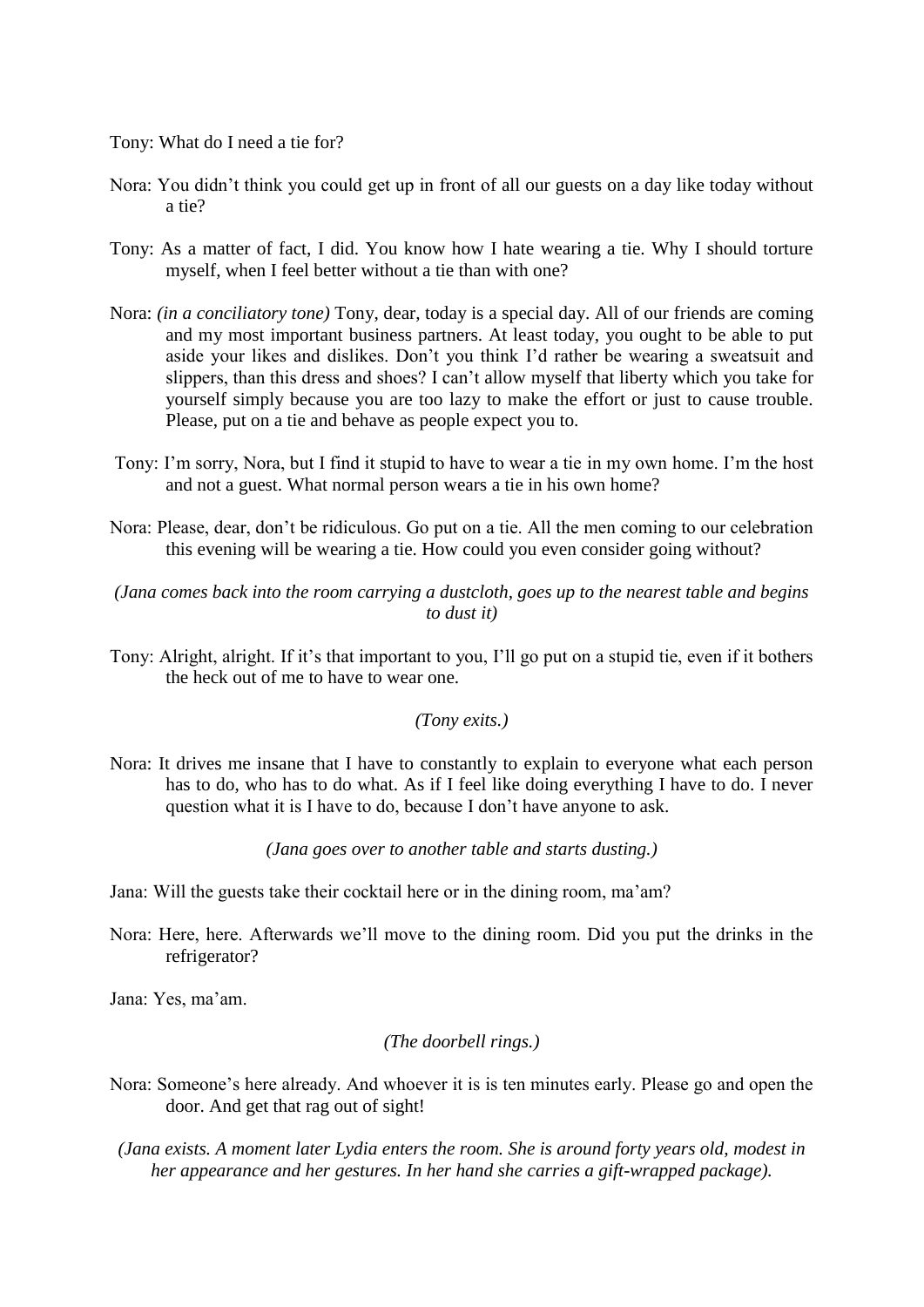Lydia: Good evening, Madam director!

- Nora: Hello, darling! You gave me such a fright! I thought it was one of the other guests already.
- Lydia: I came a little early, in case you need any help.

Nora: Everything is ready, but still, I'm glad you got here before the others.

*(Lydia presents her with the gift).*

Lydia: Here! Something for your new flat.

Nora: Thank you!

*(Nora unwraps the present and takes out a vase.)*

Nora: It's beautiful! Thank you very much!

Lydia: I'm glad you like it!

Nora: I think I'll need it tonight, when they begin to shower me with bouquets. I'm so excited!

Lydia: So you're going to hold a speech?

Nora: I'm sure everyone will expect me to.

- Lydia: No doubt. It's the seventh aniversary of the founding of the agency, and what's more you've just moved into this luxurious new apartment. For your friends, that's even more important maybe than the anniversary of your business.
- Nora: If it weren't for the agency, there wouldn't be this apartment either. It's the money from the agency we live on, and you know yourself how much my husband earns. What you earn your bread from deserves more respect than bread itself!

*(Tony comes into the room. He has put on a tie.)*

Tony: Good evening, Lydia!

Lydia: Good evening!

Tony: Is this alright?

Nora: But dear, why didn't you take a lighter-colored tie? A light-colored tie would go well with that suit.

Tony: *I* think that this tie goes well with it. I want to be unobtrusive. It's your evening after all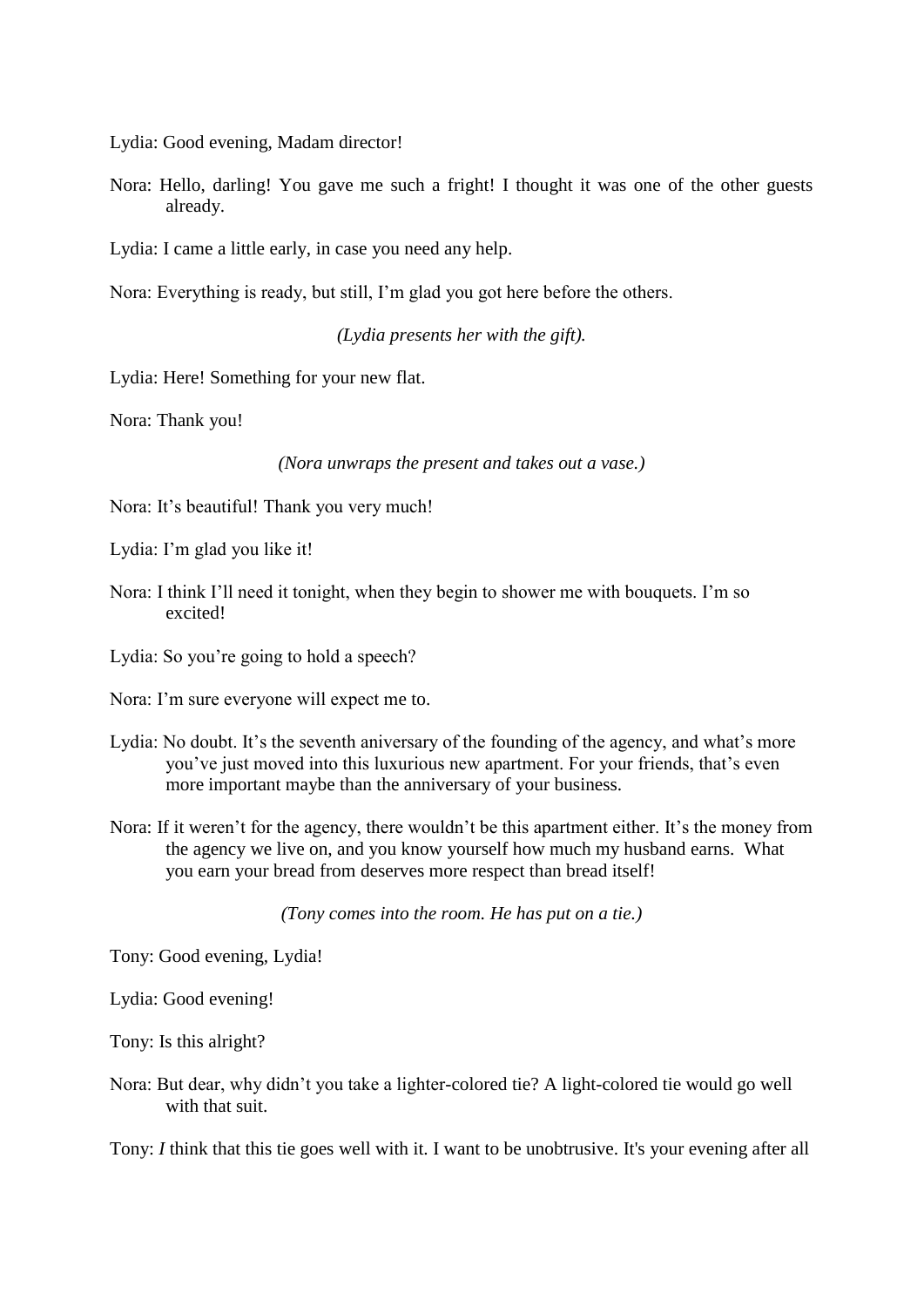- Nora: To be unobtrusive requires taste. Tonight is a celebration, not a funeral. When you put a dark tie on with that suit, you look like a pall-bearer – and we're not at a funeral.
- Tony: I feel just fine like this.
- Nora: And I feel awful when I look at you. Please dear, put on another tie.
- Tony: Aw' com' on, leave me alone, will you? I didn't even want to put this one on. I only did it to please you.
- Nora: Please, Tony, change the tie. Please. Don't make be look at you the whole evening the way you are now, please.
- Tony: I really don't feel like it.
- Nora: Please. Do it for me, since I'm asking you.
- Tony: Is she like that toward you in the agency?
- Lydia: Even worse. Only I don't put up any resistance. It's much simpler that way.
- Tony: I guess it would be smarter for me to give in right away than to lose any more time trying to convince her.
- Lydia: Absolutely! Everything has to be just as Nora says it should.
- Nora: Just keep on criticizing me as long as *I* let you. It's your democratic right, after all.
- Lydia: Where's your daughter?
- Tony: That's what I'd like to know.
- Nora: She went to a movie with her boyfriend.
- Lydia: Then she won't be at the celebration?
- Nora: Unfortunately, no.
- Tony: I think she's too young to have a boyfriend. She's still a child.
- Nora: She's fifteen. Her boyfriend is just fine.
- Tony: That's what I say: she's only fifteen.
- Nora: She's a young woman. She looks like she's twenty.
- Tony: Inside she's still a little girl.
- Nora: A lot of people still behave like teenagers when they're forty. The boy is two years older than she is. He's responsible. A good student, like she is. They care about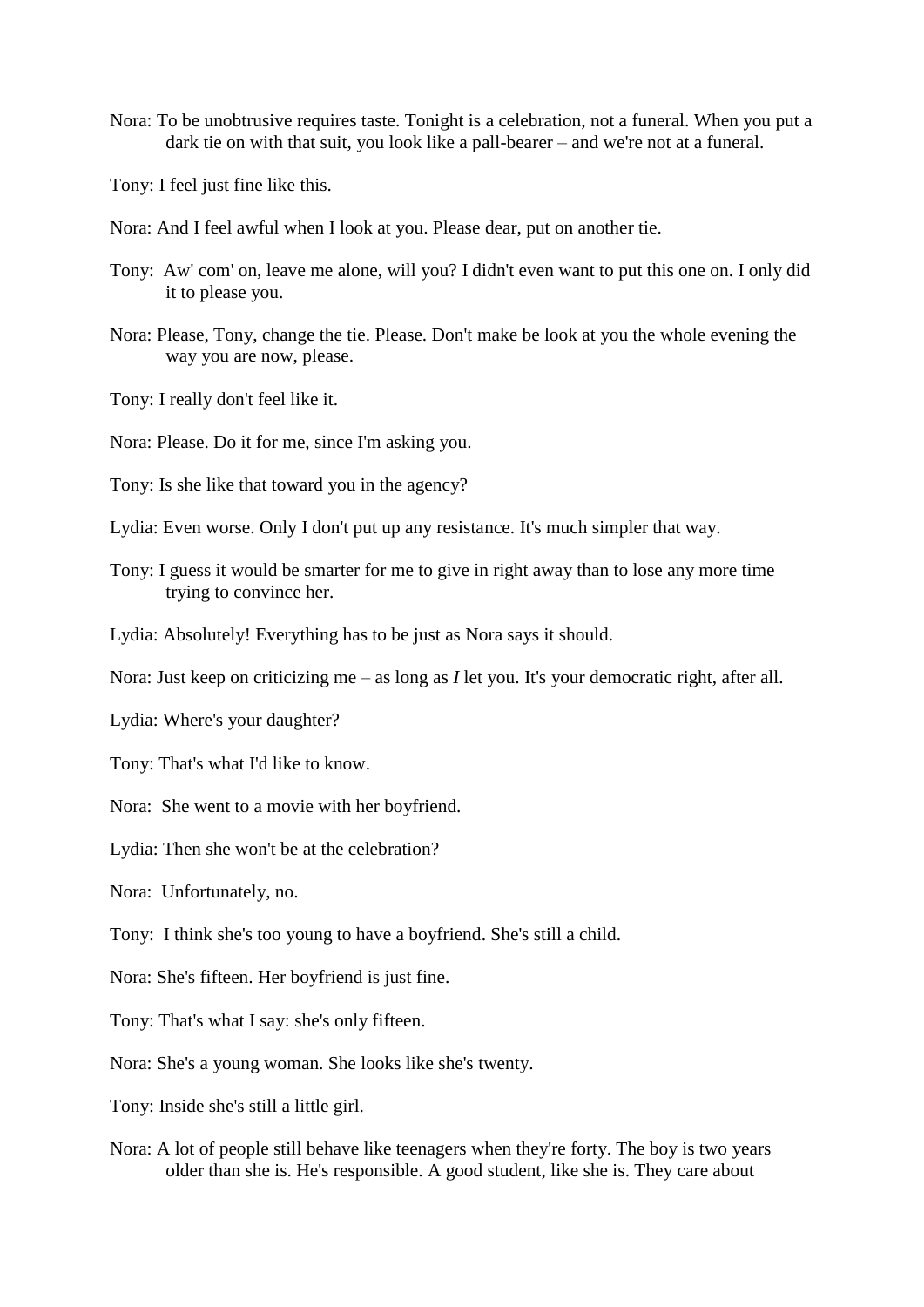eachother. It's better she grows up as quickly as possible than that she spends all her time locked up in her room brooding over some teenage imaginings about the the meaning of life.

Tony: I disagree.

Nora: The guests will be here any minute. Will you finally go and change that tie or am I going to have to...

Tony: I guess I have no choice.

(*Tony leaves the room).*

Nora: Sometimes I think you single women have it ten times easier than we married women.

Lydia: And we always think it's easier for you than for us.

Nora: It's as though I have two children. It's harder for me to manage with him than with my own daughter.

(*The doorbell rings.*)

Nora: Jana, open the door for the guests!

Lydia: They're here!

Nora: And he still hasn't got a tie on.

(*Ranko enters the room. In one hand he is carrying a bouquet of flowers, in the other a bottle of wine.*)

Ranko: Good evening!

Nora: Good evening!

Ranko: I barely found a place to park. This city has really gotten to be... Excuse me, please. Here, this is for you.

(*He offers Nora the flowers.*)

Nora: Why, thank you. They're lovely.

Ranko: Hey, where's my buddy?

Nora: In his closet somewhere, looking for a tie.

Ranko: The wine is for him...but since he isn't here yet, I can give it to you.

(*He gives her the bottle of wine.*)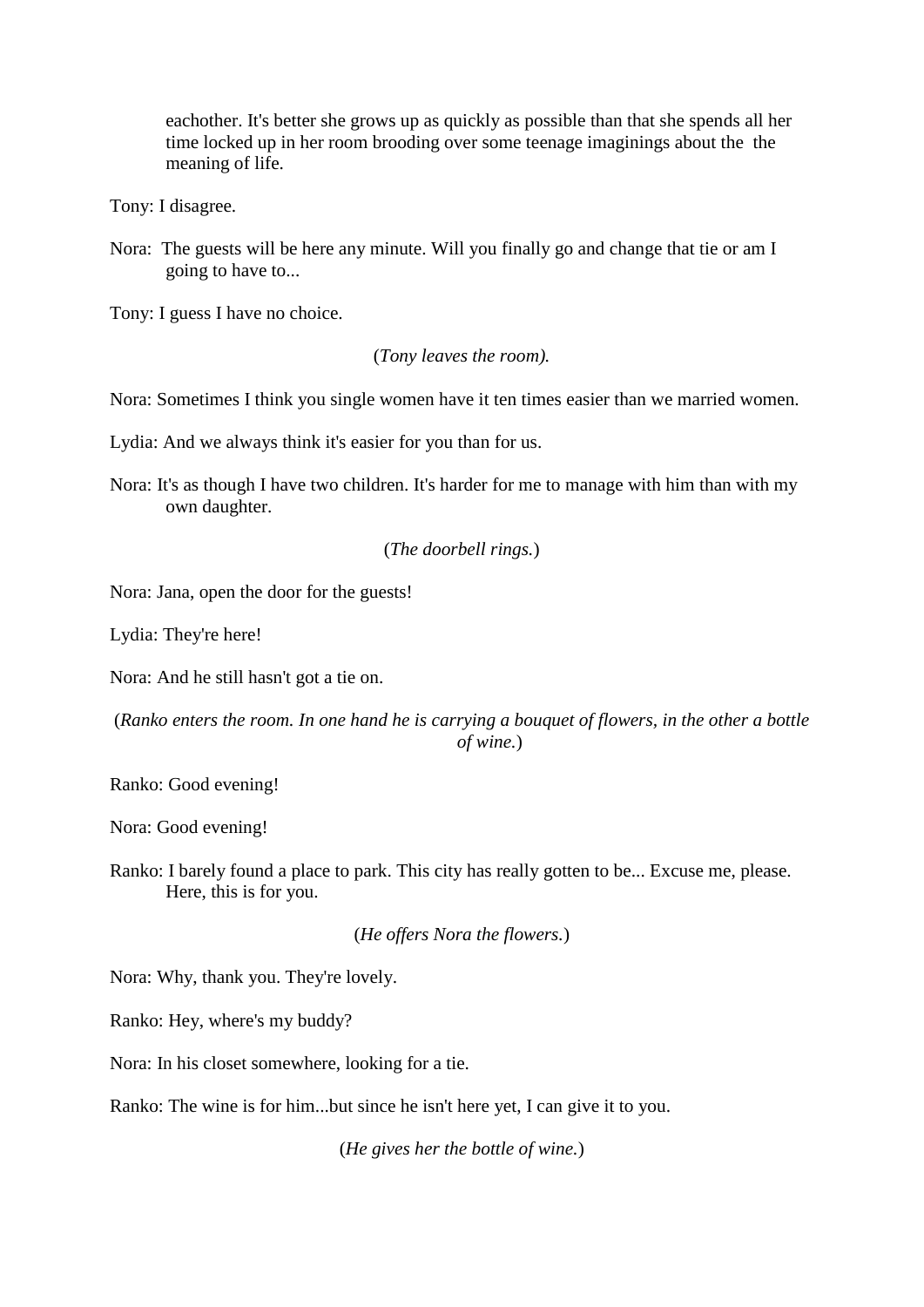Nora: Allow me to introduce you. Lydia is my co-worker in the travel agency. My right *and* my left hand. And this is Dr. Ranko, a well-known psychiatrist and a friend of Tony's.

(*Ranko and Lydia shake hands.*)

Ranko: Pleased to meet you.

Lydia: Pleased to meet you.

Ranko: This apartment is truly amazing! It's enormous! And what a great location!...Really, it's fantastic!

Nora: Wait till you see the dining room!

Ranko: How big did you say it was?

Nora: 520 square feet.

- Ranko: Unbelievable! What luxury! Hey, I saw your picture the other day in the newspapers with your statement about the Ministry of Tourism. You really gave it to them with that remark about them ignoring the smaller travel agencies and failing to recognize their importance for the tourism industry in this country.
- Nora: Well, as president of the trade union I can't afford to beat around the bush. And the Ministry of Tourism really deserves it; they're always thinking only of themselves and their own advantage. Instead of supporting us and trying to make our lives easier, they spend their time making our lives from day to day more difficult with their stupid regulations.

(*Tony enters. He is wearing a new tie.*)

Tony: Hey, who's that I see?

Ranko: Hey, old man!

(*Tony and Ranko shake hands*).

Tony: I'm glad you came.

Ranko: I haven't seen you in ages.... How are you?

Tony: Uh, I don't know... alright, I guess.

(*The doorbell rings.*)

Nora: Jana, open the door!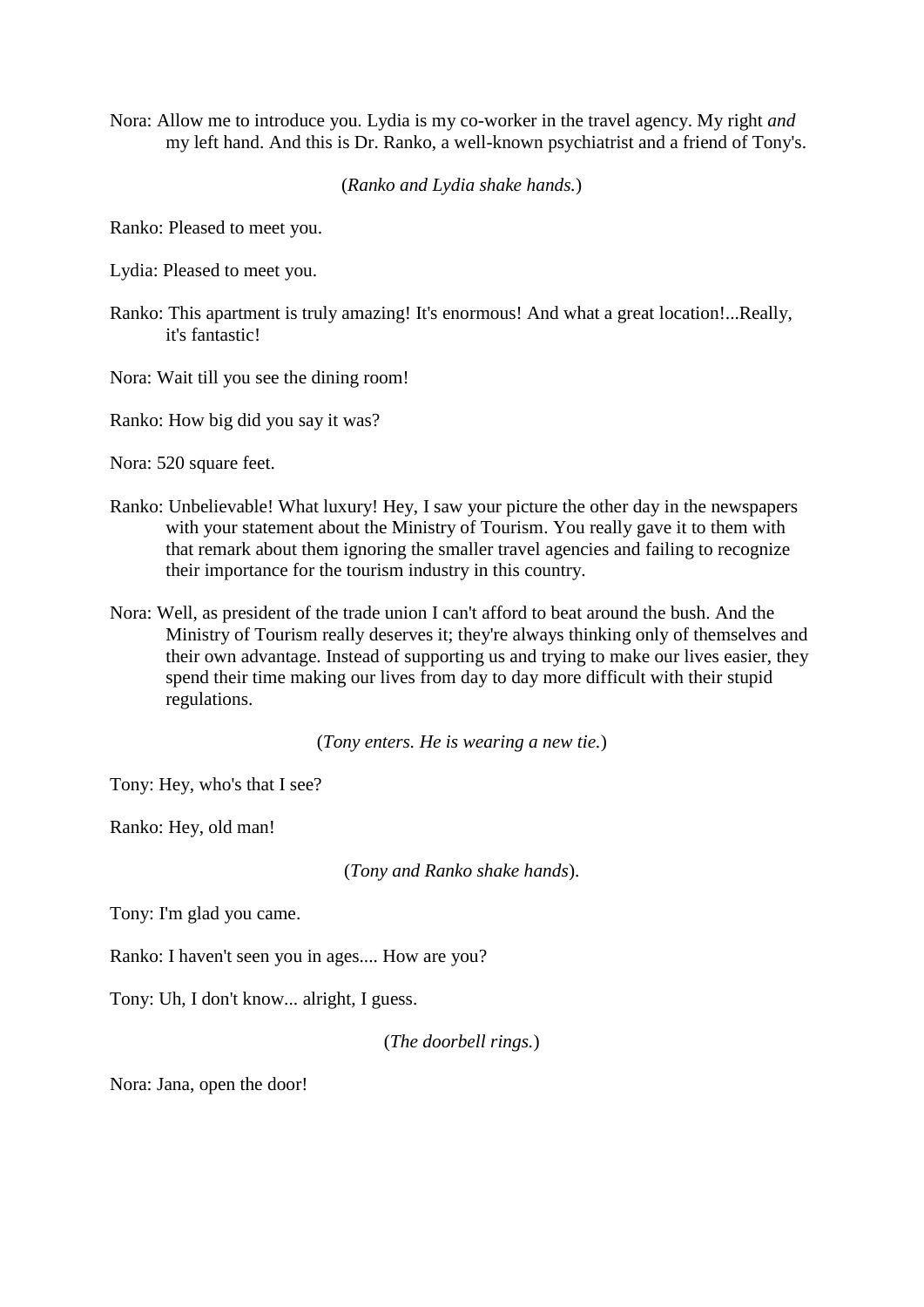### **SCENE 2**

# **(A psychiatrist's office)**

*(Tony, Ranko)*

(*Tony and Ranko stand facing eachother in silence for what seems like a long time. The tension is rising.*)

Ranko: Was there something you wanted to say?

Tony: No, nothing.

```
(Tony sits down. A long silence ensues.)
```
Ranko: If there's something you want to say, I'll be glad to listen. I'm right here, old man.

Tony: It's nothing, really.

```
(Silence.)
```
Ranko: I'm glad you came.

```
(Silence.)
```
Ranko: Is something bothering you?

Tony: No, nothing.

(*Silence.*)

Ranko: Something must be bothering you. Why else would you be here?

Tony: I'm just here as a friend. I just wanted some friendly conversation.

(*Silence.*)

Ranko: Then why aren't you talking?

Tony: How do you mean?

Ranko: If you're here for some friendly conversation, then go ahead and say something!

```
(Silence.)
```
Tony: Relax, will you?

(*Silence*)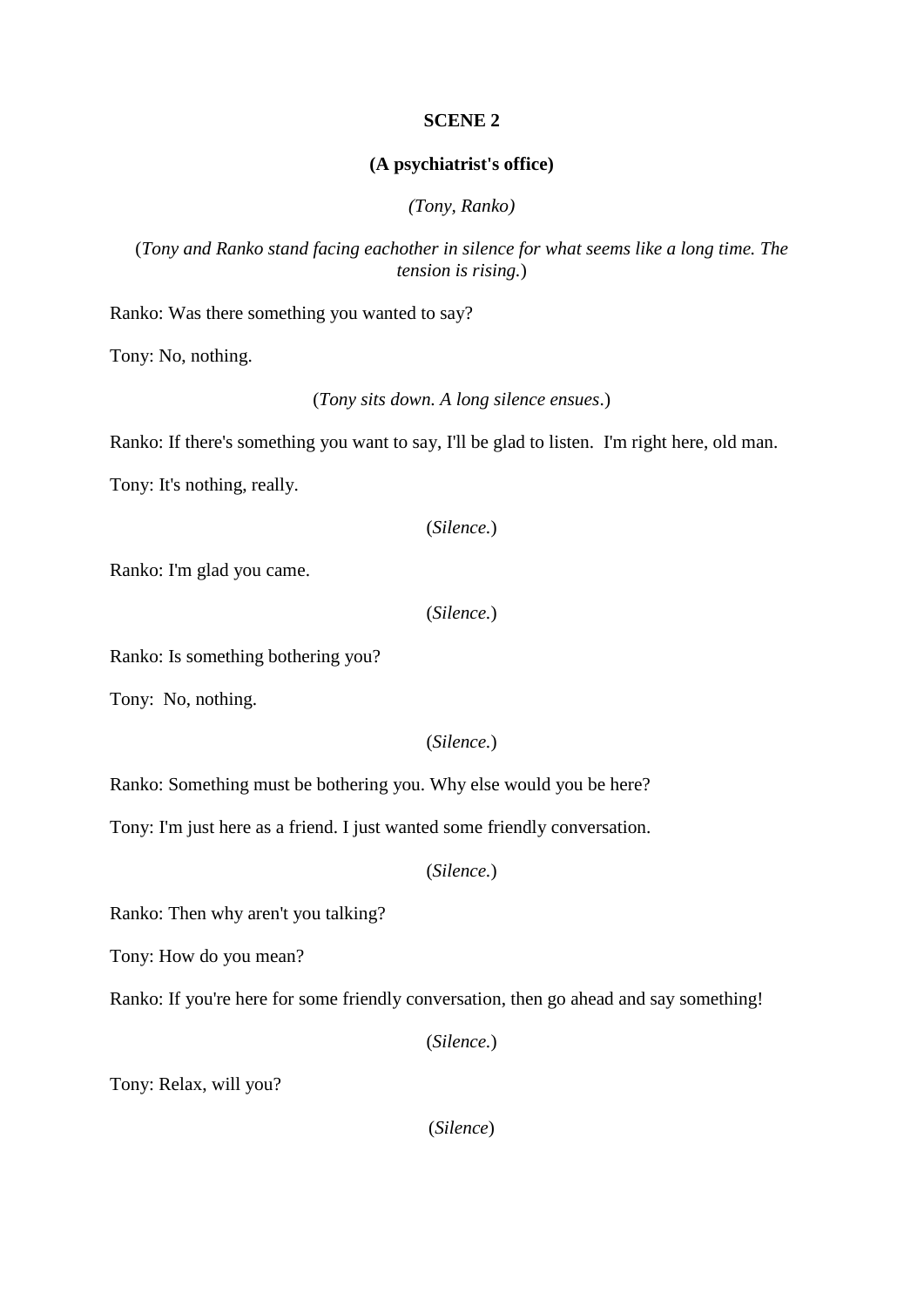Ranko: Besides, you've come to see me in my practice, not at home. And you only come to see me in my office when you've got some kind of a problem.

(*Silence*)

Ranko: So, what's up?

Tony: There isn't any problem.

Ranko: Yes, there is.

Tony: No there's not.

Ranko: I'm certain there's some problem.

Tony: When I say there isn't any, there isn't!

Ranko: Out with it, Tony!

(*Silence*)

Tony: I'm not well.

Ranko: I'm listening.

Tony: I'm sick of everything.

Ranko: Explain.

Tony: You know I don't like to talk about things. I hate to explain things. Sometimes, we say things we don't mean to. And then we try to talk about it, the words just get mixed up with whatever it is we're trying to explain and everything just gets worse than it was before. Do you know what I mean?

Ranko: I can't really say I agree...

Tony: When people try to confide in eachother, when they go on pilgrimages to psychiatrists – there is something detestable, something disgusting about it... Don't take it personally. I know it's your profession. How else would you make a living? But that's the way I see it.... I would never be able to go see someone I didn't know, pay him for an hour or two of his time and then tell him the story of my life. Now do you get my point?

Ranko: I understand.

Tony: It makes me sick when people want to confide in someone. People who want to reveal their most intimate secrets to another person make me sick. My private life concerns me alone. No psychiatrist has a right to know about it. Don't you agree?

Ranko: I know what you mean...for the most part.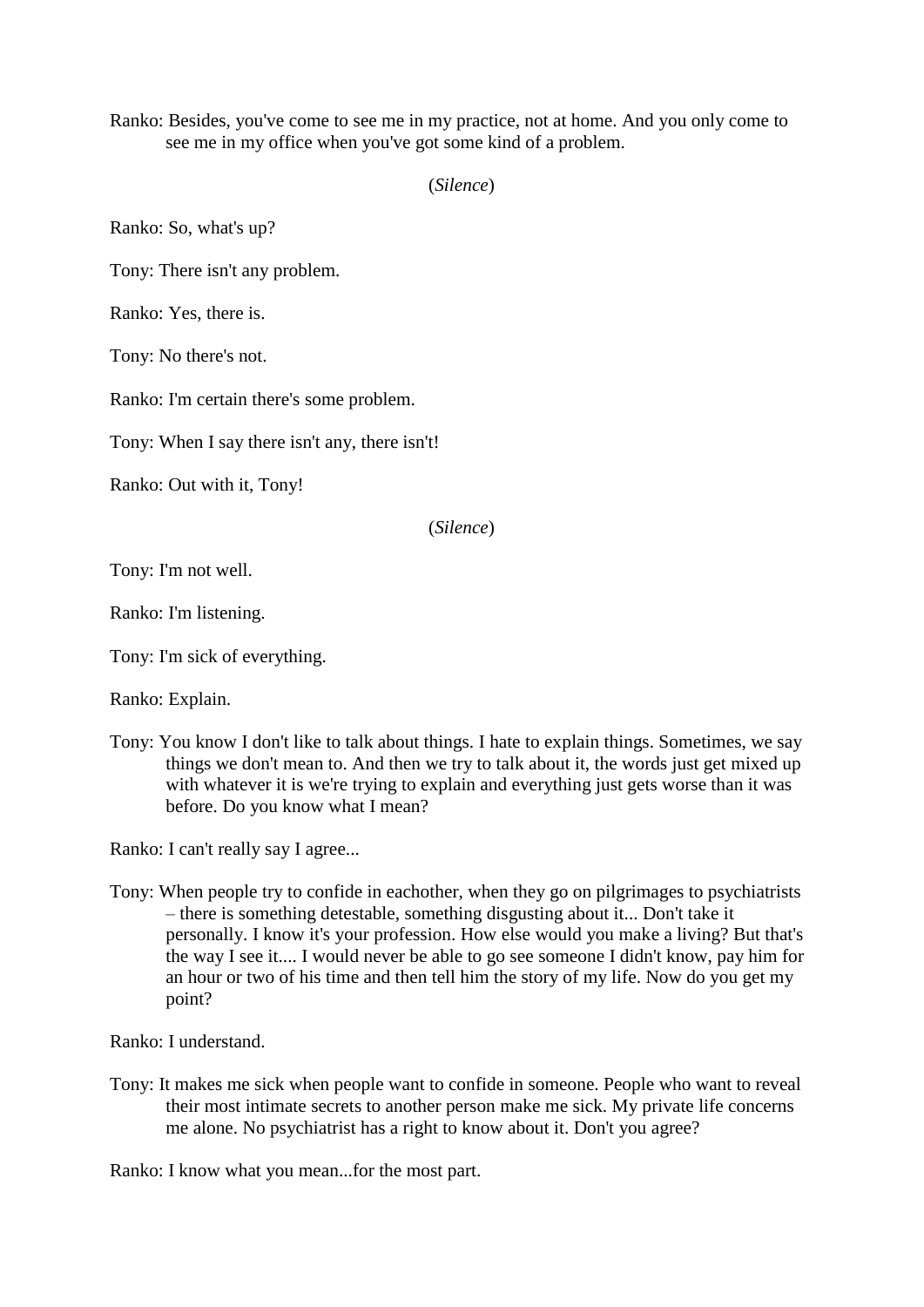- Tony: I'm glad I have you as a friend. To me a friend is the only person to whom I can speak openly about myself. In fact, you're the only friend I have. Really, the only one... You know, when all those things happened – everyone fled from me like the plague. Sometimes, at the beginning, some of the people I thought were my friends would call Nora and ask how I was. Later, they didn't even bother to do that. I'm not complaining, not even about the fact that those things had to happen. The world we live in, this age of hypocracy, this city full of empty, dissimulating people... I would never have seen any of that in its true light if I hadn't gone through what I went through. If all those things hadn't happened, I would still be a part of that senseless rat race, I'd still believe that it all made sense and that their sickening contest served some higher purpose. Only now am I able to see how senseless and unnecessary it all is. People don't have any idea what life is really about, what true happiness is.... Everything has always gone against me.
- Ranko: You can't exactly say that. You were by far the best economy student in your class, in your whole generation. After you graduated, you landed an excellent position. And don't forget you were made head of commercial affairs after just a few years. Every month you travelled to other countries on business. For all of us you were the image of success and happiness. You can't claim that everything always went against you.
- Tony: Yes, but at the acme of that miserable, apparently successful life, my factory was ruined overnight. I fought to rescue the company, to rescue the workers who were left without pay. I didn't want to send those people out onto the street. It took me a while to realize that the head manager was conspiring with the mayor to intentionally destroy the company, so that the value of the factory would fall and so that they could sell it to foreign investors they had chosen ahead of time, with the single intention that they make money off the sale of the lucrative factory property.
- Ranko: They already knew a posh five-star hotel was going to be built there.
- Tony: They rigged the confrontation between me and the trade union, blamed me for the business' failure and had me demoted to the position of porter. I, who was third from the top of my company, became an ordinary doorman in a factory doomed to bankruptcy and ruin. I had to take the position, since our daughter had just started elementary school and Nora lost her job in the bank. Everything was collapsing all around me. And I just lost it... I thought that Nora and our daughter would have it easier in life without me than with me in the state I was in...
- Ranko: You should have thought of the fact that they loved you and tried...
- Tony: I just wanted everything to stop, wanted to run away from everything, so that I would never have to see those bastards who ruined me, who intentionally buried me again... It was horrible in the hospital. Two whole excruciatingly long months, surrounded by people who were even worse off than I was... Luckily, Nora thought of calling you and.... You helped me to put things back in their proper place. Thanks to you I regained the strength and the will to start again. Without you, I don't know what would have become of me.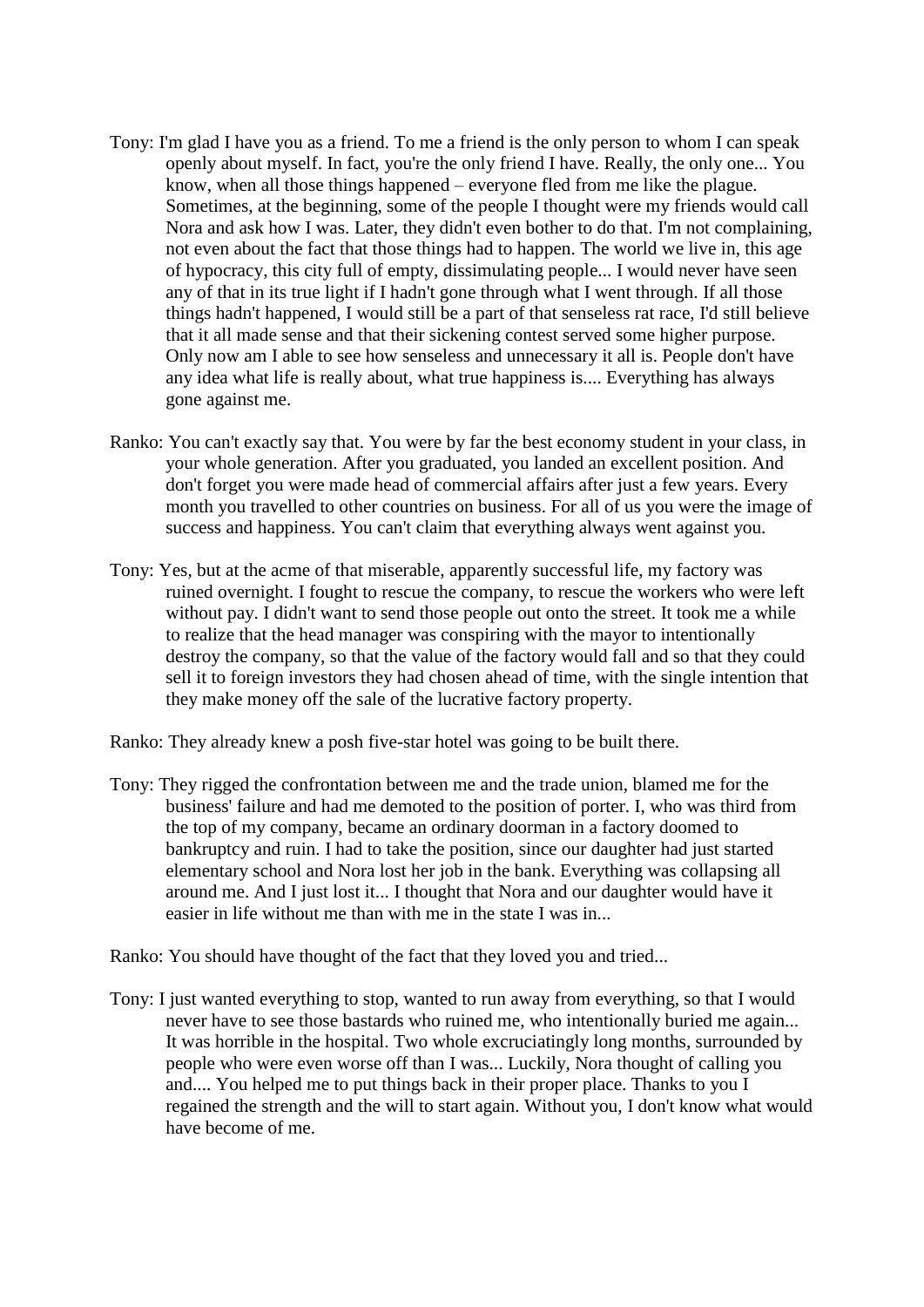- Ranko: You give me too much credit. We psychiatrists can only help those who want to be helped and who are able to help themselves.
- Tony: Do you remember when I told you I had always wanted to go to the academy of art but had never had the nerve to tell my father because he was so strict, how you brought me a palette, paints and canvas and encouraged me to start painting? After thirteen years I suddenly found myself holding a paintbrush, I returned to the days of my youth, to a world full of color. I really believe it was the smell of paint that put me back on my feet. You really were a smart doctor then.
- Ranko: I suspected that only the things you once loved and that once made you happy could cure you. The things you once dreamed about, before you started studying economics, before all your successes and failures as a businessman.
- Tony: You did much more for me than you could have ever imagined at the time. You helped be to realize how important the world of art still is to me and how much the world of so-called successful businessmen and –women disgusts me. It's true, I recognized, too, that I was a coward, a man who didn't even have the courage to believe in his own dreams and to attempt to realized them. All through high school I was obsessed with art, with painting. My older brother, who's been living in Paris since he finished his studies, has been inviting me for ages to come and spend a month or two in that city, a city where a person who loves art and painting has something to see. But me? I never manage d to find the opportunity to take him up on it. I always found some excuse, some reason why I couldn't go that year. I was a coward conscious of his own cowardice- a person not daring enough for the world of art. And now matter how much I loved painting back then, my fear that someone looking at my paintings might find fault with them was greater. I was afraid of negative criticism and being made fun of... Art is not for cowards and I am a coward.
- Ranko: You can't talk that way about yourself. Besides, you're exposed to criticism and judgement now, too.
- Tony: It's not the same. Now, the number of people I communicate with on a daily basis is limited, and most of them don't even know what my name is. Besides, I don't show them my own pictures. I only choose pictures for them and frame other people's pictures. That's hardly the work of an original artist. I've really hit rock bottom, and the funny thing about it is, that it doesn't even bother me any more, because the empty world of those pitiful creatures at the top, who kill eachother as they compete for a profit, disgusts me even more.

Ranko: It's too bad you never went to Paris.

Tony: Yeah. Too bad.

Ranko: But you could go now. Without any pressure, without being burdened by anything.

Tony: I can't say to my wife: "I'm going to Paris." She has the stupid idea that she's slaving away for my sake and for the sake of our daughter. I can't just pick up and walk out... That would be like abandoning my own family. And I could never abandon my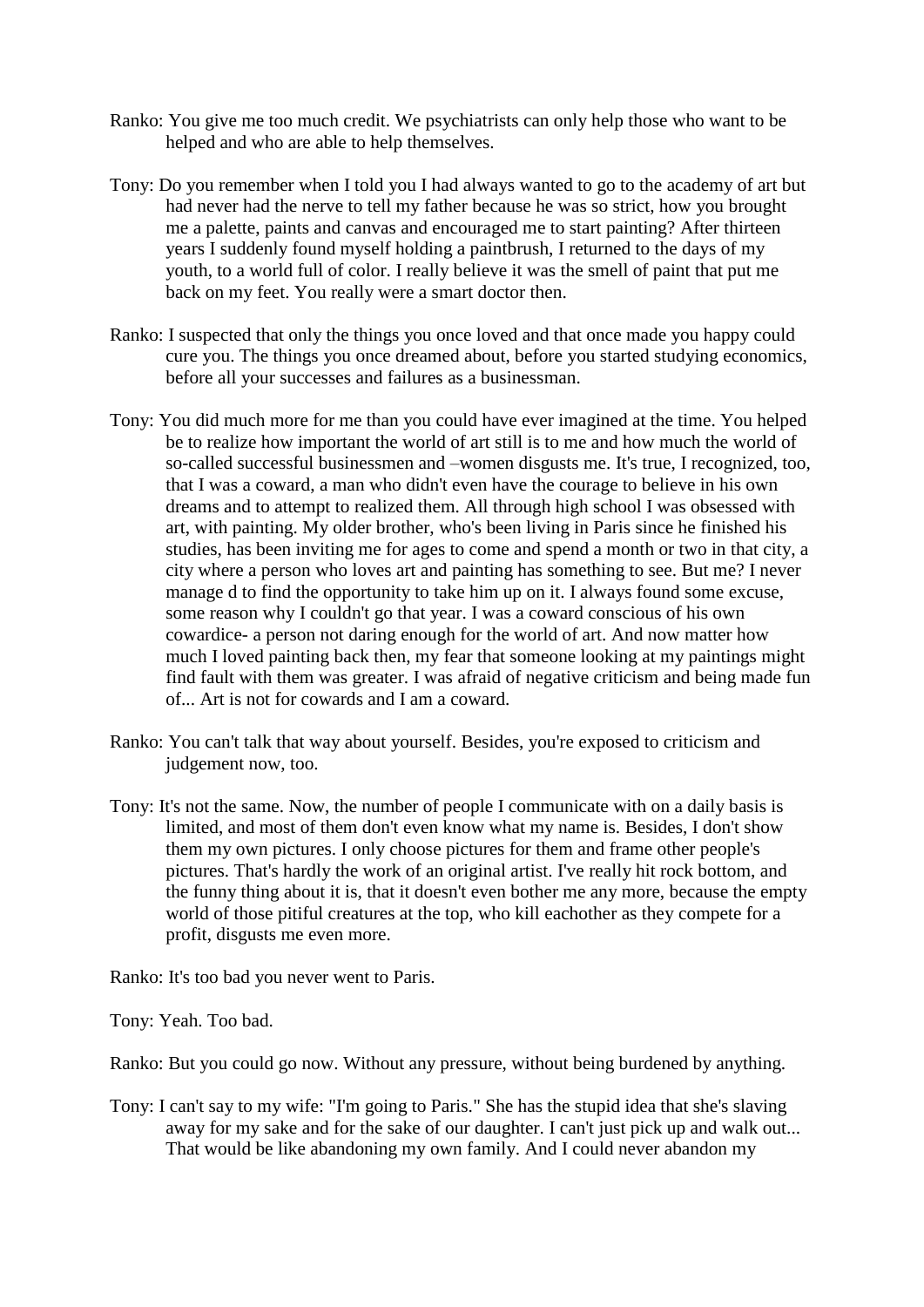family. That city is too enticing and I... Besides, I still feel the same kind of pressure I used to feel... I don't know who to explain it.

(*Tony sits down on a chair. For a moment he says nothing.*)

Ranko: Go ahead, I'm listening.

Tony: I think Nora is overdoing it.

Ranko: In what sense?

- Tony: That huge apartment we don't even need it. We haven't even paid off the place on the coast, or the Audi she bought on the company account... She doesn't see that it just doesn't make any sense...besides – I know it bothers her that I don't agree with her or support her decisions, that all her insatiable business ambitions just get on my nerves. Money can't buy happiness and neither can a successful business... Don't you agree?
- Ranko: Well, I don't know If there's one thing I've learned as a psychiatrist it's that there aren't two human beings in this world who would agree on what constitutes happiness and how a person should live.
- Tony: She's always at work. She never stands still. I took care of our daughter all these years, read her bedtime stories when she was small, measured her temperature when she was sick, took her to the doctor, helped her with her homework and took her to the theatre and to movies. And now, all at once, overnight, since this boyfriend of hers appeared, I get on her nerves. I'm superfluous again. Do you think I'm exagerrating?
- Ranko: A little. Your daughter looks like a young woman and it's logical that she can't have the same relationship with you that she had when she was a little girl. You have to build a new, different relationship.
- Tony: Yes, I know, I know. But how? When I never have the opportunity... and when my wife doesn't understand me. She's even ashamed that I work in a framing shop. I sense that she looks upon it as my little form of betrayal.
- Ranko: She's never said anything like that to me.
- Tony: Nor to me, but you can feel it in the air. The most important things are those that are left unsaid. And there's a lot of that between us.

Ranko: Then there's something else you want to say to me? Something important?

- Tony: There is, but... I've already told you too much. In fact, on the way over here I really didn't intend to say anything concrete. I only wanted to talk a little. But there you have it – one thing led to another. Nora and I live in two completely different worlds. We experience life differently. I don't know how to start a serious conversation with her. I think that even if she wanted to, she wouldn't be able to hear what I'm saying to her. She just keeps sinking further and further into that senseless world which I left behind me forever.
- Ranko: Take it easy. Everything will be alright.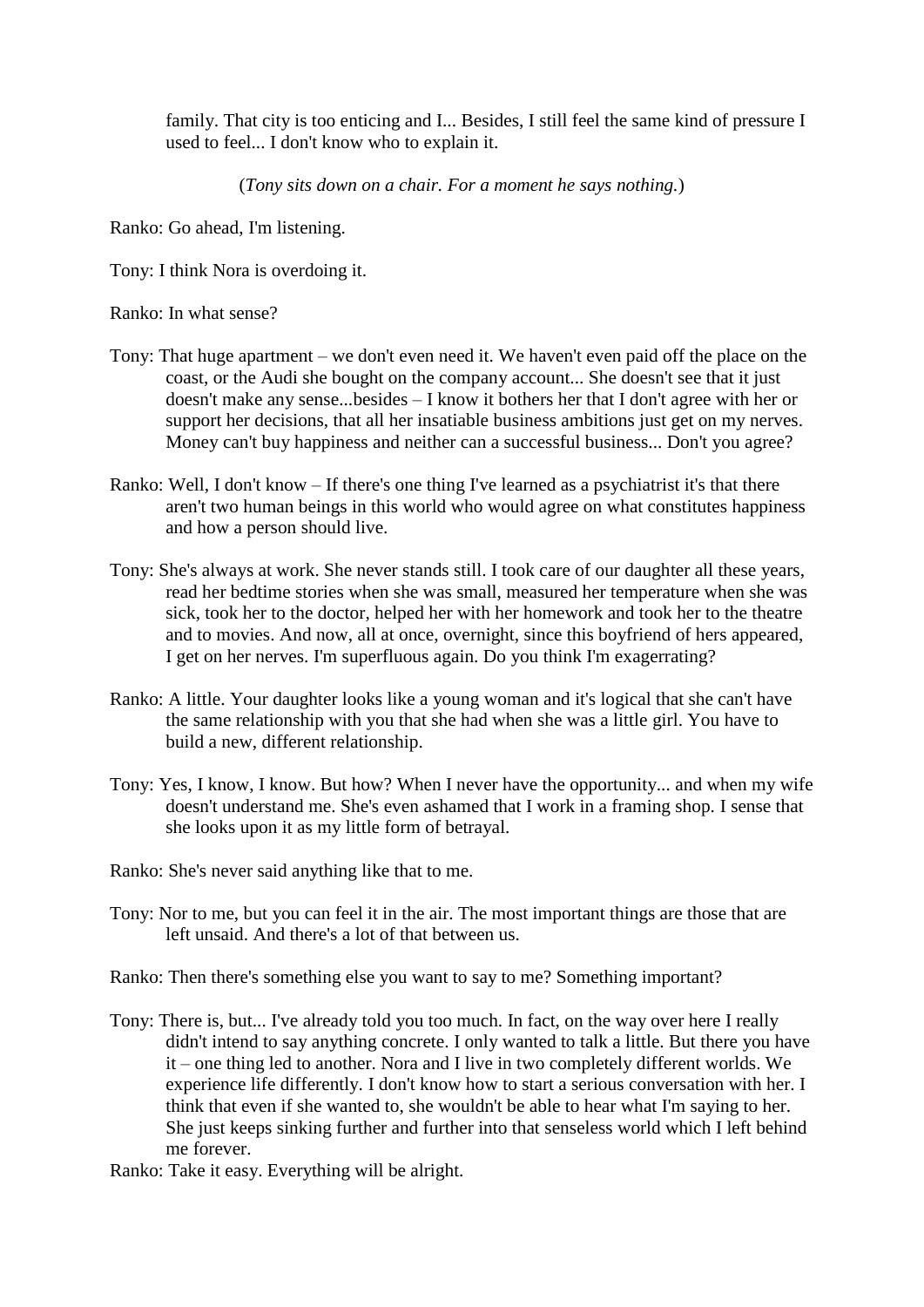### **SCENE 3**

### **(Living room)**

### (*Jana and Tony are alone in the living room.*)

Tony: But I should have left already.

Jana: She told me to tell you not to leave for work before she gets back.

- Tony: I've got a pile of work waiting for me. We're getting on to Christmas and it's already insane – everyone wants to frame a picture at the last minute. Noone can wait.
- Jana: She said under no circumstances should you leave before her return. I had the feeling that it was something very important. Wait just another ten minutes.

Tony: She can call me in the workshop when she comes and we'll talk on the phone.

Jana: I think it has to do with a matter which she would rather discuss with you in person and not on the phone. She was very excited. Something very important must have happened.

Tony: I hope it's nothing bad.

(*The doorbell rings.*)

Jana: You'll soon find out. That must be her. I'll let her in and then I have to leave. I'll be back tomorrow at nine. Goodbye.

Tony: Goodbye.

(*Jana leaves. Soon thereafter Nora enters*).

Nora: Thank God you're home.

- Tony: I'm already late. I have to leave at once.
- Nora: Postpone going to work today.

Tony: I can't. It's impossible.We have a mountain of pictures to frame.

Nora: Today you're not going anywhere. I have important news. The most important news of our...of my life! I have to tell you. We have to talk.

Tony: What are you talking about?

Nora: This morning, when I arrived at the travel agency, the telephone rang. It was the head of cabinet of the minister of tourism. She said the minister wanted to talk to me right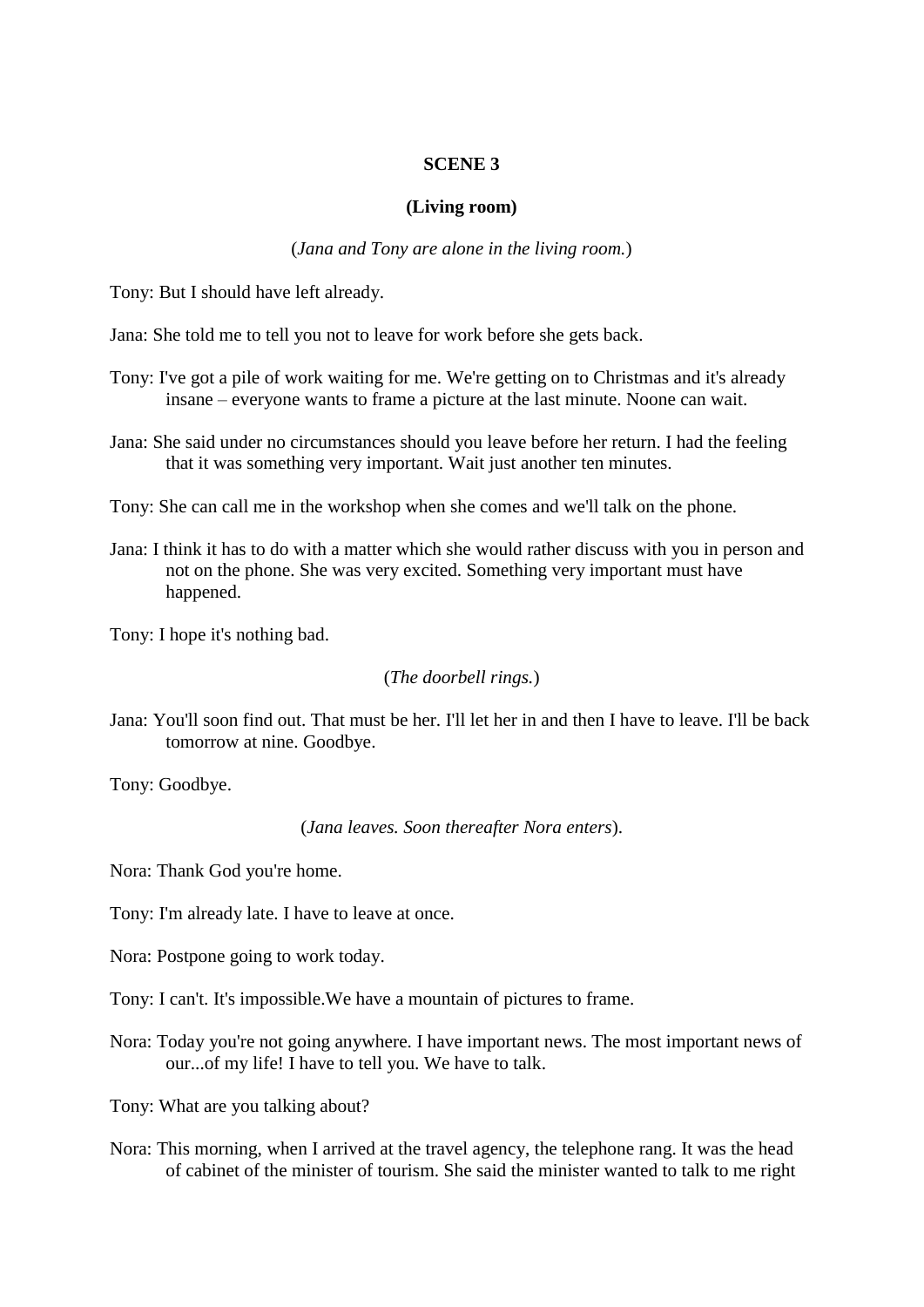away, today, in private. She asked if I could come to the ministry. When I said yes she told me to come at eleven o'clock. I thought it had something to do with recent demands of the Syndicate of Touristic Workers, which I sent to the minister last week. I had heard that he wasn't too pleased about the demands and I was expecting a rather unpleasant meeting with him, but something wonderful happened, something I never dreamed of.

Tony: Keep going! What happened?

Nora: You know I've only spoken to the minister a few times in my life, and that always from the point of view of the opposition, always as a representative of the trade union. He admitted, too, that I was always getting on his nerves because of my strong opinions. But when he heard my presentation at the tourism fair in Frankfurt, when I spoke from the point of view of a small travel agency, he saw that I was the sort of person who could really understand the nature of tourism today. He recognized in me a capable woman with her own point of view, her own vision. He said that at that moment he realized that he needed a person of my qualities - so he offered me the position of deputy minister.

Tony: Deputy minister?!

- Nora: Exactly. He offered me the position of Deputy Minister for Tourism. The present deputy got himself involved in an affair concerning the illegal sale of hotels to foreigners, so that the Premier yesterday decided to releave him of his duties. That's why the minister was given the task of proposing someone new to take his place. He thought of me. If I agree, I'll begin working after the New Year. I think you'll agree that this is the chance of a lifetime and that you'll support me. If you're in agreement, then at tomorrow's cabinet meeting, when they announce the demission of the present Deputy Minister, they'll announce that I am to take his place as the new Deputy Minister as well.
- Tony: You can't accept!

Nora: Why?!

- Tony: Because you're the president of the Union of Tourism Workers, and because you are a sharp critic of the Ministry. If you agree to be Deputy Minister everyone will say that you have betrayed your friends in the trade union.
- Nora: Excuse me, but this is an opportunity not to be missed. I have to think of us and of our family. This position will allow me to accomplish much more in that respect.

Tony: We already have enough, even too much.

Nora: We don't have anything, nothing at all. We have a travel agency that is drowning in debt. We have an apartment with a mortgage and a loan we'll need fifteen more years to pay off, and a flat on the coast in the same situation, and we have a car whose lease lasts another four years. To top it off the bookings for the ski season all well below anything we expected. The bigger agencies have joined forces and cut their prices. We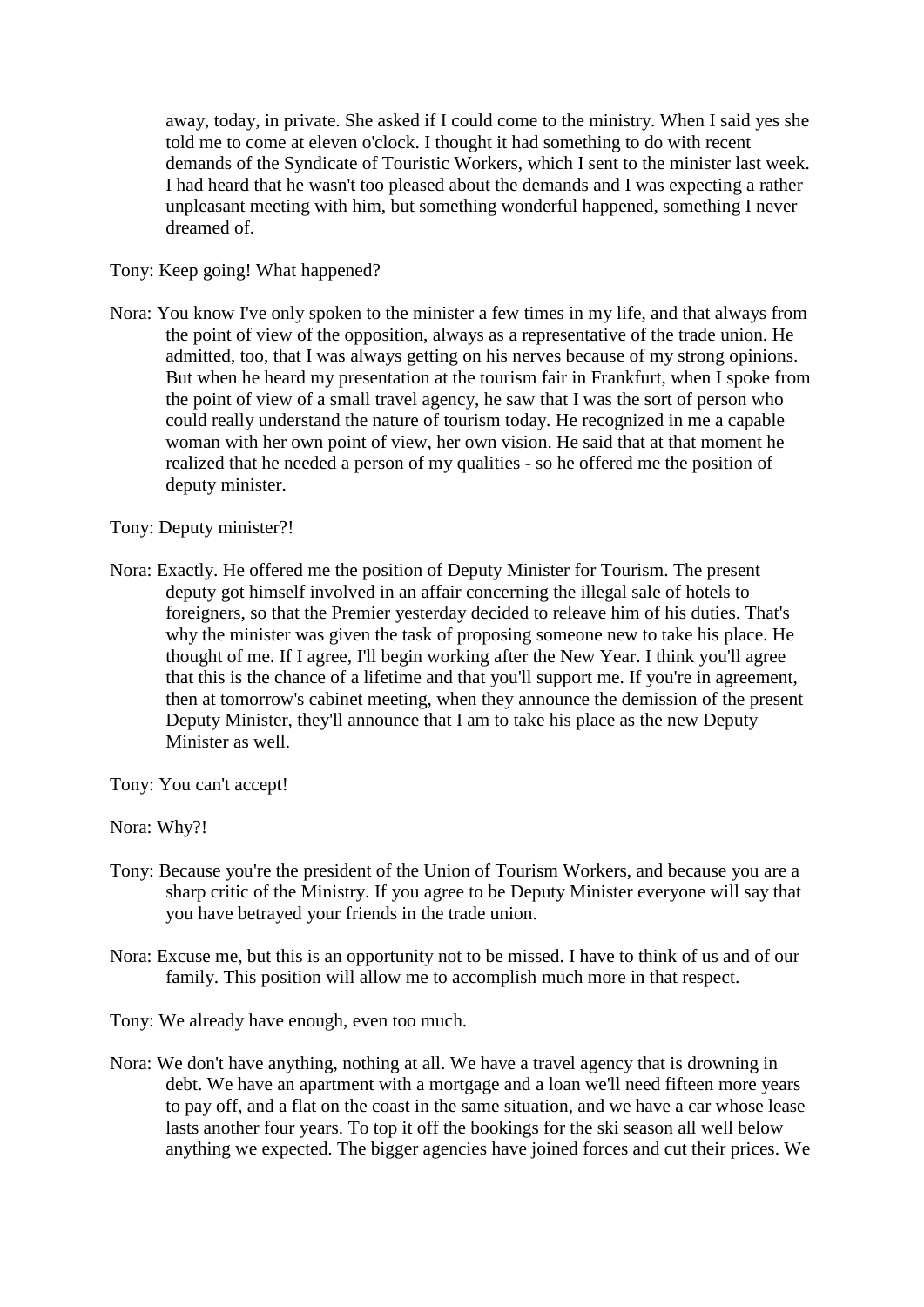smaller agencies can't compete anymore, don't you understand? What I was offered today was a gift from heaven, a sliver of hope. I can't possibly turn it down.

- Tony: You have to turn it down for two reasons: first of all, as president of the trade union you can't join the ministry; and second of all, because if you start working in the ministry, you'll have even less time for your family, for me. The last few years you've done nothing but work. You're never home, day or night. I talk to the housekeeper more than I talk to you.
- Nora: That was the only way I could achieve all this.
- Tony: We didn't need this enormous apartment, nor such a big weekend house, which is almost always empty anyhow, nor any of those things you chanced upon running around like a chicken with its head off.
- Nora: Sooo! That's what you think! It's easy now to be circumspect! Eight years ago, when you and I found ourselves on the street without a job, and afterwards, when you landed in the hospital, *that* was another story. *I* had to go work in a hotel on the coast – as the miserablest of chamber maids! Don't forget *that*. That's when I hit rock bottom. I don't ever want to clean rooms for strangers again! I want someone else to clean *my* room. *I* don't want to shut myself up in a workshop like you and entertain myself by framing other people's pictures....You, of course, can allow yourself the liberty of dabbling around in that sort of underpaid eccentric hobby, because you know *I'll* be out there earning real money.

Tony: But we don't need any of those things!

- Nora: Maybe *you* don't, but *we* do, *I* do and your daughter does. Otherwise how would we ever pay for the best private high school in the city, in the country at that? How would we manage to pay for her college education, here or outside the country at some elite college or university she dreams of going to? It's all or nothing now. Our country has entered on the path to a capitalist economy. Now there are only the capitalists and the proletariate, there isn't any middle way, and I don't want to be a member of the proletariate. That's why I can't and why I don't want to reject the minister's offer.
- Tony: You have to reject it because of us. In the past year you haven't spent longer than an hour or two at a stretch with our daughter or with me.

(*Both are silent for a moment*.)

Nora: I already accepted the offer.

Tony: You did what?!

Nora: I said, I already told the minister I accept.

Tony: And you didn't even wait to talk it over with me?!

Nora: I was certain you would agree with the idea. I thought you would be happy for me!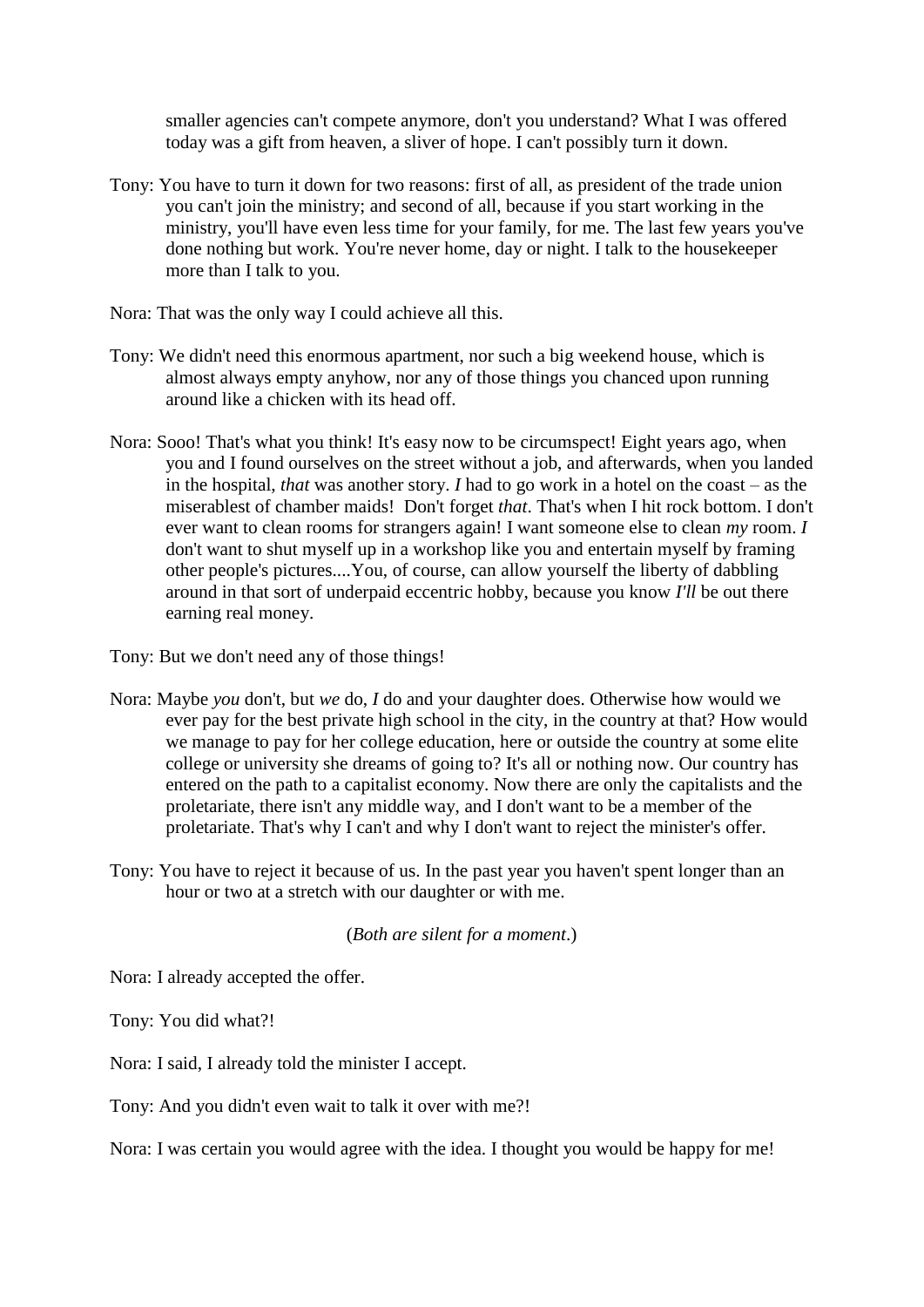Tony: You only think of yourself.

- Nora: *I* only think of *myself*?! *I* only think of *myself*?! How dare you say something like that after everything I've done for you, for *us*?! Remember how you were after that... You reduced me to working as a hotel maid for a bunch of repulsive, arrogant, crude and uncultivated tourists. I didn't pull myself out of that mud in order to slide back into it again. Now you're trying to talk me into rejecting a position in the Ministry. Ten years ago, when you were at the pinnacle of your career, if someone had offered you a position as deputy minister, you would have grabbed it with both hands, without a second thought. Isn't that right?
- Tony: Yes, it's true. I admit. Once I looked at my life and at my career differently. But after the crisis I passed through, I came to my senses. Since then system of values has become different from yours and that's why in the last few years we've been having a harder and harder time agreeing about anything. That's why we disagree on even the most banal things.
- Nora: Your subjective system of values and my subjective system of values, my dear, don't interest anyone in the least. The are very objective rules to the game in this brutal country we live in, where there is ever more poverty and where only the fittest and most successful who master those merciless rules can succeed and achieve something for themselves.
- Tony: Once again, you either can't or you don't want to hear what I'm saying.
- Nora: Just like *you* either can't or don't want to hear what *I'm* saying. Only *I* haven't run away from life. *I'm* not afraid of joining the race only the best and the most capable can win.
- Tony: You know that it isn't always the most capable or the best who win. And the most honest almost never win... You want to do so much for me and I know that eight years ago I got you into a pretty bad situation, but... I wouldn't want you to be subjected to the kind of pressure I was subjected to. I wouldn't want them to break you the way they broke me. Nothing is worth that.
- Nora: Don't worry. I'm a strong woman. Nothing and noone can break me.
- Tony: That's a sort of naivete most people suffer from at one time or another. A lot of peopler are convinced of their own invulnerability just before a catastrophe strikes.

# **FIRST INTERLUDE**

*The lighting changes, dimming to darkness upstage and leaving downstage meagerly lit. An Actor steps onto the proscenium – the same actor who plays Tony. A moment later an Actress enters from the other side of the proscenium. It is the same person who plays Nora. Each of them speaks directly to the audience, as though the other one doesn't exist.*

Actor: I'd like to request your attention for a moment, because I'd like to say a few words about myself. About myself as a man of flesh and blood. I am employed as an Actor in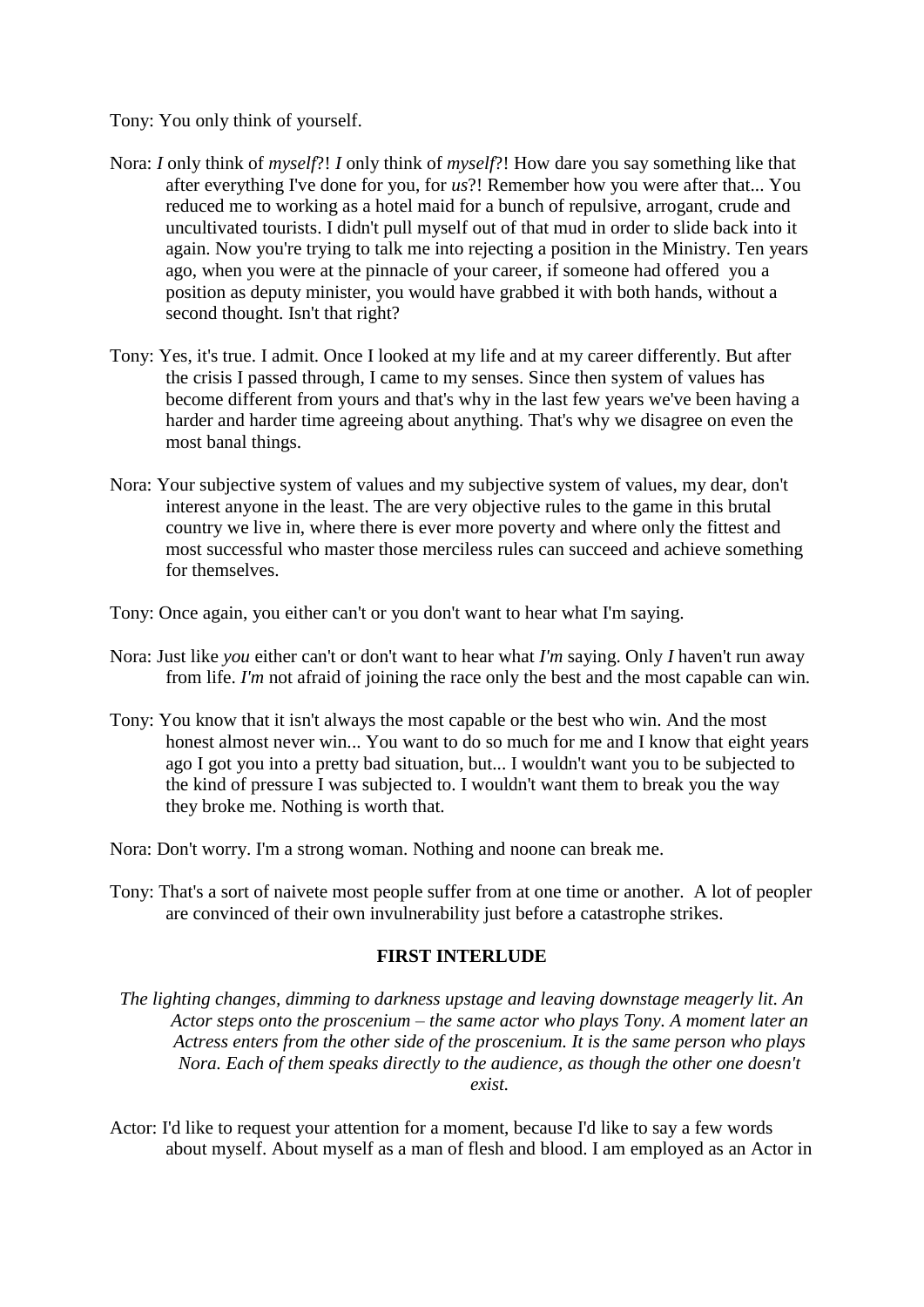Gavella Theatre in Zagreb. Unfortunately, my wife is also an actress and is employed in the same establishment.

- Actress: I work as an actress in Gavella Theatre. My husband is also an actor. We're quite fortunate to work at the same theatre, since that means when we're in the same production we can leave for work together and then return home again together when work is over.
- Actor: The worst part of it is that it often happens that we appear in the same production; then we end up leaving for work together and returning home together when work is done. That's not very idyllic
- Actress: It's very practical, it brings us closer together.
- Actor: It drives us crazy and makes us sick of eachother. Last season was such a strain that I could hardly wait to go on vacation. The year before last we bought a little flat down at the coast and we made a resolution never to take part in the Dubrovnik Summer Festival or the Split Summer Festival. We made a firm resolve to take the holidays to relax and recover from Zagreb and theatre life.
- Actress. Ever since we bought a flat at the coast, my husband is not the same. He's started acting like a typical middle-aged male, who's traded in his former ambitions for trivial pleasures, getting "back to nature", and just plain lazing around.
- Actor: Before we left for the seacoast, my wife received an offer to play the lead role in some stupid series in twenty half-hour episodes called *Love is Eternal*! When we read through the mumbo-jumbo script of that home-baked crap of a soap opera, I was sure she would be intelligent enough to turn it down. But lust for fame and popularity outweighed reason. She accepted the role! Even though she knew she'd have to give up her vacation in order to spend the whole summer in our illustrious capital day in day out at over 35 degrees Celsius taping that garbage from morning to night.
- Actress: The script was... O.K. My husband tried to talk me into rejecting the offer. I was furious. Everyone knows only a third as many roles are written for women as for men. I couldn't allow myself the luxury of turning down a famous director who respects me. And I don't think any of my female colleagues approaching forty would turn down a role in a series in twenty episodes!
- Actor: I was furious at her for that little piece of treason.
- Actress: He ranted and raged because we wouldn't be spending the summer together, and I was angry that he didn't offer me any support. I expected him to stay in town for at least the first few days of filming. But, noo! He just packed up and went to the seacoast – and left me alone to fend for myself.
- Actor: I thought it was stupid I had to spend the whole summer on the coast by myself. So I didn't even bother calling her the first few days.
- Actress: We didn't even kiss goodbye. I was right to be angry with him. That's why I didn't even try to call him the first few days.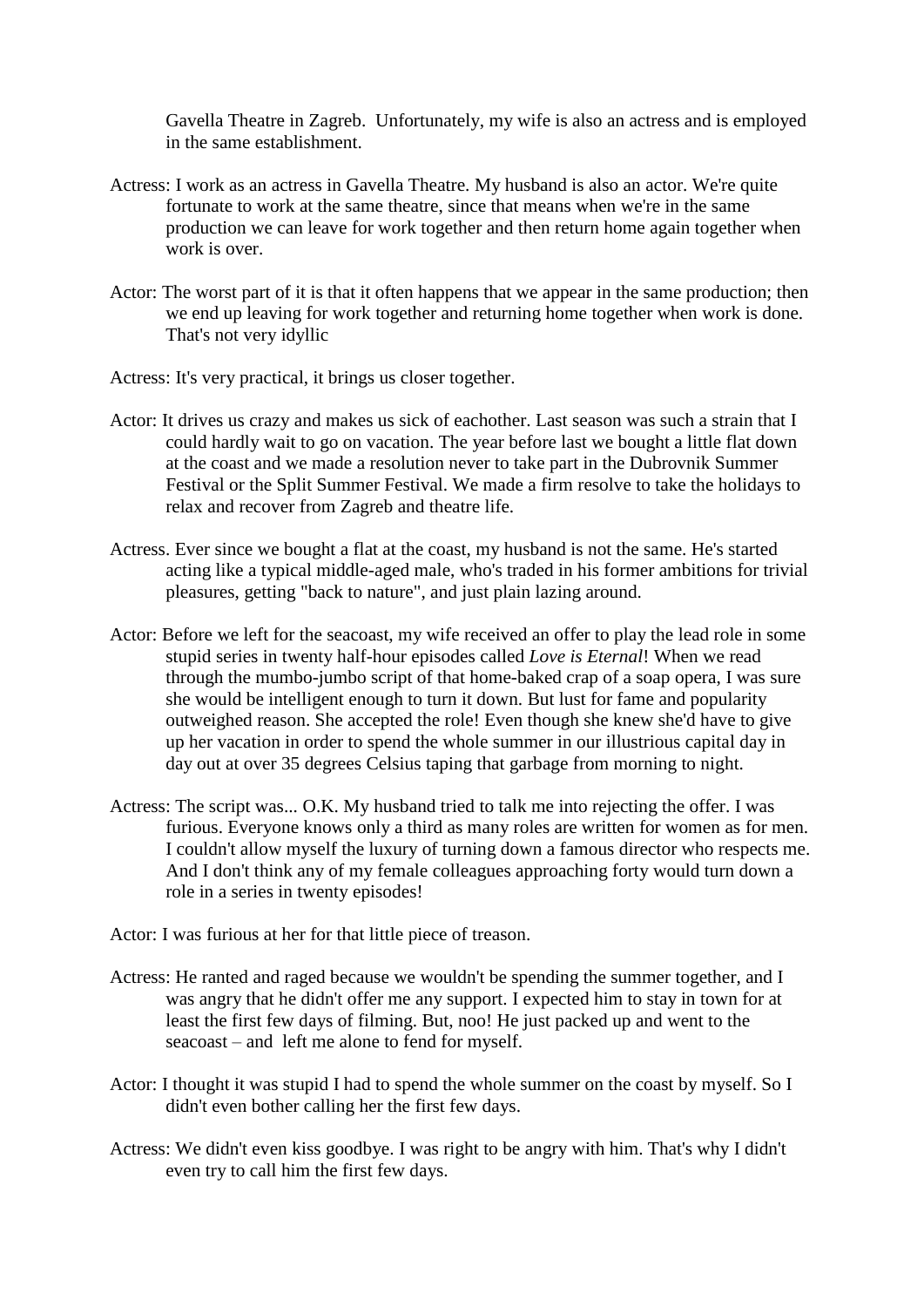- Actor: In the little fishing village where we have our flat, where you can't even buy a newspaper, I was finally able to rest up and after a few days I started to feel bored. I started to wish for company and conversation. I started reading books and ran across Ibsen's *Nora*. I read it again for the first time in years and started writing a play on the same theme. I wrote about a relationship between a man and woman in today's society. The idea came to me in a flash and I immediately threw myself into writing. It took me the whole summer to finish it. Two days before I came back from the coast, I sent the script to my wife. I thought she would read it the same evening and call me before she went to bed to tell me her impressions. To be honest, I expected her to praise it, and to say she wanted to play the lead role. But no! She didn't even call me. Not then, and not later, while I was driving back. I was the first to call her, on my cell phone from the car to tell her I was coming home.
- Actress: The last day of filming was so exhausting that I collapsed into bed as soon as I came home and slept for twelve hours straight. Right up to the moment when he called me on his cell phone to tell me he was almost home.

# **Scene 4**

#### **(office of a travel agency)**

### *(Lydia, Nora, Maya)*

### *(Lydia is holding a telephone in her hand and talking)*

Lydia: O.K. I'll tell her...She'll be pleased to hear you send your personal congratulations... Thank you very much. Goodbye.

(*As soon as Lydia hangs up the phone, Nora enters.)*

### Nora: Hi!

Lydia: Hi! It's a madhouse around here! The entire morning the phone has been ringing off the hook! There's no end to the line of well-wishers! As if there weren't a person in the country who wasn't watching television last night when they announced it on the news. Here's a list of all the people who send their congratulations.

(*Lydia gives Nora a piece of paper with a list of names on it. Nora studies it carefully.)*

Nora: Uh huh! Some of the people on this list have been owed me money for months. I hope they'll at least pay up now!.

Lydia: I think you don't need to worry about that!

Nora: I'm so excited! My life has changed from the bottom up. I just spoke to the minister a little while ago. He's going to let me work out a new strategy for the development of tourism in Croatia. I'm going to come up with something the whole country will talk about. Something fantastic. Yesterday, a half an hour after the news were over, a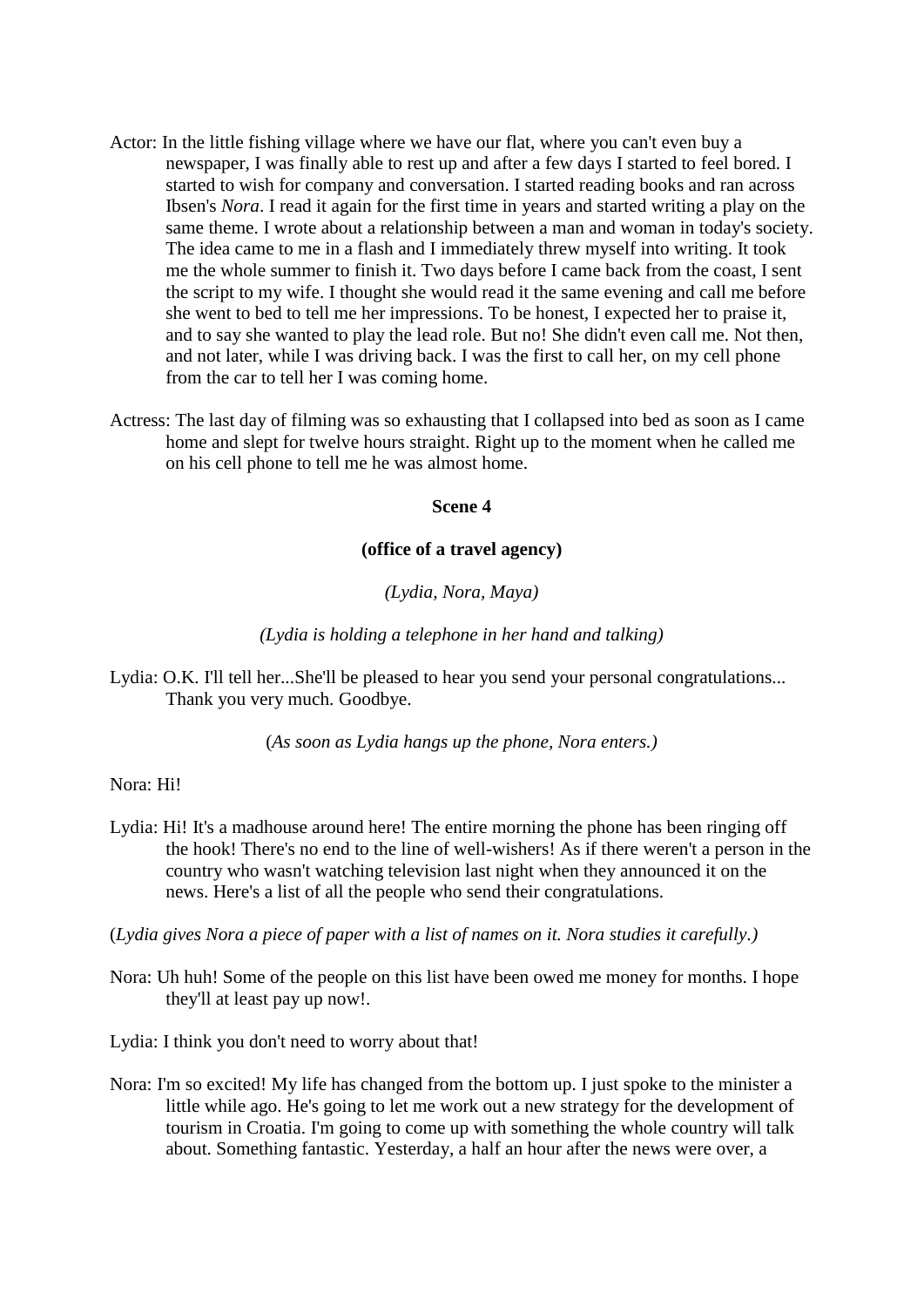reporter from the magazine *Modern Woman* called me. She asked for an interview with me, she's going to be here any minute.

Lydia: Ah haah! I guess that means you'll be in all the beauty salons.

Nora: What do you mean by that – I'll be in all the beauty salons?!

Lydia: All beauty salons have *Modern Woman*.

Nora: Ahh sooo. Now I get it. Anyway, about an hour ago I got a call from *Working Woman*, and they want an interview, too.

Lydia: You've become a overnight celebrity! The young successful Ms. Deputy Minister!

*(The telephone rings. Lydia picks up the receiver.)*

Lydia: Hello?... Yes? May I help you... No, she's not in right now.... Yes. I'll tell her... She'll be very pleased... Yes, of course. Thank you very much. Goodbye.

*(Lydia puts down the receiver.)*

Nora: Who was that?

Lydia: That dreadful manager from the Park Hotel.

Nora: You could have let me speak to him for a moment.

Lydia: I'm sorry. I thought it was getting on your nerves.

- Nora: It's a shame this is all happening now, just before Christmas and New Year's. In the heart of the winter season. I can't really even enjoy it. Lydia, I'm going to need your help.
- Lydia: You can count on me. Just as you've always been able to, by the way. I'll work around the clock if need be – I've got nothing else to think about anyway.

Nora: The agency can't stay in my name. I can't be registered as the owner of it.

Lydia: Why not?

Nora: It would be a conflict of interest. Before the start of the new year I'll have to have the ownership of the company transferred to Tony.

Lydia: Well, that shouldn't be too difficult.

Nora: On paper, no, only... Tony doesn't like the idea... He isn't happy I've accepted the minister's offer. I still haven't told him I have to transfer ownership of the company to his name. I know that he has no interest whatsoever in this business. Because of his emotional state he shouldn't be under any sort of stress, otherwise he could end up in the same situation he was in before. The travel agency will only formally be in his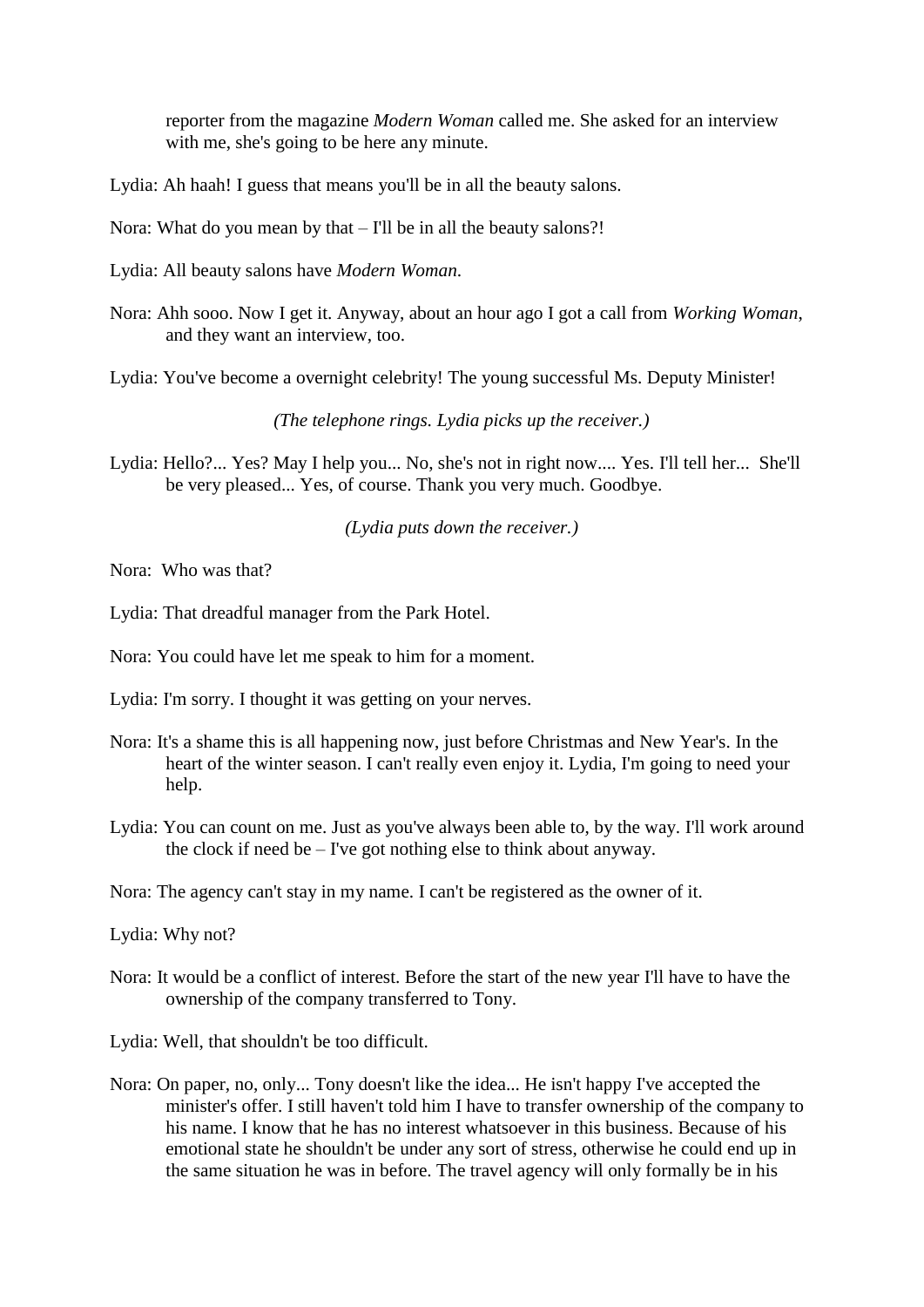name. I want you to run the business. I need to find a young and capable assistent. If you know of anyone you can recommend, let me know please.

Lydia: Alright. I'll see if I can come up with someone.

*(The doorbell rings.)*

Lydia: Come in!

*(A woman reporter enters)*

Maya: Hello!

Nora: Hello!

Maya:. I'm here from *Modern Woman.*

Nora: I've been expecting you. Please come in.

*(They shake hands.)*

Maya: My name is Maya.

Nora: Nora. Nice to meet you. This is my coworker Lydia. We've been in business together since this agency was founded.

Maya: Nice to meet you.

Lydia: Would you care for some coffee? Tea? Juice?

Maya: No thank you. I'm fine. I already had two cups of coffee at the office. The deadline for the next edition is today, which is why I don't have very much time. We'd better start the interview right away. In a half-hour the photographer will be here to take your picture.

*(Maya takes a tape recorder out of her purse.)*

Maya: Can we hold the interview here?

- Nora: There isn't anywhere else. This is all the space we have, not counting the kitchenette. Lydia won't bother us. If need be, we can disconnect the phone.
- Maya: If it's alright with you. And if you could please turn off your cell phones so that we can talk without being interrupted...

Nora: Of course, no problem.

*(Nora and Lydia turn off their phones.)*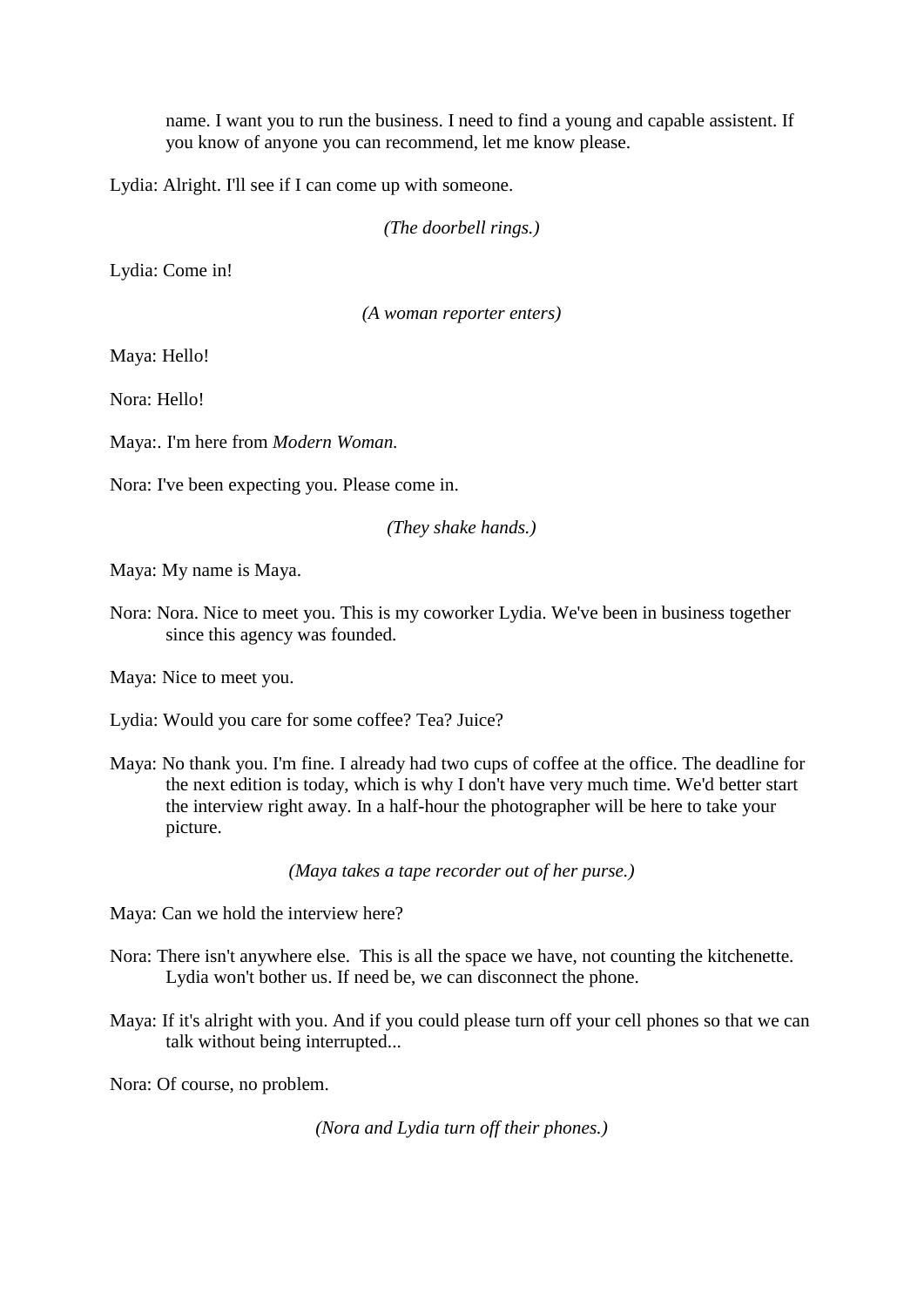Maya: I suggest we talk about everything. First, I'll ask you where you buy your clothes, what restaurants you go to, whether you have any hobbies. Then I'll ask you to say something about politics and the tourist industry. It would be best if we could speak to eachother like a couple of friends having coffee together. Afterwards, I'll make a selection of the most interesting parts from the tape.

Nora: O.K.

Maya: Can we start?

Nora: You mean, right now?

Maya: Yes, well... I'd like to start right away, if you don't mind. Are you ready?

Nora: Yes. I'm ready.

*(Maya turns on the tape recorder.)*

- Maya: To start with, can you tell us, please: how did you feel when you found out you'd been named Deputy Minister for Tourism?
- Nora: To be honest, at first, I was overcome by conflicting feelings. It's a big responsibility. I'm extremely conscious of that fact. I know what the tourist industry means to our country. On the other hand, it's a unique opportunity to do a lot of good for the development of tourism here.
- Maya: As president of the Union of Tourism Workers you were the present minister's most vocal critic. Has he bought the voice of his sharpest critic and opponent with this nomination? And how do you aim to cooperate with him in the future?
- Nora: It was the minister who personally proposed that I should become Deputy Minister, because he considers me to be an exceptionally capable individual. Besides, regardless of whether we are employed ourselves in the tourist industry, whether we work for the union or in the Ministry of Tourism – our goal is always the same: to promote and improve our services and the quality of our services in the area of tourism.
- Maya: I've heard that you worked as a hotel maid until eight years ago And now, after New Year's you'll be Deputy Minister. Isn't that a bit of a shock? Isn't it a little risky for the Minister of Tourism, to put someone in a position like that who has no experience working in the ministry?
- Nora: This dynamic age demands fresh, young faces, dynamic individuals with new ideas. Don't forget that Russian president Putin once worked as a chauffeur, later became vice mayor of St. Petersburg and is now the successful president of the great superpower Russia. I'm convinced the confidence that has been placed in me won't be disappointed.

# **SECOND INTERLUDE**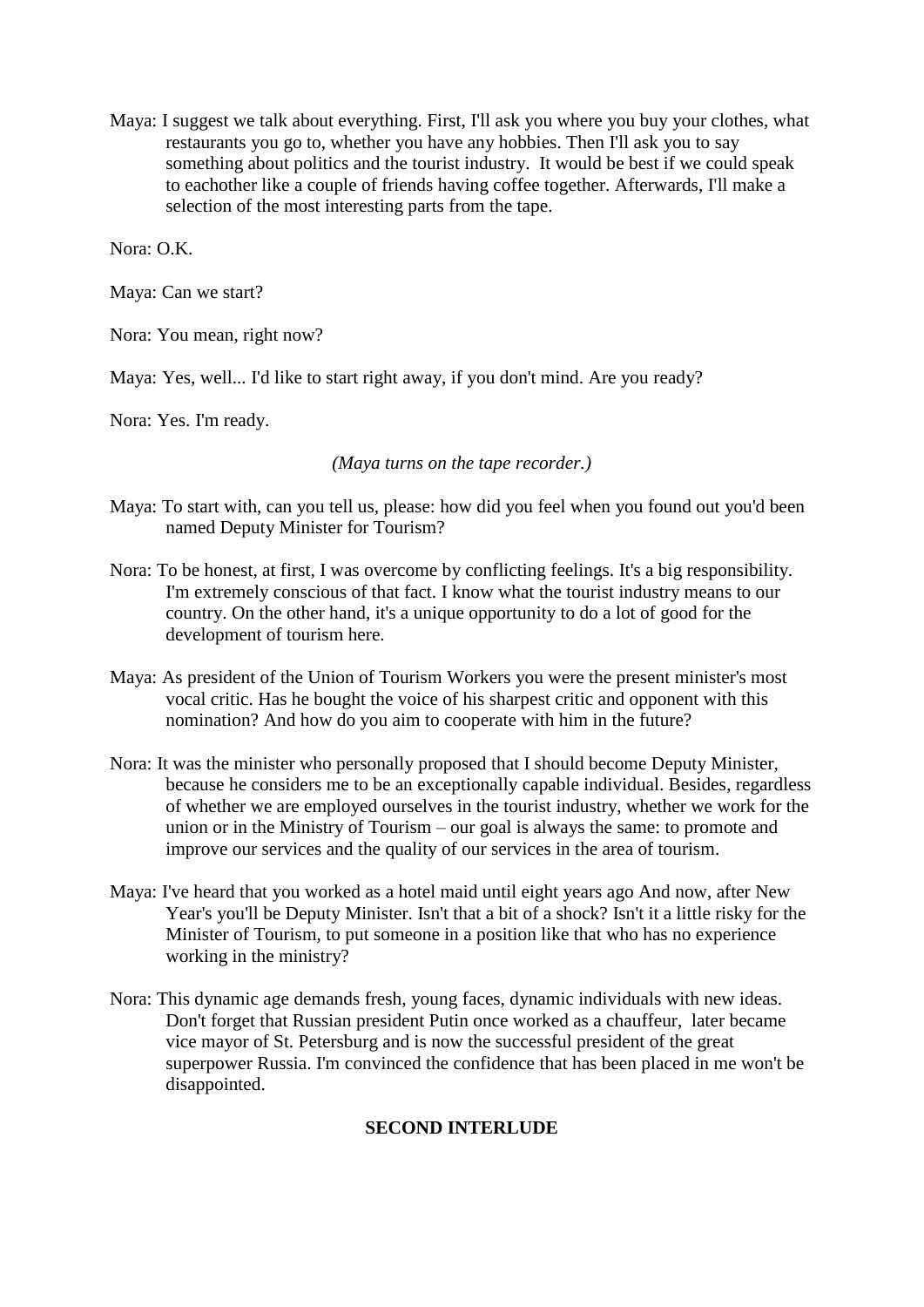*(The lighting alters again to illuminate only the area downstage. The Actor and Actress take up the same positions as in the First Interlude.)*

- Actress: The last day of filming was so exhausting that I collapsed into bed as soon as I came home and slept for twelve hours straight. Right up to the moment when he called me on his cell phone to tell me he was almost home.
- Actor: Right when I got home, about four hours ago, I jumped in the shower, and then I threw myself into bed with my darling wife. She welcomed me with open arms, like Penelope did Odysseus after twenty years of abstinence. We made love better than we ever have before. Our passion exploded like a display of fireworks! We *had* planned to spend the summer together, by the way, in order to get pregnant! Eight years ago, namely, when we finally realised it was getting on time to start a family, she premiered in Chekhov's *Three Sisters*, and we put it off... After that, I got cast in that big TV series. The following year, we were both invited to take part in the Dubrovnik Summer Festival... In short, whenever we decided it was time to have a baby, the Devil himself it seemed would offer us a little tidbit of fame for our careers we couldn't and didn't want to refuse. And now that my darling spouse has reached the age of thirty-eight, I was convinced that this summer would be devoted to starting a family. But history repeats itself, and she unfortunately accepted the role in that stupid TV series.
- Actress: I was glad to see him after such a long time. I only hoped he wouldn't forget what it's like to have to be on the set continuously for forty days and that we could ease into conviviality with a little conversation. But no! He'd hardly gotten out of the shower when he threw me on the bed and jumped on top of me. I had no choice but to demonstrate pleasure and satisfaction. Acoustically and otherwise.

Actor: She and I had a great time of it.

Actress: He had a great time of it.

- Actor: Anyway, to make a long story short, she didn't even mention my play, not while we were having sex and not afterwards either; and that started to get under my skin.
- Actress: The worst thing of all was that I could feel in the air how he was just waiting for me to say something about his play. He'd only been home for a few hours and already he could barely refrain from asking me for my opinion.
- Actor: I couldn't believe it! Even hours after my arrival she hadn't once mentioned my play! When it meant so much to me! It was really unpleasant that I had to be the first to bring it up.

*(Suddenly, the Actor turns to the Actress, and from this moment on they continue in a dialogue with eachother.)*

Actor: Darling, I'll take you to dinner downtown.

Actress: Where? What restaurant?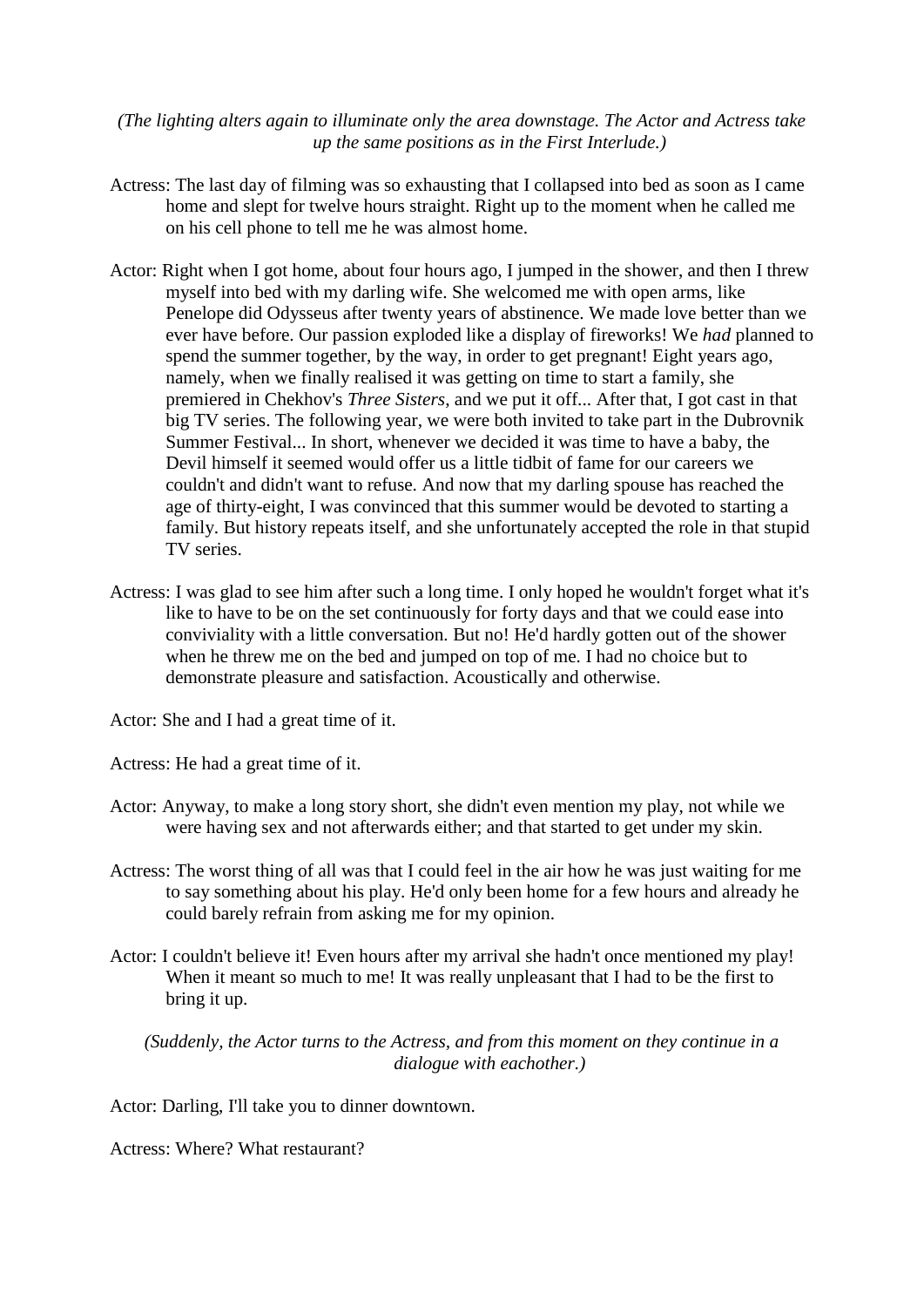- Actor: I haven't made up my mind yet. Let's go downtown first and walk around a little. I've really been wishing for a little civilisation, people, acquaintances.
- Actress: Before you left for the seacoast you said you could stay in that little fishing village till Christmas.
- Actor: That's how I felt then. I had had enough of everything. Three leading roles last season, all those theatre festivals and being on the road all the time. Now that I'm rested up I already miss the city; I miss all the people and the excitement.
- Actress: And I'm fed up with it. I slept until noon today. I'm suffering from chronic fatigue at this point.
- Actor: A little earlier you didn't give that impression. You were so full of energy, so dynamic.

*(He embraces her tenderly).*

Actress: That's because I missed you so much. So much...I wish I had a month just to lie around and that I didn't have to start with rehearsals right away next week at the theatre. It's awful! A half an hour before you arrived I spoke with our managing director and asked him when rehearsals begin for the Shakespeare production. He said there had been a slight change of plans and that we probably wouldn't be putting on Shakespeare, but some other play, and that we two would be divvying up the main roles. When I asked him which play it was, he said that he was keeping it a secret for now, and that it would have to stay a secret for a little while still.

Actor: That's great!

Actress: Why is it great?!

Actor: It's great that we both have a role right at the start of the season. It's best we start the season with a role in the first premiere.

Actress: If you had just finished forty days of taping you wouldn't feel that way.

```
(Silence)
```
Actor: Did you read my play?

```
(Silence)
```
Actress: Yes, I did.

Actor: What do you think?

Actress: I think that my opinion is irrelevant. After all, I'm your wife and therefore my opinion is subjective.

Actor: Regardless. Your opinion is important to me.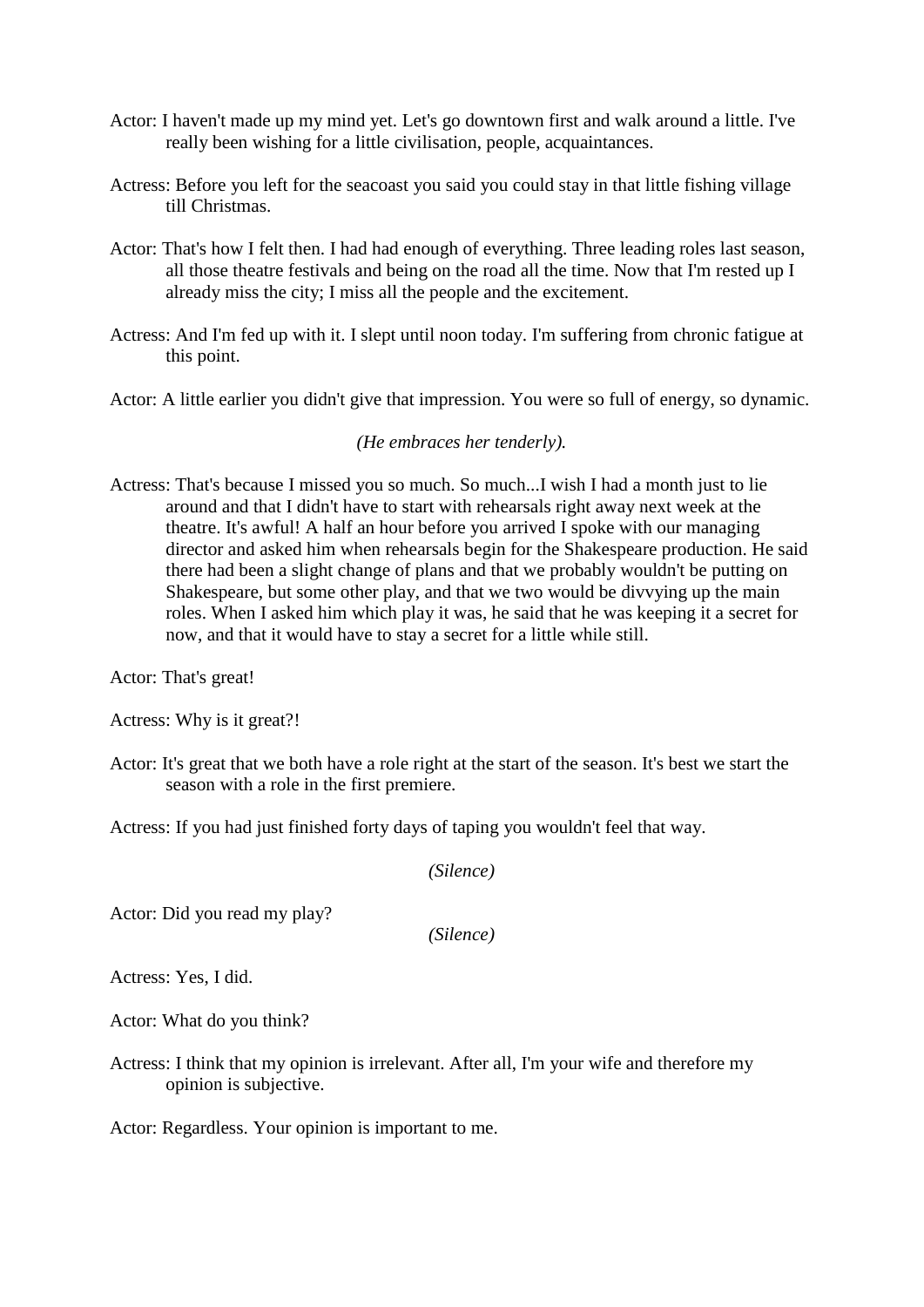Actress: It's pretty good on the whole, though I have a few minor objections...but...considering that you're an actor, a successful actor, isn't writing just a waste of time for you?

Actor: What are you trying to say?

Actress: To date you have written seven plays, and not one of them has been produced.

Actor: Two of them were published in magazines.

Actress: But not one director, not one theatre director has wanted to produce any of them.

Actor: One day, when my first play is produced, they'll want to put on all the rest as well. But that doesn't matter right now. I asked you what *you* think of my *new* play. Don't you think it is better and more mature than the ones I have written up till now?

Actress: It's good. Although I think you get a little carried away.

Actor: How do you mean?

Actress: You distance yourself too much from Ibsen. You turn all his ideas upside down. Your play is much too radical, and I'm not sure it will go over well with the critics and your audiences.

Actor: Why not?

- Actress: I don't like the way you show Nora. It's as though it were written my some misogynist!
- Actor: You're afraid of what your friends from the Women's Autonomous Initiative will think. You haven't maybe fallen under their radical influence? You haven't become a member, have you?
- Actress: You know I read women's poetry at their meetings and nothing more. I'm not talking about them. I think other people might object to you showing Nora in that light. Even men.
- Actor: I'm sorry, but the kind of woman my heroine is really exist. They're all around us. Besides, I'm not interested what anyone says or thinks about my play. I'm only interested in what you think about it. Of all the people on this earth, your opinion means the most to me. Your opinion is the most important to me. That's why I'm asking you, please, tell me honestly what you think of my play.

*(Silence)*

Actress: Do you really want my honest opinion?

Actor: Absolutely.

Actress: I like it...even though there are a few minor points I object to.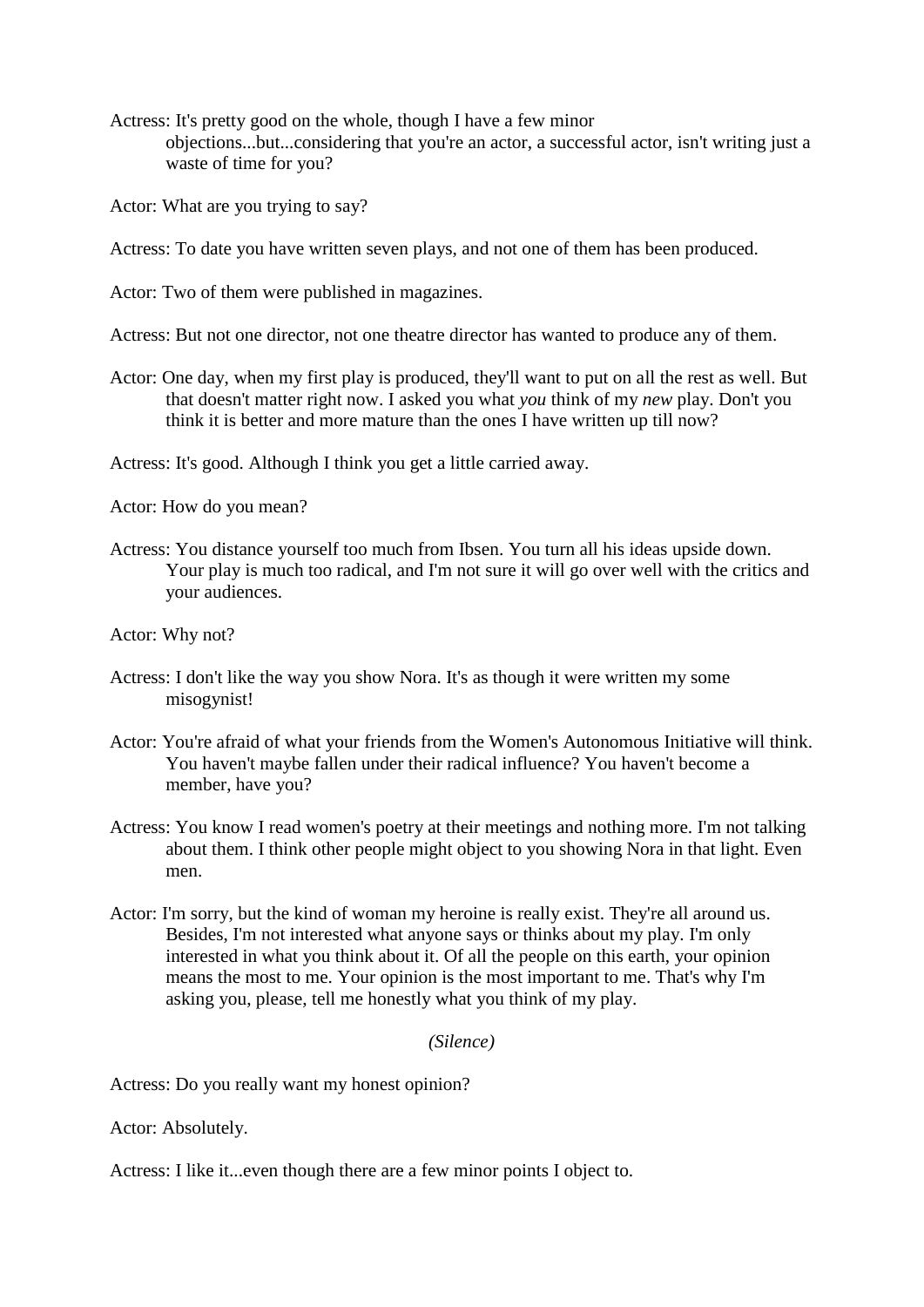Actor: Would you act in it if you had the chance?

Actress: Which role?

Actor: The lead role. Nora.

### *(Silence)*

Actress: Well...of course I would, but I don't believe anyone will want to produce it as a season performance. Obviously, the play is too radical. And Croatia's theatres today prefer to put on lukewarm performances of incomprehensible imbecility. In contemporary Croatian theatre only boring classics or adolescent experimental garbage that gets its kicks from wallowing in the lower instincts are welcome – and the audience doesn't really like either.

Actor: Then you accept?

Actress: Accept what?

Actor: The lead role in my play.

Actress: Of course – if anyone ever decides to put it on the program. But don't forget what happened to your last seven plays. How is it you don't recall their fate? Haven't you grasped that your "labour of love" is in vain? You're just wasting your time.

Actor: Rehearsals start next week.

Actress: What rehearsals?

Actor: I e-mailed the script of *Nora* to our manager at the theatre. He read it and he liked it. He liked it so much that he decided to take Shakespeare off the season program and put my play on it instead. The city Agency for Culture was putting pressure on him to reduce costs for the season and since Shakespeare had twenty roles and mine only seven, my script was a godsend. There'll be thirteen less costumes to have made.

Actress: Wait a minute! Are you telling me that he really wants to put on your play?!

Actor: Yes, he does. But only on condition that you play Nora and I her husband.

Actress: That's the condition?

Actor: Yes, that's the condition.

- Actress: But everyone will think that it's our life's story, and you and I don't have any similarity to those characters.
- Actor: Only people with no culture identify actors and actresses with the characters they play. Our friends will know that it's not us, and we just won't pay any attention to anyone else. So you accept?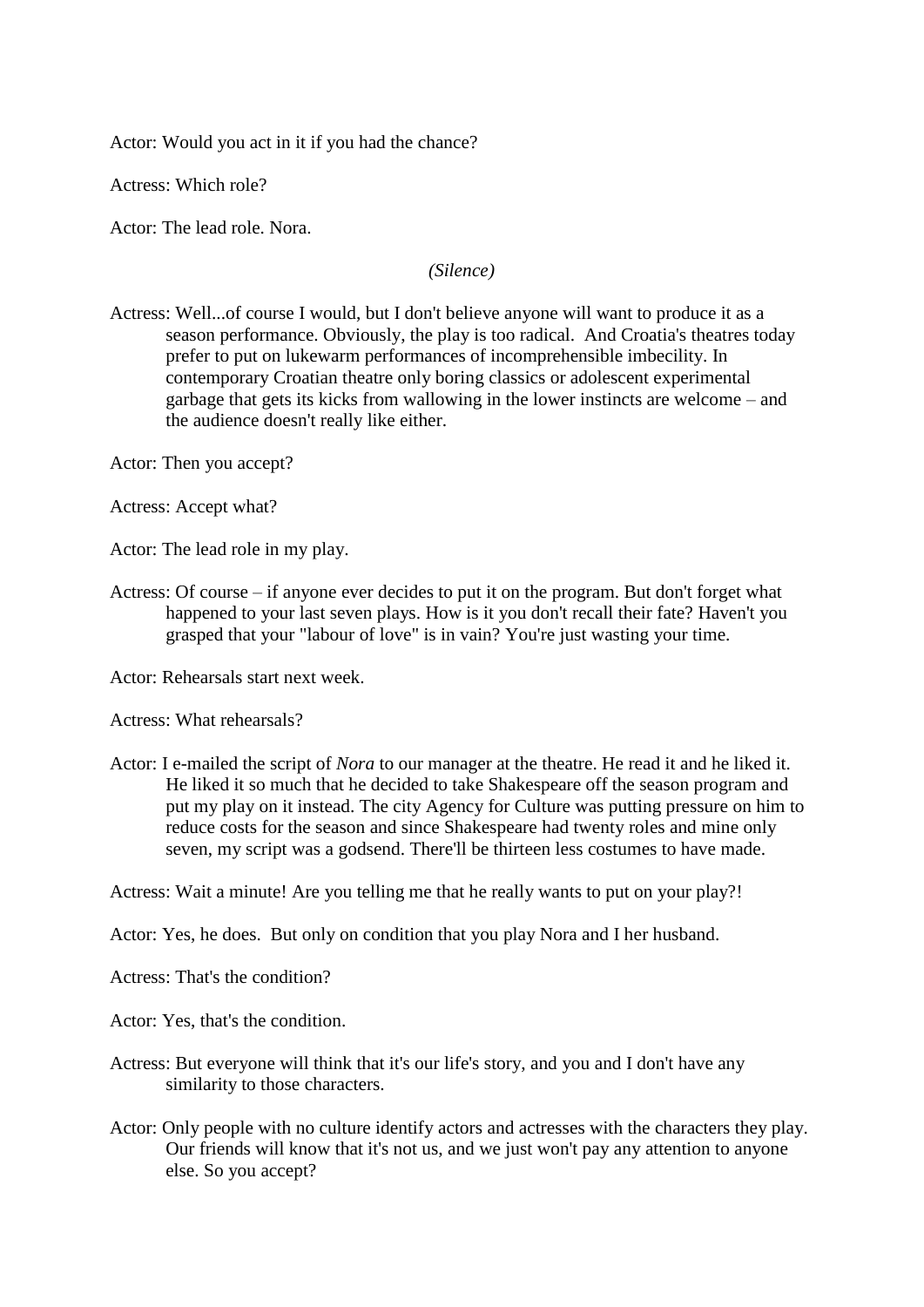Actress: Hold on a second! I didn't say that. I need to think things over still.

Actor: But five minutes ago when I asked if you would accept a role in my play you said 'yes'.

Actress: That was a hypothetical question.

Actor: I thought you were saying what you really think. I thought you would keep your word.

Actress: Let me think it over.

Actor: Listen: Tomorrow I have to tell our manager your decision. If you don't accept, then there will be no production of my play. That's the agreement. The one condition under which my play can be produced is if you and I play the leading parts. You're not going to take away my one chance that after all, at the age of forty, I make my debut as a playwright? My own wife wouldn't stand in my way when I'm being presented with this unique opportunity, would she?

# *(Silence)*

Actress: And who's going to be the director?

- Actor: I'm going to direct it myself. My script means to much to me to allow some other director to ruin it.
- Actress: Typical phobia for a beginner playwright.

Actor: So are you with me or are you going to leave me in the lurch?

Actress: That isn't fair! You can't put it that way!

# **SCENE FIVE**

# **(Office of the travel agency)**

*(Lydia, Nora, Carl)*

*(In the office are Lydia and Nora. They putting some papers in order.)*

Nora: I'm sorry, but it really isn't good. You can't go on like this your whole life.

Lydia: Why not?

Nora: You've been a widow for ten years now. You don't have any children, you have no other obligations, and you behave as though you were a nun.

Lydia: And what am I supposed to do about it?

Nora: You can't go through life alone. You can't stay single forever.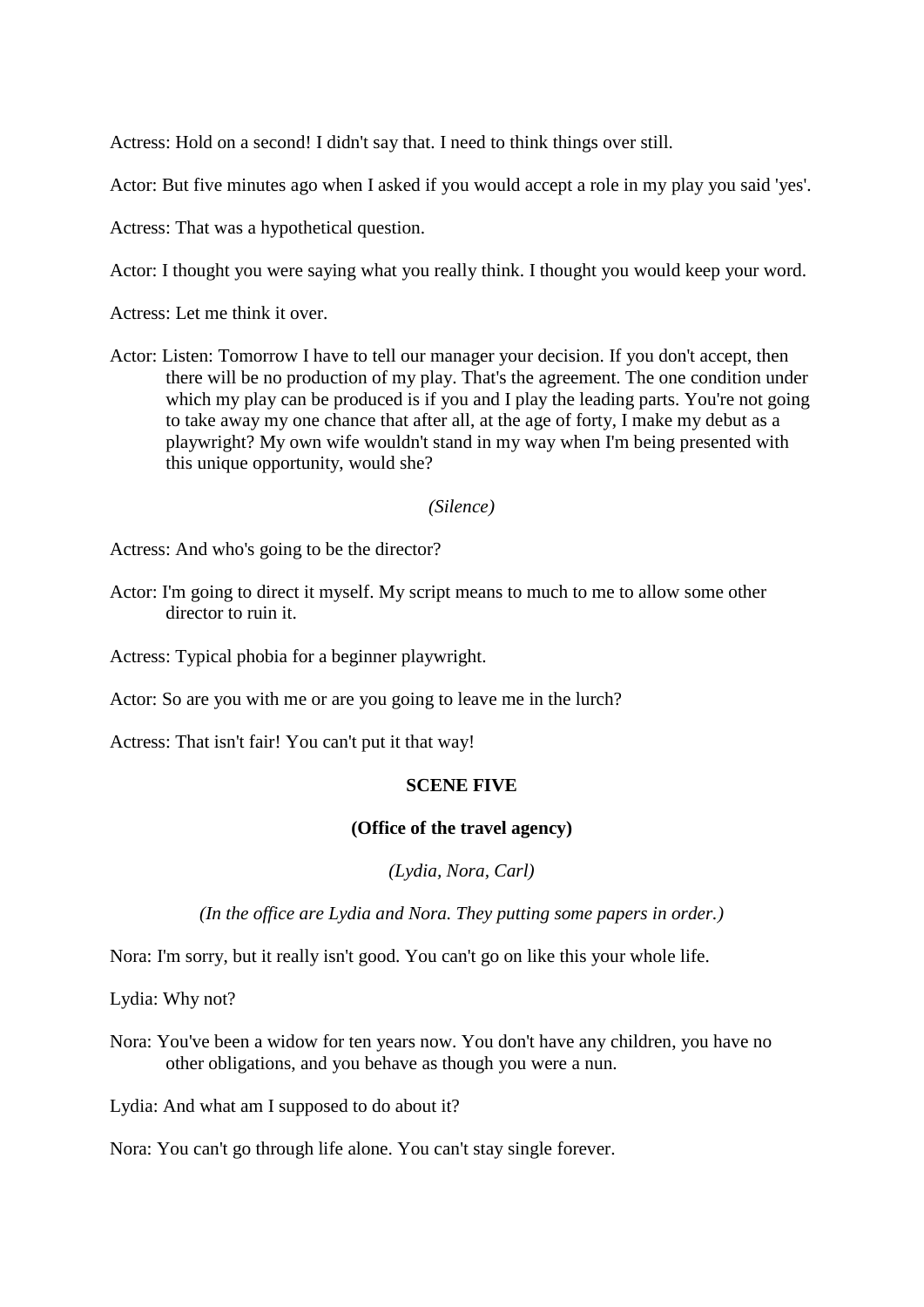Lydia: I don't have the strength for a new beginning. I shudder to think of starting all over again with someone new. Getting to know someone new, getting used to having someone in my life again, and everything else that goes along with it.... I think I wouldn't be capable of doing all that all over again.

# *(The telephone rings. Lydia picks up the receiver.)*

Lydia: Travel agency...Speaking... Yes... From the hotel to the ski slopes it's only a seven- or eight-minute walk... The weather forecast is good. They're expecting snow and low enough temperatures. It shouldn't melt... and if by chance there isn't enough snow for a day or two, there are plenty of things to do, in the hotel itself: there are two swimming pools, an ice-skating rink, a fitness studio, a playroom for small children... a night there are three bars to choose from, a bowling alley and a casino... The price of the lifts isn't included... It'd be good if you could let us know as soon as possible. Don't forget, Christmas is only ten days away... Alright. Goodbye.

*(Lydia puts down the receiver.)*

- Lydia: The worst thing is when I notice that a man wants to dominate me... I immediately lose any desire to have a relationship with him. It's better to be alone than in a relationship where someone oppresses you. When I remember... I loved my husband, but he had to have his say in everything. I was always forced into a corner, left with no room to maneuver. Men who have a need to dominate repel me. I'm not a maschoist. Do you know what I mean?
- Nora: I do. But don't forget that everyone in this world has a need to dominate, regardless of sex and ability. That's not the main problem. Every creature in this world needs a partner. Loneliness never brought anyone any good, only dismal thoughts and depression. You need a husband, too, and a family. Everything is transitory and irrelevent except for family. My family is the most important thing of all to me. It's the oasis I return to from all the struggle and stress of daily life. My mother died when I was just a girl. From that time on I was almost obsessed with dreams of having a family of my own. When I finally had a family of my own, I invested all my strength and effort in protecting and preserving it, in ensuring our future and our security. A woman really needs a partner in order to be complete. Besides, society values us women more if we're not single...

Lydia: But I'm satisfied with my life. I do as I please. And I have my friends.

Nora: It won't do. In our country, in this society, they accept you only if you're man and wife and only if you are more or less integrated into some sort of family.

*(The doorbell rings)*

Lydia: Come in!

*(Carl enters the room. At the sight of him, both women jump up and stare at him as if they were seeing a ghost.)*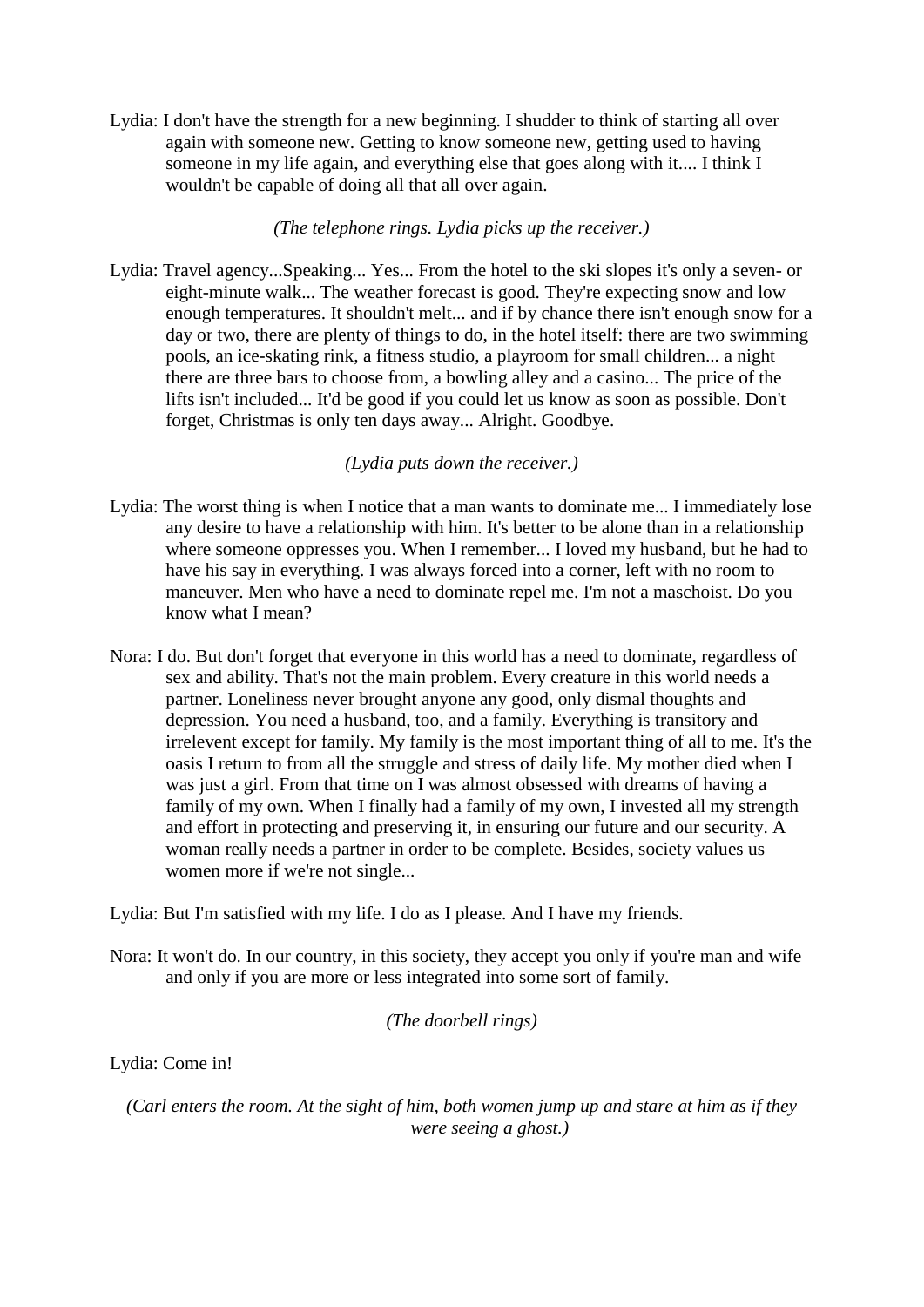Nora: Carl!? What are you doing here?!

Carl: Hello!

# *(Carl looks around him.)*

Carl: Everything is just the same as it was four years ago.

Lydia: Aren't you still...?

- Carl: The President of the Republic signed twelve pardons on the occasion of the Christmas season. As you can see, I was one of them. I thought you would be happy to see me.
- Nora: I...you see...I am happy. I'm glad to see you. I'm glad they released you. When did you get to town?

Carl: Two days ago.

Nora: How are you?

Carl: I feel a little strange, confused. I though that when I got out I'd jump for joy, but somehow I feel empty, sad. I don't know where I go from here. I called a few friends, but not one of them had time to get together with me. They all said they were busy, but in fact they just don't want anyone to see them with me... I don't blame them... When the trial was taking place, there were pictures of me in all the papers and so, of course, I'm undesirable company. How's business?

Lydia: Good.

Nora: Mediocre. Bad.

Lydia: But things are going alright?

- Nora: Well, now... People complain that they don't have enough money to go skiing, to travel to other countries. You can feel we're in an economic crisis. Business is worse than last season.
- Carl: So it is. "Travel is for the rich. prison is for the naive." And so I myself turned out to be naive and stupid. The politicians managed to get themselves off the hook. Only I ended up behind bars, because the business was in my name. They handed me more than I deserved. Overnight I went from being a successful manager to being a financial criminal. I realised too late that they had the media and the courts under their thumbs... I payed for their crimes, for a lot of people's crimes. Even those journalists who had themselves committed greater and more immoral crimes than I, indulged their perverse lust for mudraking by victimising me. I helped so many people... And when the smear campaign against me started, nobody stood up for me, nobody wanted to help me. .. The day I was indited they all just scattered. As though I'd been struck by leprosy. And if I'd been a little more fortunate, I could have gotten off without serving a day in jail. Like so many others.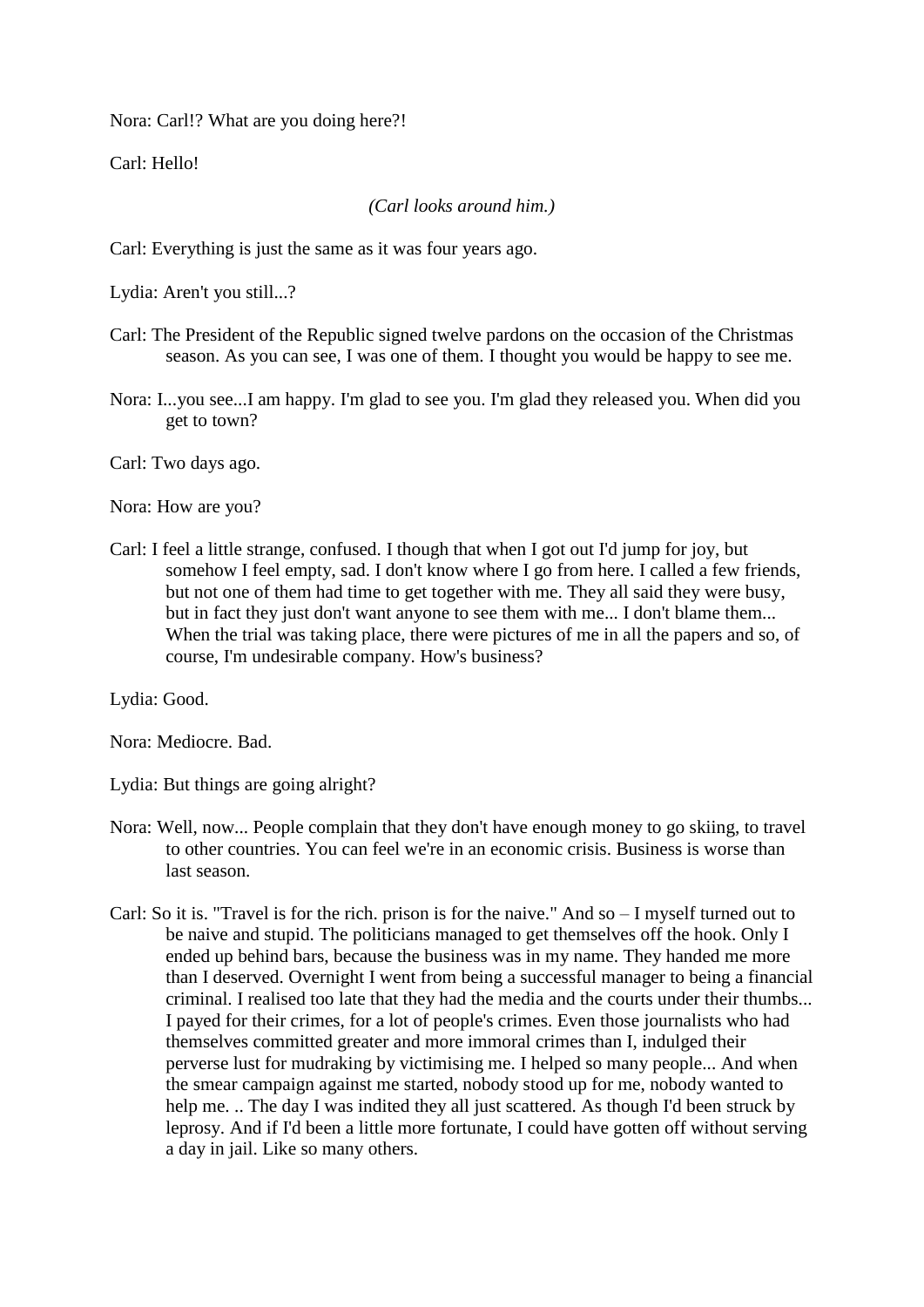### *(Silence)*

Carl: I read in the papers that you've been named Deputy Minister.

Nora: Well, yes.

Carl: Congratulations. I mean it. I'm proud of you. I always knew you could do it. When you worked for me. I taught you a lot about the trade, about everything. I really am happy for you. You were always so ambitious. I know it means a lot to you.

# *(Silence)*

Nora: Lydia, you have to take those papers to the district court.

Lydia: I'm just leaving.

# *(Lydia stands up and picks up a folder)*

Lydia: I hope it won't be too crowded. I should be back in a couple of hours.

Nora: Give my regards to the auditor.

Lydia: I will. Goodbye to you both!

Carl: Goodbye!

Nora: Goodbye!

# *(Lydia exists. Nora and Carl are alone. Silence.)*

Carl: It's good that you sent her away. I wanted to talk to you alone. To talk about everything. About you, about me...about us.

Nora: I had to send her, because the Commercial Affairs Court only works until two.

*(Silence)*

Carl: You haven't changed a bit. You're just as beautiful as you used to be.

*(Silence. Carl goes over to Nora's desk and picks up a framed photo on which can be seen Nora, Tony and their daughter. He examines it closely.)*

Carl: How is your husband?

Nora: Fine. The same as usual.

Carl: And your daughter?

Nora: She's alright. She just signed up for an excellent secondary school.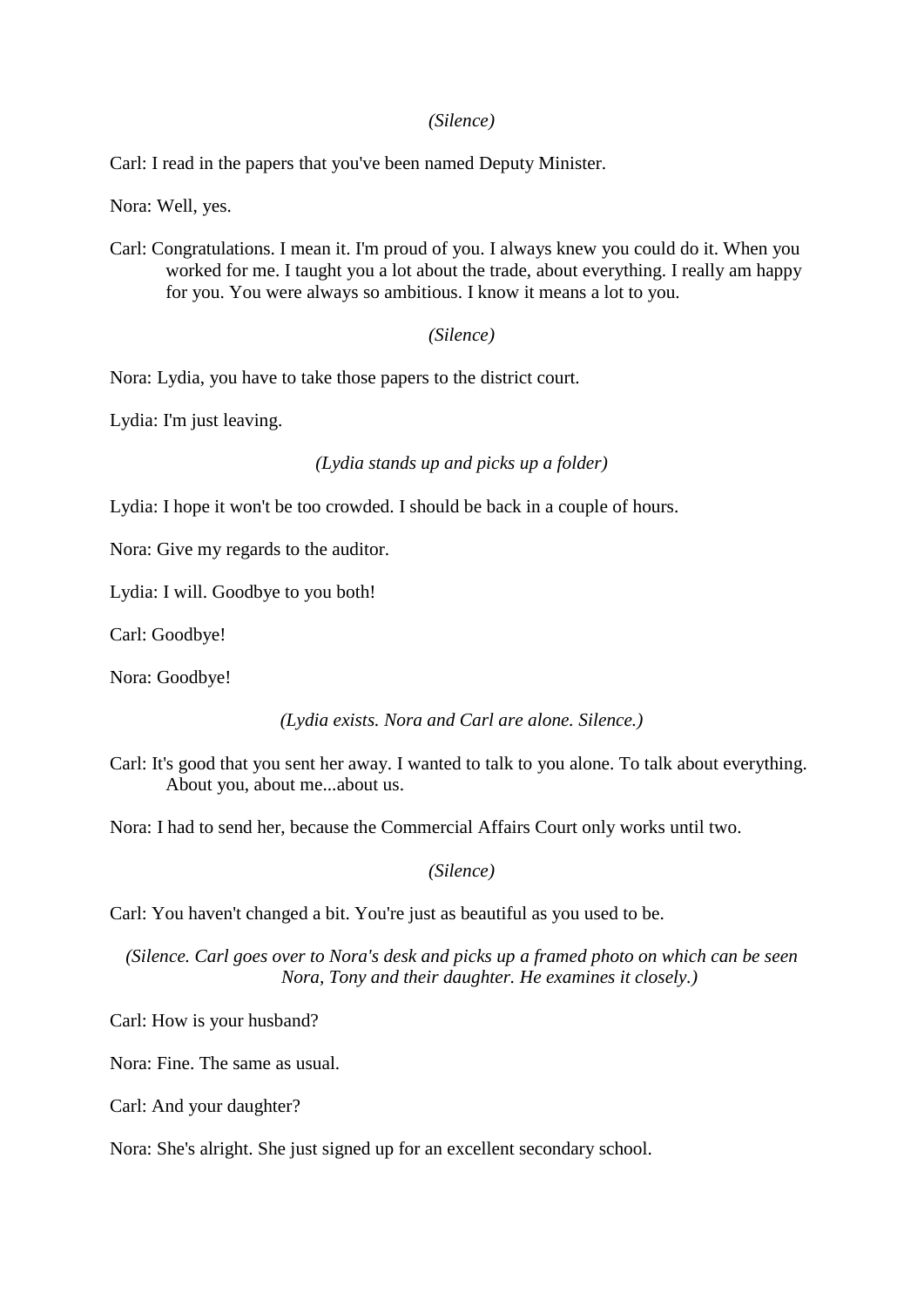Carl: She's like her mother. Smart, pretty, ambitious.

*(Silence)*

Carl: I thought about you. A lot. Often. Intensely.

*(Silence)*

Carl: I know that you thought about me, too.

Nora: How can you be so sure?

Carl: Because you sent me those letters. Your letters helped me to persevere.

Nora: I didn't send you any letters.

Carl: Oh come on. Don't make me laugh. I know now you don't want anyone to connect you with me. I don't blame you. Don't worry, I won't show up any place you might frequent. Because of the new circumstances you find yourself in. I admit, it was smart of you not to sign those letters.

Nora: I tell you, I didn't send you any letters.

Carl: If you want me to pretend it is so, I will. But in those letters there were a lot of things that only someone close to me could know and if...

Nora: Why are you here?

- Carl: Why am I here? Do I sense a certain coldness in your voice? Or did it only seem to me that you were being unfriendly?
- Nora: Why are you here? I know that you never did anything in your life without there being some design, some clear purpose behind it.

Carl: You used to like that about me.

*(Silence)*

Carl: When you got rid of Lydia, I thought you wanted to be alone with me.

*(Carl takes a step towards Nor. Nora raises her voice.)*

Nora: Please, don't come near me!

*(Carl stops in his tracks. Silence).*

Carl: A fine welcome, esteemed Ms. Minister! I don't know why, but I somehow imagined a different sort of reception.

Nora: Please, Carl, let what there once was between us to be forgotten.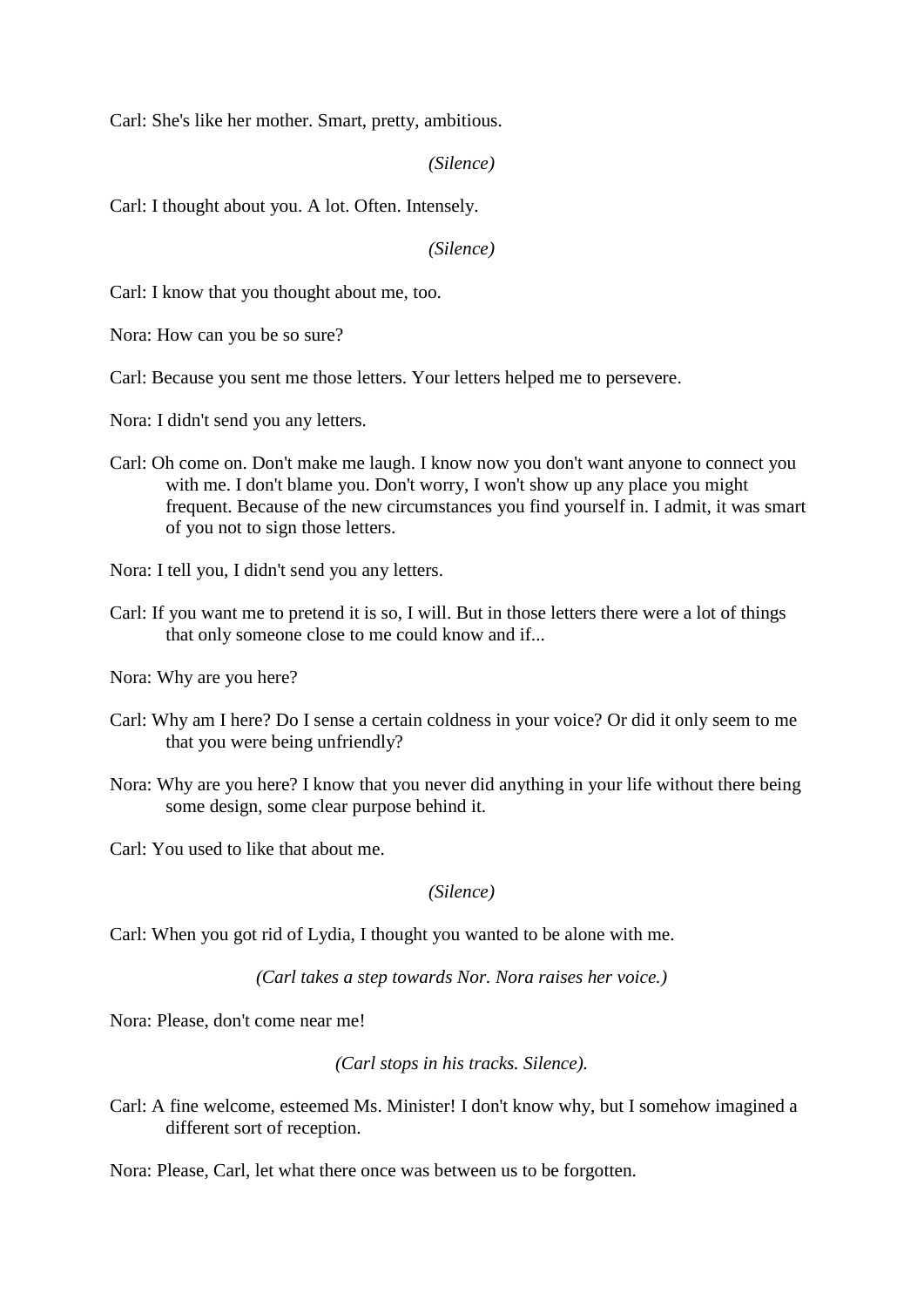Carl: You want me to forget everything?

Nora: That's right.

Carl: And how am I to forget that it was I who pulled you out of the garbage heap and put you to wok in the hotel, and that soon after you found your way into my bed. That after that I gave you a job as head of reception, and after only a few months gave you the money to open a travel agency. How am I to forget all the nights you spent in my arms as my mistress?! Because of you I did all those stupid things. Because of you my wife left me. Because of you I got mixed up in all that shady business because of which in the end I landed in prison.

Nora: I didn't try to talk you into that.

Carl: Maybe not. But you always pushed me to do more, to grab everything I could from life. To believe I was invincible. In the end, all that ambition and insatiable greed came crashing down on me.

Nora: Your ambition.

Carl: Our ambition. You weren't only my mistress. You were my soul-mate. We experienced life in the same way. How many times did you tell me that your husband meant nothing to you, that he didn't understand you, that he had given up on life. You justified not leaving him because of the precarious emotional condition he was in after having his nervous breakdown, because of his lability and his attempted suicide. How many times did you say we should have met sooner in life, that we two were made of the same stuff... Have you forgotten your own words, your own feelings?! Have you forgotten all we once meant to eachother?!

*(Silence)*

Nora: That's the past. The distant past. You know we can't bring back those emotions. No single love can ever repeat itself. We're mature enough to know that. You didn't end up in jail because of me, but because of your own stupidity and lack of caution. When that happened, I felt only anger toward you – no sympathy or love. I can only feel anger toward those who by their stupidity cause their own downfall.

| (Silence) |  |
|-----------|--|
|-----------|--|

Carl: May I kiss you?

Nora: No.

Carl: Embrace you, at least?

Nora: No.

*(Silence)*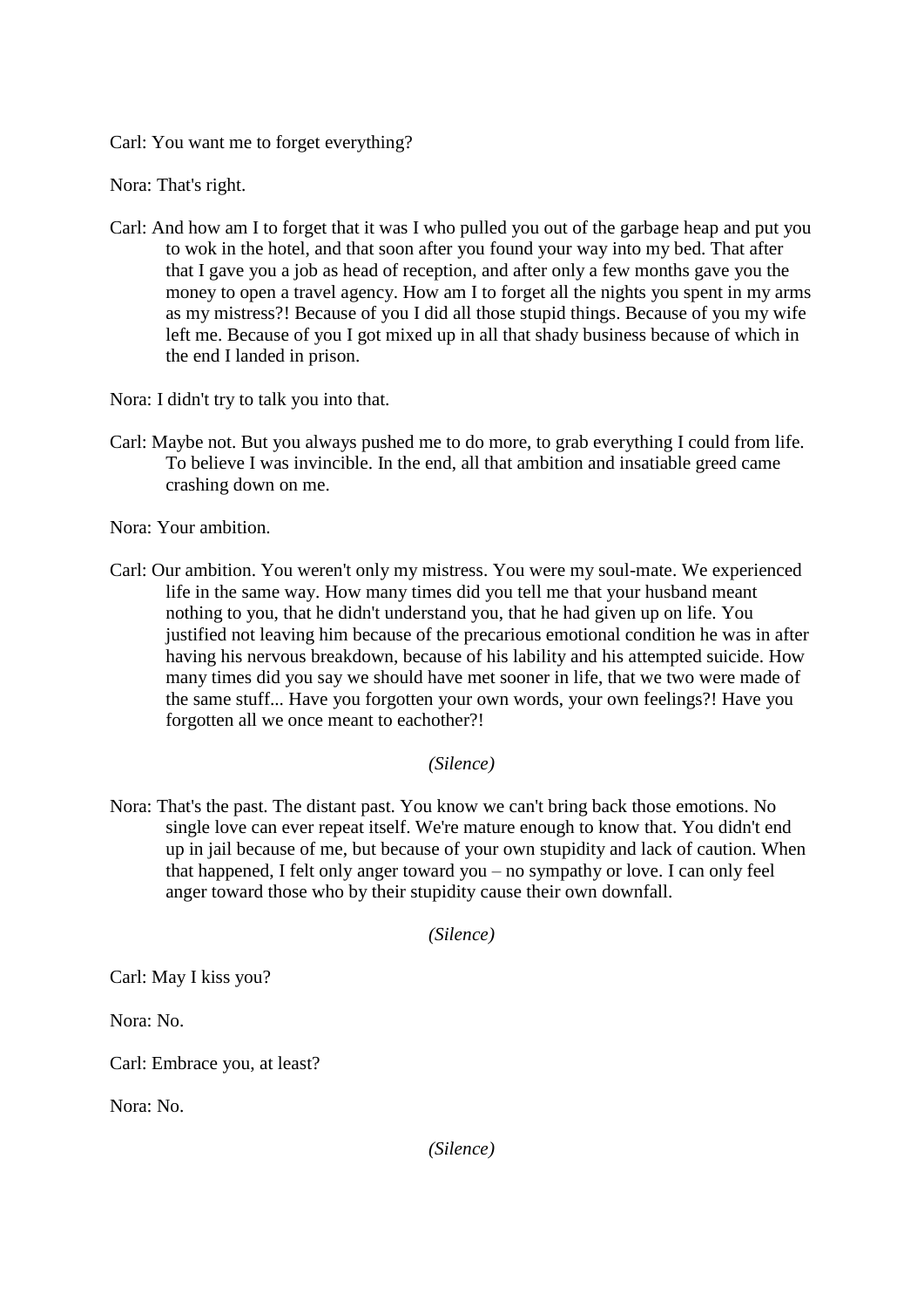Nora: Why did you come?

Carl: To see you.

Nora: I know that can't be the only reason. Tell me – why are you here?

*(Silence)*

Carl: You certainly know me well. And you know me well, because we are alike. We two are alike in every way. Built of the same stuff. That's why I won't waste any more time on emotions, on evoking the past – you always were and always will be a creature of the present and of the future. A woman who on the wings of her ambition thinks only of that which she can conquer tomorrow.

Nora: So? Say what it is.

Carl: My son graduated from the faculty of law a year ago. He put in an application for several job offers – but...when people see my name...they all turn him down. It doesn't help a bit that he had excellent grades as a student. I have ruined his life. Because of me he had to be ashamed when he was a student. I have to try to help him. I'm going to help him.

Nora: How?

Carl: You're going to give him a job in your ministry.

Nora: You're out of your mind!

- Carl: You owe me that much. I did so much for you. This agency was started with my money. Money for which I neither sought nor got a receipt. I payed for your husband's treatment. I took care of your father's debts when he died. I pulled you out of the mess you were in an put you on your feet. I introduced you to the business. You owe me.
- Nora: I don't owe you anything. What you got from me can't be bought with money and you know it. I couldn't hire your son if he were the most capable man on earth, because when people hear I hired him, I'll lose my job. The journalists are just waiting for something like that.
- Carl: I owe it to my son, after everything he had to go through because of me. You have to do this for me.
- Nora: I can't do it. Now, please, go away. I have work to do and I don't have time to waste on former criminals, not even white-collar criminals.
- Carl: Don't speak to me in that shameless manner!

Nora: I'm going to call the police if you don't get out.

Carl: You're throwing me out of the travel agency you started with my money?! I'm going. But first, I'm going to speak your language. The language of an uncultivated slut,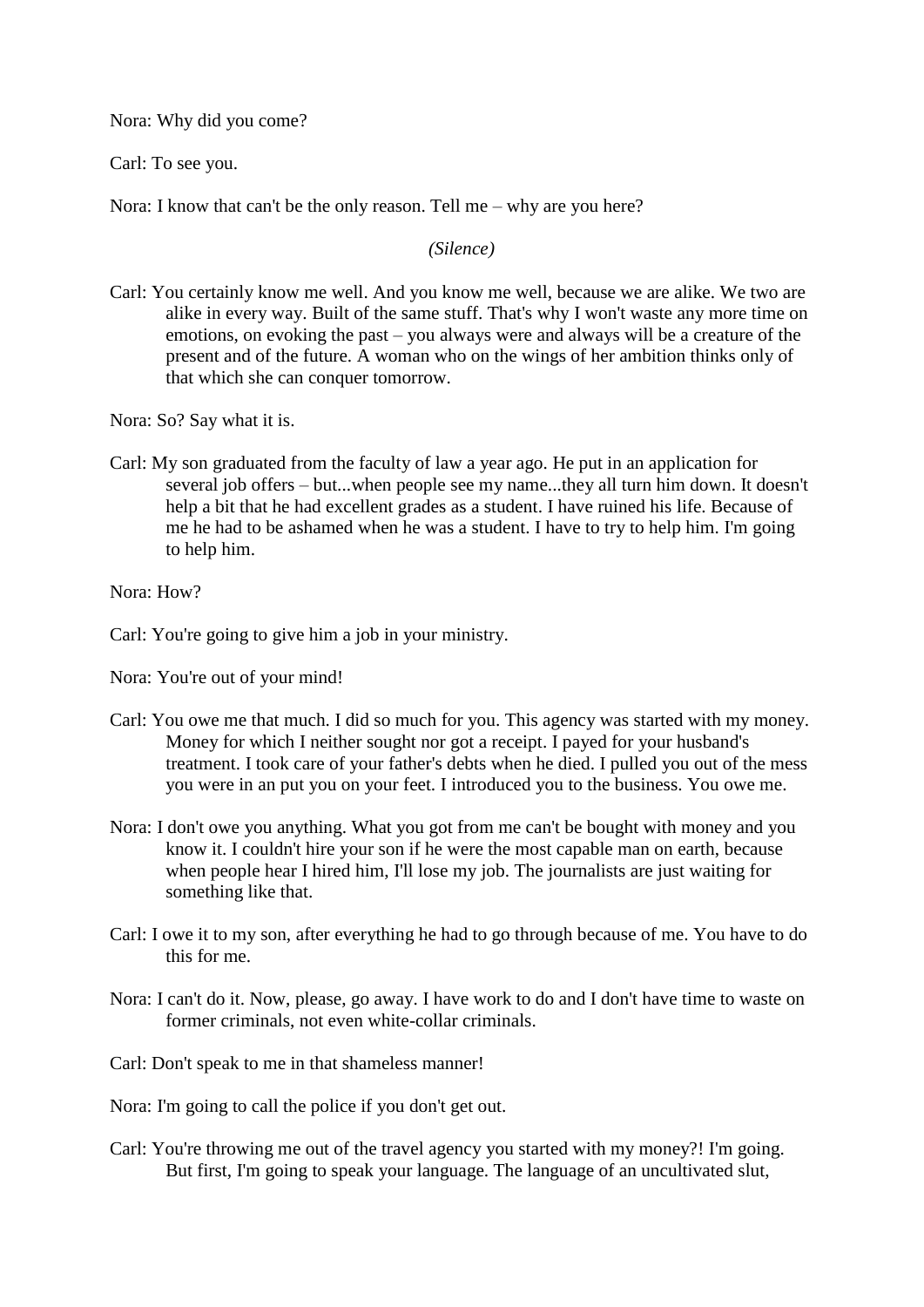because only now do I see that you weren't my mistress you were only a prostitute. Since that is the only language you understand, then answer just one question for me: will you give my son a job in your ministry or would you rather have your husband, your Premier and all the papers in this country find out in whose bed you got your first lessons in the tourist industry?

Nora: You wouldn't dare. You could end up back in jail for blackmail.

*(Carl holds out a slip of paper to Nora.)*

Carl: I have a new cell phone. There's my number. If you don't wise up by the day after tomorrow and don't find a position for my son, your husband will find out about everything, the Prime minister will find out about everything, the whole country will find out that you were my mistress. You have two days to think about it.

Nora: You bastard.

Carl: Sir, if you please. In politics you have to choose your words carefully. Watch whom you're insulting. Besides, it's better to be a bastard than a whore. I'll be waiting for your call.

*(Carl exits without saying goodbye. Nora angrily shoves a sheath of papers off the desk)*

# **THIRD INTERLUDE**

- *(The lighting changes again, leaving upstage dark. Only the proscenium is illuminated. Enter Actor and Actress.)*
- Actress: Carl's demand that Nora find a job for his son doesn't really convince me. It's too contrived.
- Actor: I had to establish some sort of parallel between Karl's attempt at blackmail and Krogstad's.
- Actress: Nevertheless it seems a bit naive to me. Besides, you keep insisting that your *Nora*  stands on its own, that it can be understood even by those who haven't seen or read Ibsen's, and because of that you can allow yourself to depart from the original.
- Actor: It does stand on its own as far as the story is concerned, but it will also have a special interest for those who can read and observe between the lines where it refers to Ibsen's drama.

# *(Silence)*

Actress: I'm so happy that the rehearsals are coming along so well. I sense that we're going to have a great performance. Everything is going according to plan. I think the rest of the cast feels, too, that they are doing something really exceptional. I feel great – as an actor, as a writer, and as a director.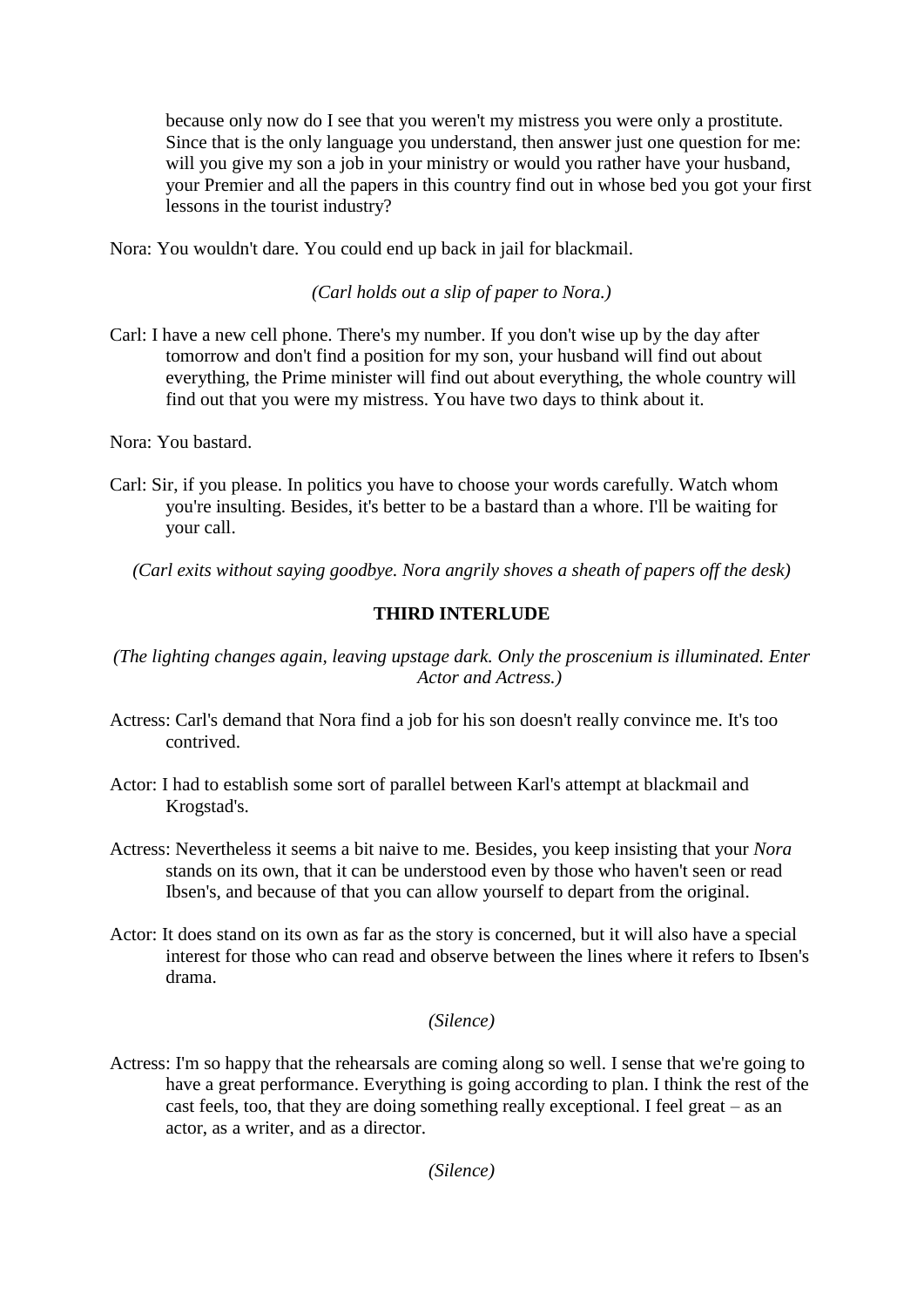- Actress: Listen...the way you described the maid and the journalist...that was so superficial. Those aren't complete characters, they're just fulfilling a function.
- Actor: Those are episodes. And they need to be and stay episodic. I don't see where the problem is.
- Actress: The problem is that my dear colleagues complain every day that their parts should be expanded. That the script should be rewritten.
- Actor: Come on. After years of not being cast in anything, they finally get a chance to be on stage and their still dissatisfied. They're playing episodic characters that aren't essential for the development of the plot and I don't intend to waste any time on them. Why don't they tell me to my face if they don't like something.
- Actress: Because you behave like a vain writer and a vain, self-absorbed director preoccupied with his own script and his own interpretation of it. It's easier for them to brainwash me. They know that I'll communicate their dissatisfaction.
- Actor: I don't give a whit about their dissatisfaction. It only matters whether the rest of the actors are satisfied with their roles.
- Actress: I can't say I really like my role either. It's never been more difficult for me to work. Yesterday I was nauseous. And today I was nauseous, too.
- Actor: That's because you're exhausted. That's because of that stupid series. You shouldn't have spent the whole summer...
- Actress: Please don't tell me what I should or shouldn't have done this summer. Don't forget that we bought a new car with the mone from that series. And the series isn't the reason I don't feel good about working on this production.
- Actor: Then what, may I ask, is?! You're not trying to say you don't believe in the script?
- Actress: I'm trying to say that it's pretty perverse that in this production you are my partner, playwright and director. You're only going to make other writers and directors hate you. You know that noone likes to direct an actor who's himself a director.
- Actor: Calm down. Rest up a bit. Everything is going to turn out alright.
- Actress: I'm not entirely sure that everything is going to be alright. A lot about your play is questionable and you won't take any criticism.
- Actor: I won't take criticism?! Go on! Tell me what's wrong with my script, so we can talk about it. If need be, I'll fix it.
- Actress: It seems too me pretty improbable that their fifteen-year-old daughter hasn't even appeared yet. That would be pretty relevant for understanding the relationship between the mother and the father.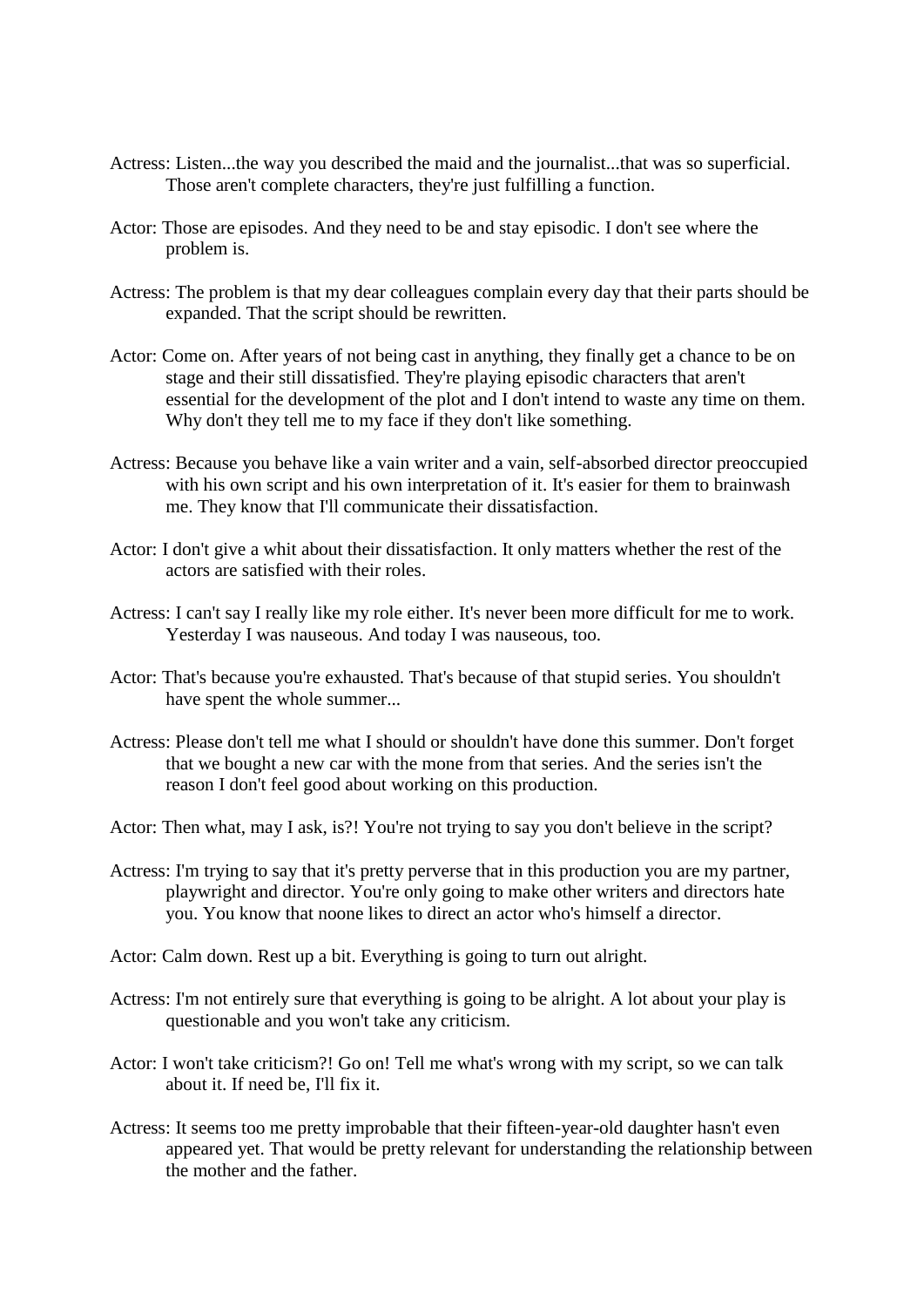- Actor: You've got to be kidding! What, am I supposed to maybe put a fifteen-year-old heroine on stage. Who would play her? If I cast an actress who really is fifteen years old, she won't know how to act. If I cast an acting student, she'll look seven or eight years older than the part.
- Actress: My own role is a bit problematic, too.
- Actor: Why is that?
- Actress: She's too evil, too ambitious and career-minded. It's insupportable. I would never behave like that.
- Actor: You can't look at the character exclusively from your own perspective. You can't judge her by your own experience. I justified her behaviour by the story about her past, about her sacrificing everything for her family. You have to admit that there are women like that today who adopt the "male priciple". Who become obsessed with their careers and end up sacrificing everything for their careers instead. The "manager syndrome" doesn't discriminate on the basis of gender. Both men and women can catch it. And men like Tony aren't a rarity in today's world. The big problem with today's world is that men don't want to be men and women don't want to be women.
- Actress. All the same. You got carried away in every respect. She's much too calculating, cold, coarse. I see Nora as something completely different.
- Actor: Damn it. Try to see it with my eyes. I'm the one who wrote this play. A writer whom you, it's true, don't think too highly of. But a writer in whose play after all you decided to perform, and whose idea you ought to be able to try to understand and to play the role in a manner that most nearly convey's the writer's intention. The problem with theatre today is that actors and directors when they pick up a new play no longer try to penetrate what it was the writer was trying to say, but think instead how they would have written about that theme if they knew how to write.
- Actress: You really are hard-headed and incorrigible. You don't even hear what I'm saying. You don't want a creative dialogue. You have your vision of your own script and on account of your one-sidedness we all have to suffer. Because of you I'm suffering from headaches, nausea, vomitting. Because of you I always have a cramp in my stomach at rehearsals.
- Actor: And I'm feeling nauseated because of your lack of trust and confidence in me. You who should be my greatest supporter, have become my biggest opponent. As if you deliberately want to keep my play from succeeding.
- Actress: You really are disgusting and contemptible.You're a narrowminded biggot. Insolent and uncaring.

Actress: You took the words right out of my mouth. I just wanted to tell you the same thing.

Actor: Get out of my sight!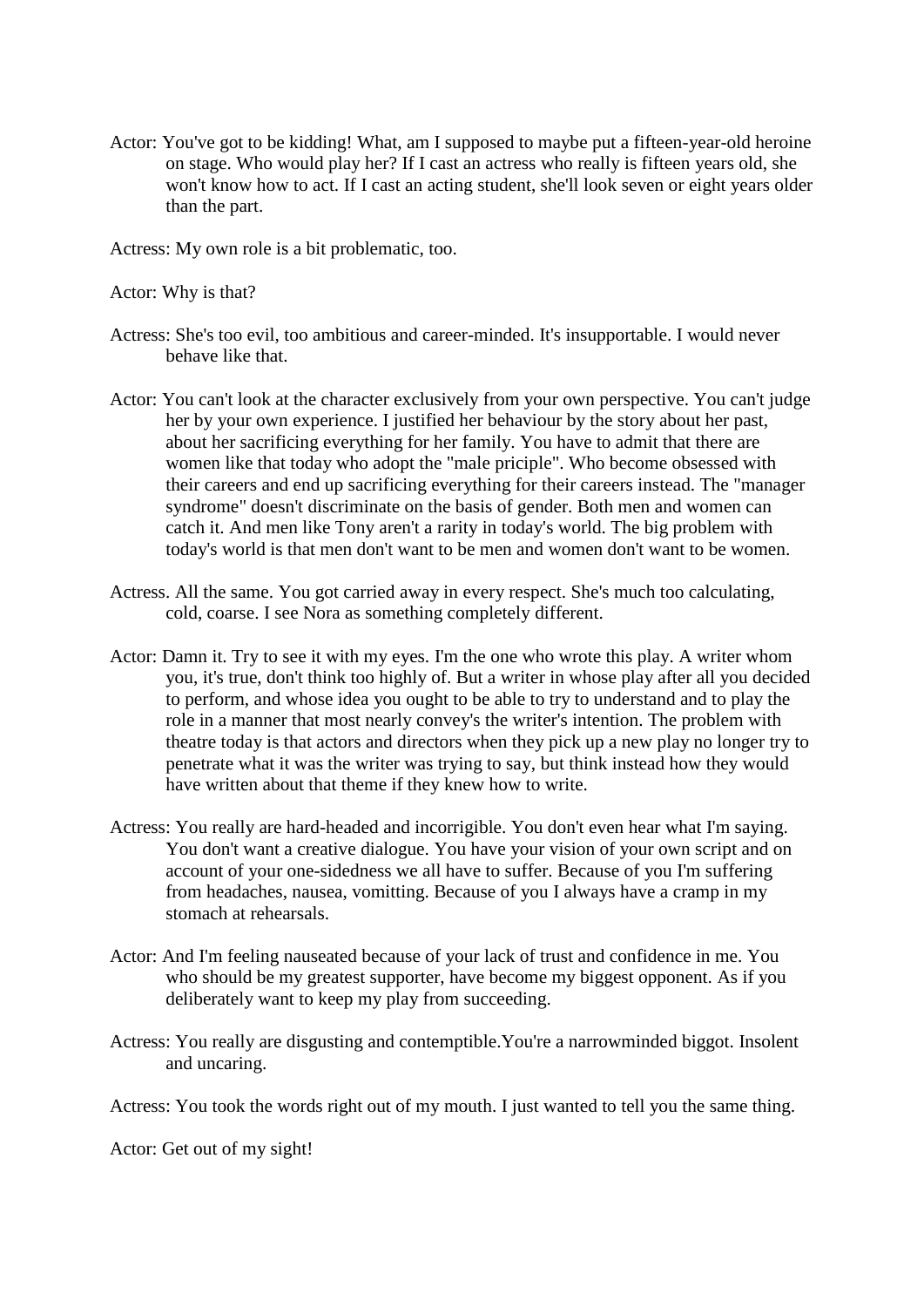### **SCENE 6**

### **(living room)**

*(Jana, Tony, Nora, Lydia)*

*(Jana and Tony finish decorating the Christmas tree. Jana gives Tony a star which he puts on the tree. Tony is standing on a chair.)*

Jana: Be careful you don't fall.

Tony: Don't worry, I'm being careful. Just one more thing. There.

Jana: It's even prettier than last year.

Tony: I agree.

*(Tony gets down from the chair and goes over to the switch. He switches it on and all the lights come on.)*

Tony: There it is! Bethlehem!

Jana: It's beautiful!

*(Nora enters the room.)*

Nora: Good evening! I see the children are playing.

- Tony: I'm as excited as a ten-year-old. Whenever Christmas draws near, I feel as though I could explode just thinking about the tree, the holidays, everything...It's my favorite time of year.
- Nora: And for me it's the most insane, because I have to think about the gifts, the cards, the bill!
- Tony: Now that you mention it this year you haven't written a single Christmas card! In the past few years it was always you who wrote the Christmas scards.
- Nora: I can't think about that now. You know that they are all waiting for me to arrive in the ministry. This year you'll have to write the Christmas cards and I'll just sign them.

Tony: aHaah! So now we are already playing the part of Ms. Deputy Minister?

Nora: Sweetheart, you have to help me.

Tony: Alright. I'll sit down and write some tonight.

*(The doorbell rings)*

Nora: Can someone please see who that is?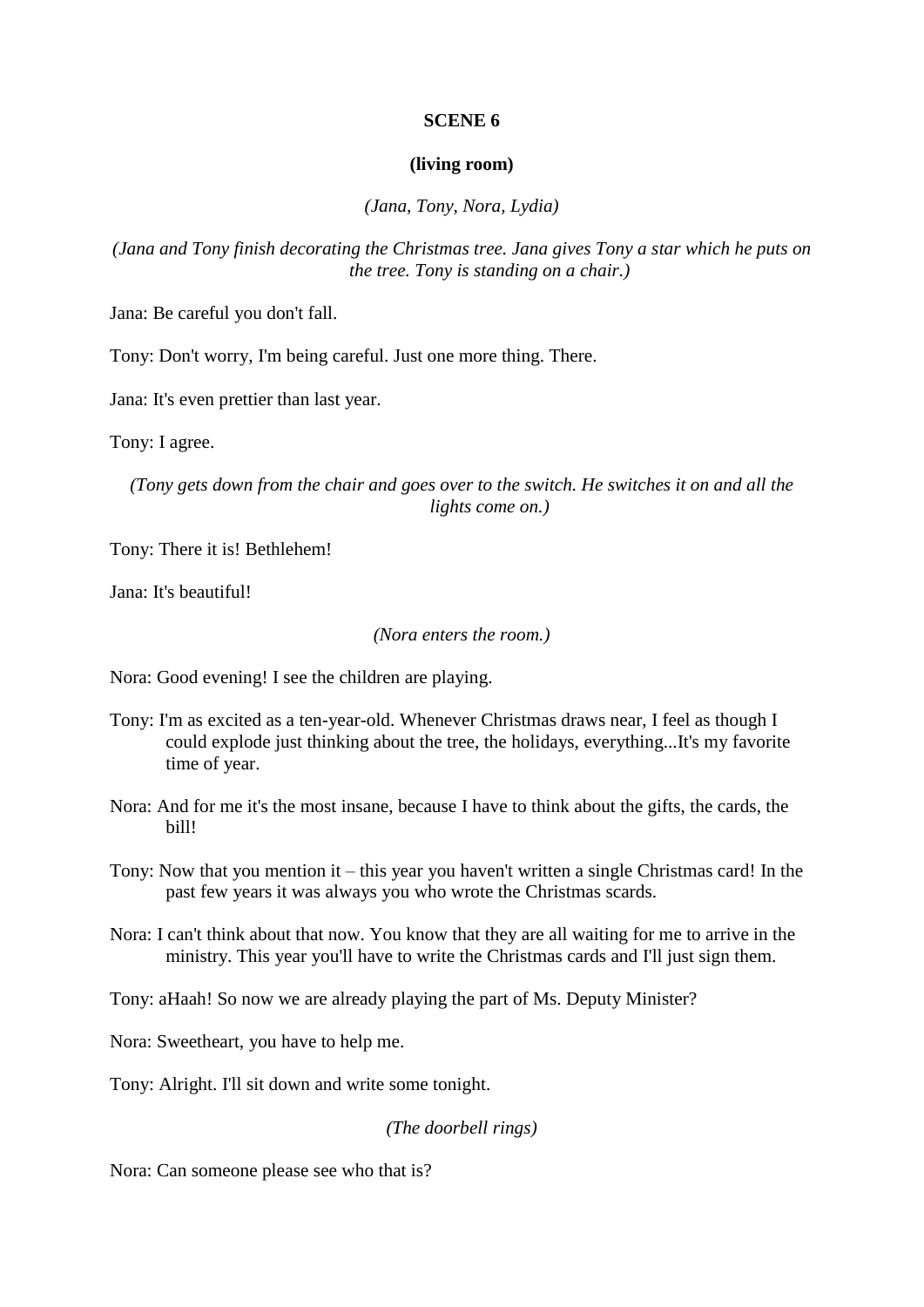Jana: I'll go.

### *(Jana exits.)*

Tony: Are you expecting someone?

Nora: Lydia called to say we have to talk about the yearly balance. It's probably her.

Tony: Do you have to work at night, too?

Nora: You know I don't have any choice.

*(Lydia enters the living room.)*

Lydia: Good evening everyone!

Tony: Good evening.

Lydia: Your tree is lovely!

Tony: Do you like it?

Lydia: Very much.

Tony: Jana and I decorated it.

Lydia: It really is beautiful. I'll have to decorate a little one myself at home. To get into the holiday spirit.

Nora: You called to say we needed to talk about the balance of payments. What's up?

Lydia: When you left, I stayed to check the books and I found that some of the numbers don't add up.

Nora: Really?

Tony: Would you like some coffee or something else to drink?

- Lydia: No thanks. I don't feel like anything. Until this year is over, I can't even enjoy coffee. I simply can't relax, not even for a moment.
- Tony: Then I'll leave you two alone with your affairs, your calculations and your yearly balance. I'm going to write some Christmas cards. I hope I won't have to send you Christmas greetings, too.

Lydia: No, you don't have to. We'll say Merry Christmas to eachother in person!

Tony: Thank goodness! One less card to write!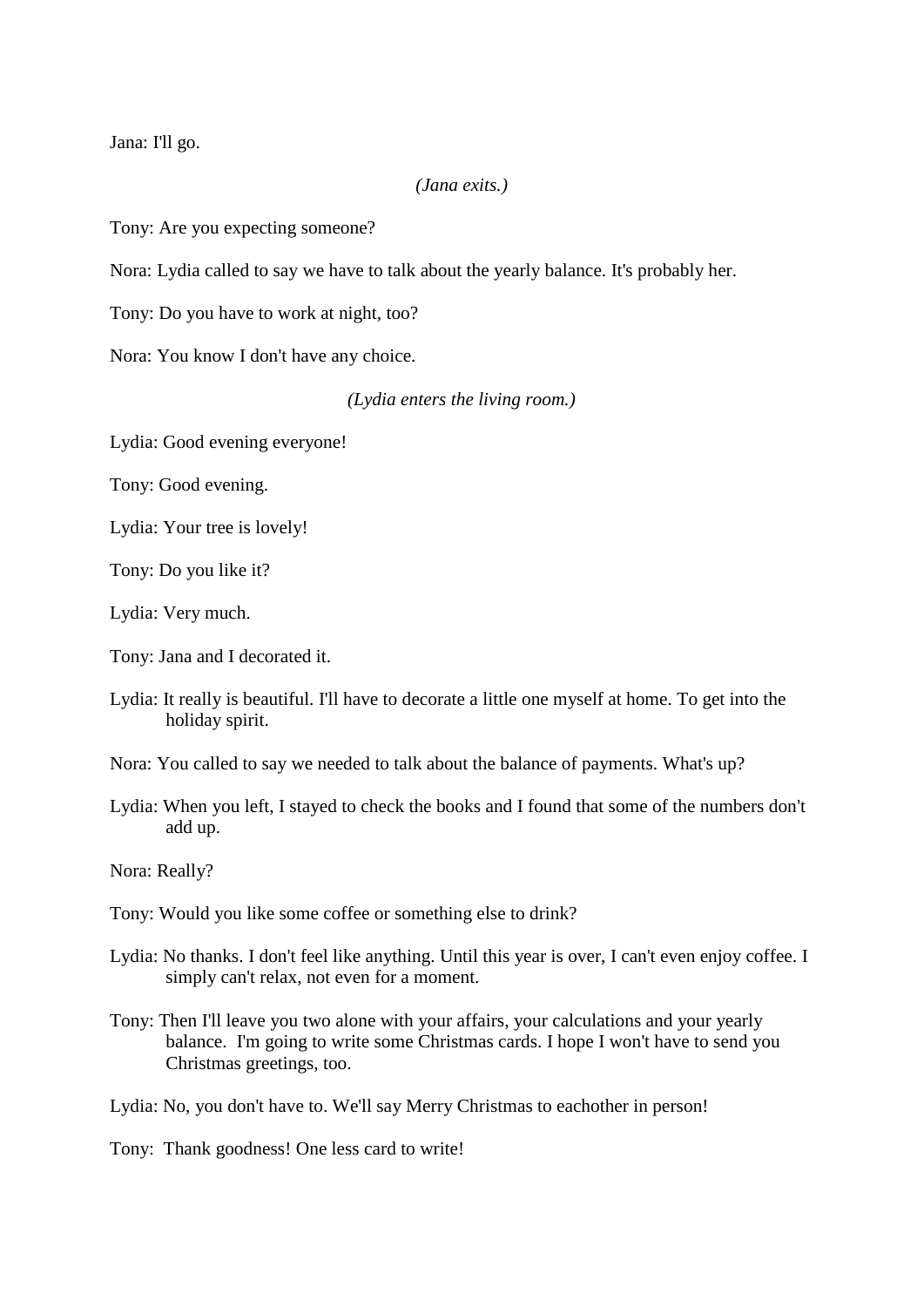Lydia: Anyway, I sent about fifty Christmas cards from the agency, to all our major business partners.

Tony: I'm left with all our friends and relatives, and there are a lot more of them.

Lydia: My sympathy.

Tony: Thank you! Bye, girls!

*(Tony exits.)*

Nora: So? What's the real reason for your coming?

Lydia: Carl called. He asked for you. When I said you had gone home, he told me to tell you that time is running out, and for you to hurry, otherwise tomorrow, he'll take action.

Nora: He can go to hell.

*(Silence.)*

Lydia: What's this all about?

Nora: He wants me to find a job for his son in the Ministry. Otherwise he's going to tell my husband, the Prime minister and all the papers that we were once... that we were once very close.

Lydia: So, blackmail?

Nora: A classic case of blackmail. Do you remember back when we worked in his hotel...the situation I was in – jobless, in debt, with a suicidal husband. Carl seemed to me like a man from another world. Successful, decisive. I needed comforting, someone I could lean on. He was a reputable businessman. He really did help me. But that doesn't give him any right to destroy me now.

Lydia: What will you do?

Nora: I'm not sure. I have a few ideas, but they are all very risky. I have to fight back. I can't allow him to drag me under, to put me back on the street. I wanted to ask your advice. You're the only person I can talk to about it. You're the only person who knows what was between us. You're the only one who knows what I've been through the past few years with my husband and at work. You've got to help me find a way out of this nightmare.

Lydia: I'm here to help you. Just like always.

Nora: Thank you.

Lydia: Have you got any ideas? Have you got a solution?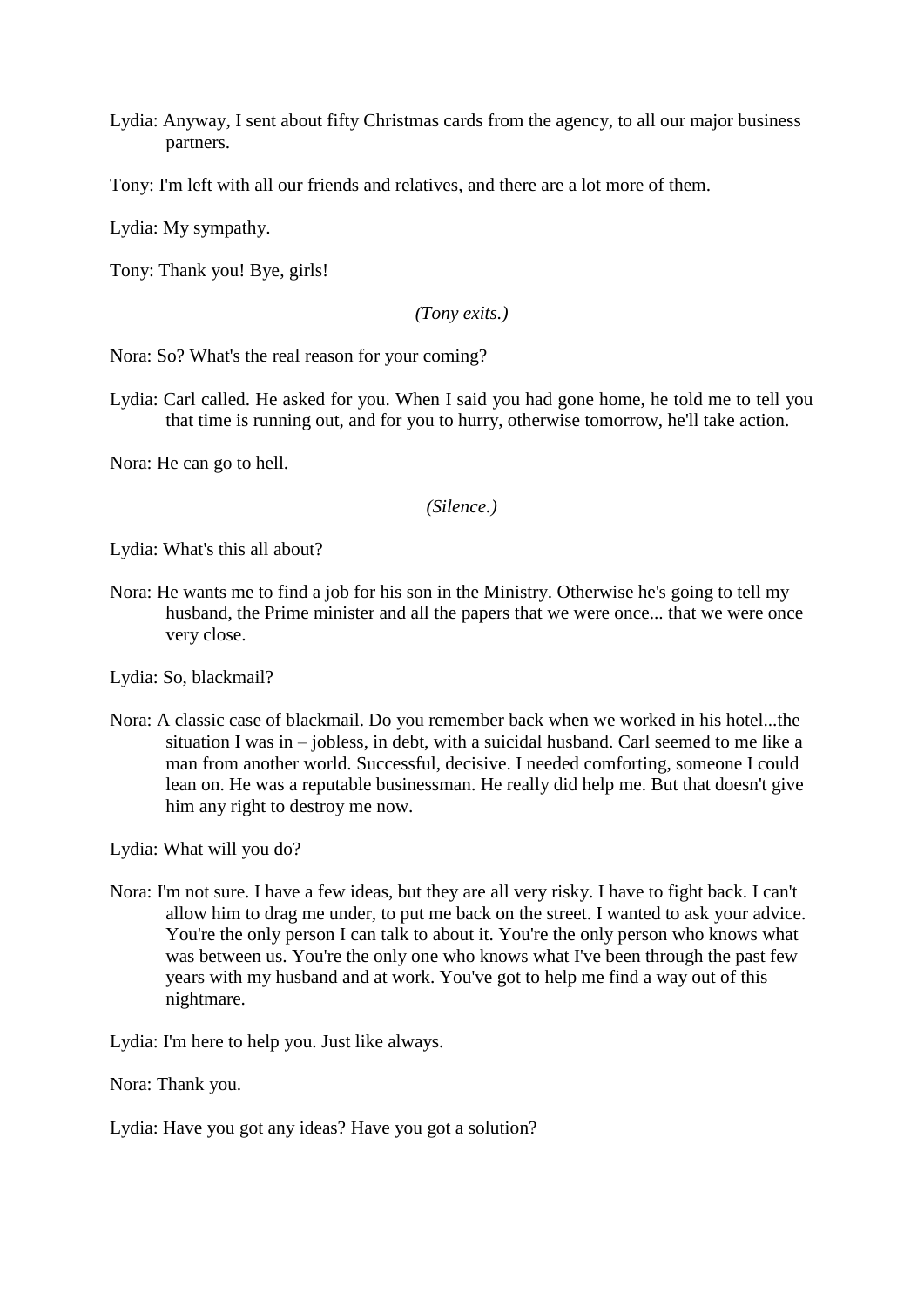- Nora: Well.... Do you remember that police inspector we worked with last year? The one for whose people we organized that ski trip? The one who was so forward with you. I know he liked you.
- Lydia: Yes. He even invited me to dinner and to the movies. I turned him down several times.
- Nora: He was strikingly handsome, really a good-looking man. I was surprised you put him off. Anyway, I thought you could call him and get him to talk to Carl. Get him to explain to Carl that he's just gotten out of jail and that if he continues trying to blackmail people he could end up in jail again. Blackmail is a crime, after all.

Lydia: But how am I supposed to ask him to do that?

Nora: I know he won't turn you down. He really did like you a lot. I know some people in the police force, but I can't get mixed up in this now.

Lydia: Do you really think it would work?

Nora: I'm convinced it would. Carl's just gotten out of prison. If a police inspector comes to see him at home, any police inspector, he won't say a word.

Lydia: I know. But how on earth am I supposed to explain this...

Nora: You've got to help me. You have to save me. It's only a matter of hours now. He's so vulnerable, so reckless and impulsive. He's lost all sense of reality. His son is the last person on earth I could find a job for in the Ministry. Think of the consequences! The papers would tear me to bits. You have to help me get out of this mess. You've got to talk to that inspector tonight. Persuade him to talk to Carl, to intimidate him.

Lydia: What if I talk to Carl? What if I try to bring him to his senses?

Nora: I don't think it would help. We have to try to intimidate Carl, give him a good scare. Or else make him powerless, neutralize him – before he neutralizes me. This is a race against time. One I have to win – whatever the cost.

# **ACT TWO**

# **SCENE 7**

# **(Office of the travel agency.)**

*(Lydia, Carl)*

*(Lydia is in the office, typing on a calculator. The doorbell rings.)*

Lydia: Come in!

*(Carl enters the office.)*

Carl: Hello!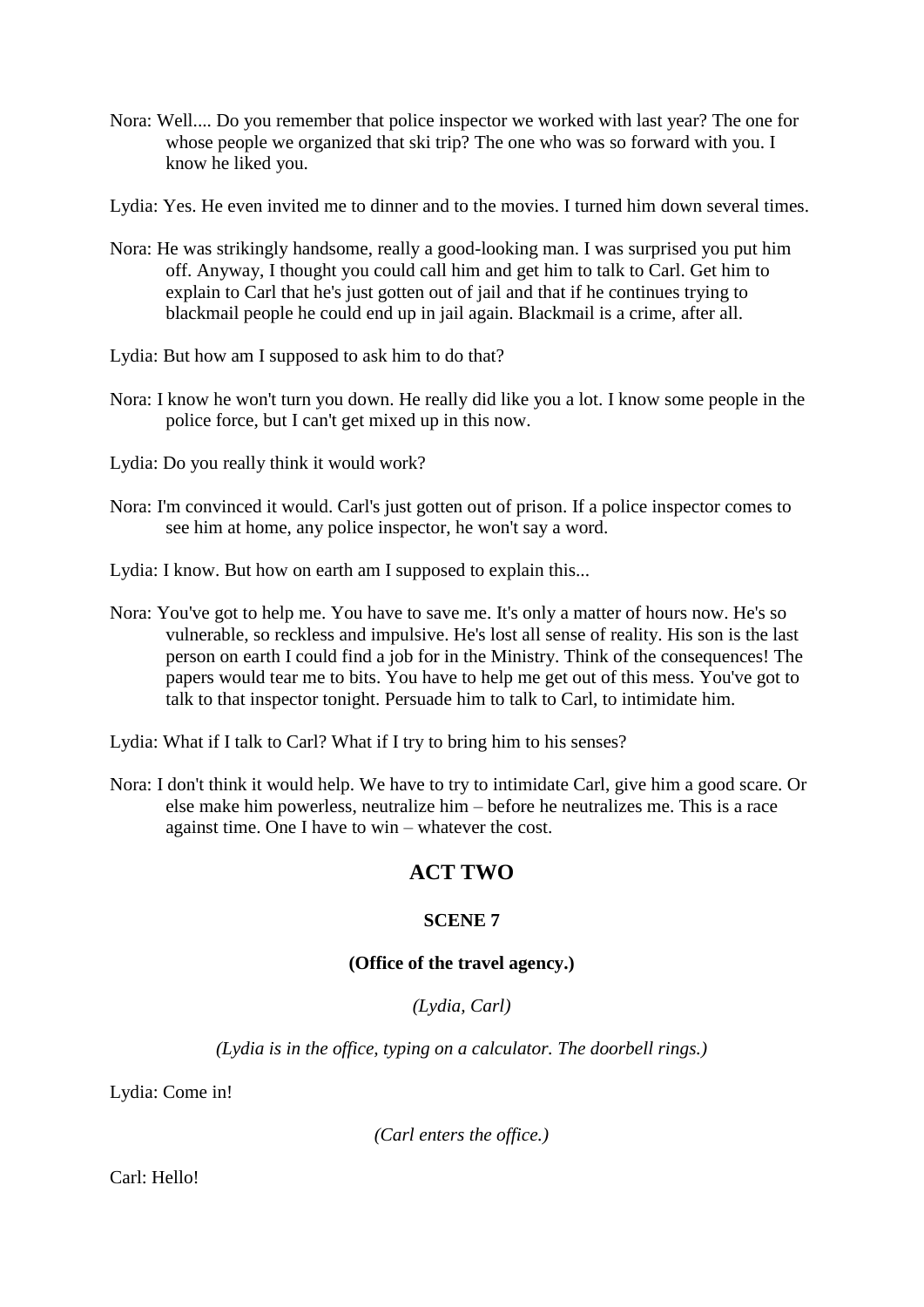Lydia: Hello! Thank you for coming.

Carl: What is it that's so urgent? Do you have a message for me from your boss...?

Lydia: No. I wanted to talk to you.

Carl: Alone?! Without Nora's blessing?

Lydia: Does that matter?

Carl: I think it does.

*(Lydia gestures toward the chair.)*

Lydia: Please, have a seat.

Carl: Thank you.

Lydia: Would you like something to drink?

Carl: I quit drinking when I was in prison. Not only that. I quit doing a lot of stupid things I used to be hooked on.

Lydia: You talk as though prison had a positive effect on you.

Carl: In a sense, it did. A person learns to tell the difference between what is important and what isn't. Learns to appreciate the little things that make one happy. Learns not to give too much importance to outward appearances and to the kind of stupidities we're likely to become enslaved to.

Lydia: Is this the same person who once tried to incorporate the entire country into his business empire?

- Carl: It's a person who's come to his senses. I see things differently now. My life. Fortune and misfortune.
- Lydia: But, after all. In many respects, you're still the old Carl. A man who isn't choosy about the means when he wants to achieve his goals.

Carl: She told you everything then?

Lydia: Who?

Carl: Nora.

Lydia: What makes you think that?

Carl: She told you what I want from her? She told you about my son?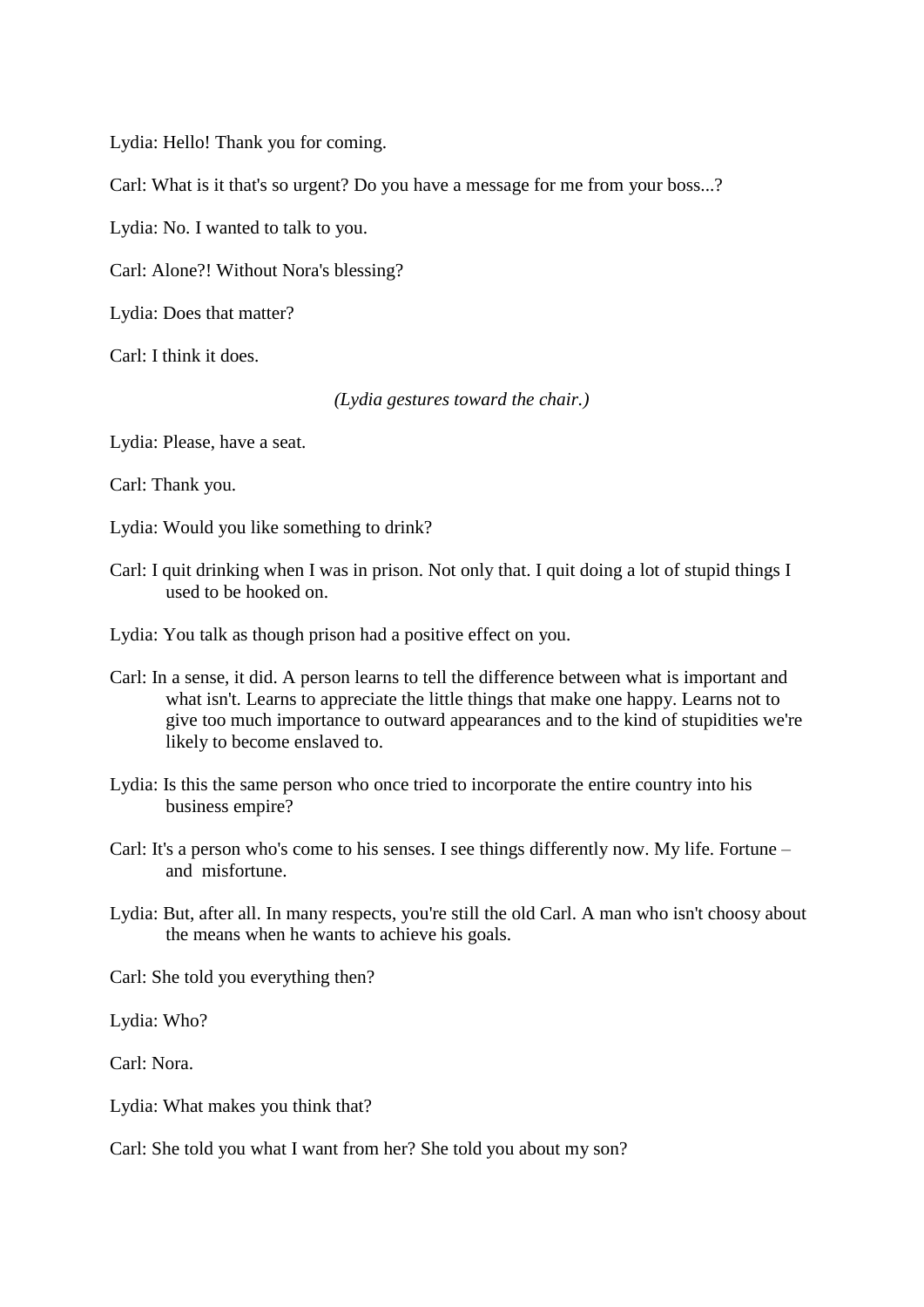Lydia: Yes....She told me.

Carl: I guess you can understand my motives.

Lydia: Well, I suppose...maybe it's not the right way to go about things. Even if she wanted to, she couldn't do you that favour. Don't you think you're asking too much?

### *(Silence)*

Carl: I've done some stupid things in my life, but I was exploited by politicians. I admit, I went too far; but never, never, did I steal, abduct, or deliberately betray someone. Here and there I circumvented the law; but even the most respected multinational corporations do that, if they're sure they won't be sanctioned, if they're sure they won't be found out. Or if they know that with the help of good lawyers and weak judges they'll get the sort of justice that suits them... I've helped innumerable people and I was always good to Nora. More than that: I liked her competitive spirit, her fast thinking. She had good ideas and she knew how to fight for them. During my first few months in prison I fell into such a depression I thought about committing suicide. And then, in my desperation, I got a letter. Nora sent me a letter. It was unsigned and written as though it was by someone I didn't know. She wrote that she esteemed and respected me. That she was sorry about the way the media had lynched me, that she knew I didn't deserve what had happened. She wrote that I was a man whom any woman would admire, that I was brave, full of self-confidence, a man with a clear vision and good business sense, a man in whose company people like to be, who radiated a kind of positive energy, and who left nobody indifferent. She begged me to persevere and not to allow myself be broken. ...That first letter restored my self-confidence. After that, every few months, she sent me another, wonderful letter, full of encouragement. Only thanks to those letters was I able to endure my time in prison. It was thanks to them only that I didn't end up losing my mind behind bars like that, locked up with a bunch of criminals and psychopaths...When they let me out, I came here to thank Nora for everything... I had to ask her help for my son, because I hurt him the most. I wanted to redeem myself somehow. I wanted to help him. My former wife, his mother, remarried; and she doesn't want to have anything to do with him or me. She thinks I should help him, that she did enough for him while I was in prison. And now, when I show up here to see Nora, instead of finding help, understanding, instead of being embraced by her, she gives me the cold shoulder, bluntly refuses me, covers me with her scorn. She even denied she sent me those letters. She's probably afraid I could use them against her. She can't blame me for returning her rough manner in kind.

Lydia: You responded with threats and blackmail.

Carl: What alternative did I have?

Lydia: You forget that you can't allow yourself to get mixed up in any more illegal activities. The consequences would be too grave now.

Karl: Did she tell you to say that to me? To warn me?

Lydia: No, she didn't say for me to warn you. She wanted me to get a police inspektor to talk to you and to have him warn you.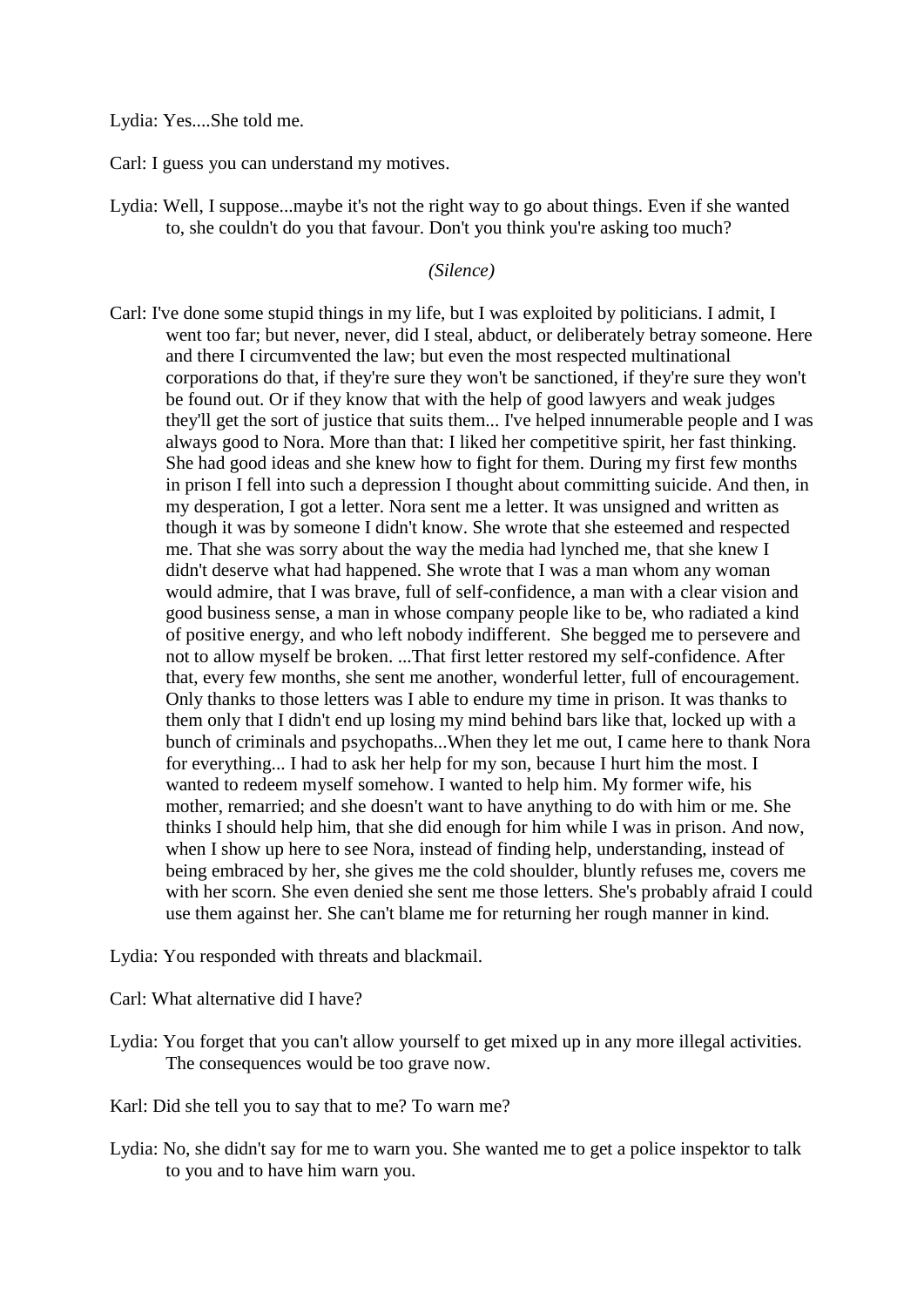Karl: And did you speak to the police inspector?

Lydia: No.

### *(Silence)*

Carl: Nora thought up the inspector then, and had you try to intimidate me with an imaginary police agent.

Lydia: No! You've got it all wrong. I was the one who decided to talk to you myself.

Carl: Why?

- Lydia: Because I think Nora isn't worth your freedom! She's dangerous, and hungry for fame. I just think after everything you've been through that it's a shame for you to start your new life on the wrong foot. It's a shame you want to take a path that in no time will put you right back where you came from.
- Carl: You sound like I matter to you. But I know behind every word you're saying there's a hidden agenda, that you're acting in the interest of your boss and to ensure that she can do whatever she likes and at the same time climb up the social ladder. She's a liar and a fraud. She lied to me. She managed to pull the wool over the eyes of that minister of hers apparently, too, when she got involved with him at the fair in Frankfurt.

Lydia: Where on earth did you get that idea?!

Carl: They're talking about it all over town.

Lydia: I don't believe you.

Carl: She's playing a double game. She tells her husband a tale about opening her own travel agency with money she inherited from her father after his death. The truth is that her father left her nothing but debts – debts I paid off with my money. I not only gave her the money she needed to open the travel agency, I also settled her family's debts so she could play the part of the girl from a respectable family in front of her husband.The fact is, her father was an alcoholic and a gambler who lost the apartment he lived in playing cards. I think her husband ought to know at least that little piece of the truth about his wife.

# *(Silence)*

Carl: She is exploiting you, too, by getting you to talk to me in her name.

Lydia: No, she isn't! Believe me. I wanted to talk to you myself. Because of you.

Carl: Because of me?! Come on, now, please! I don't believe anyone is capable of doing anything for me. If you hadn't been put up to it, you wouldn't waste your time with me. Doubtless, you disdain me as much as your boss does.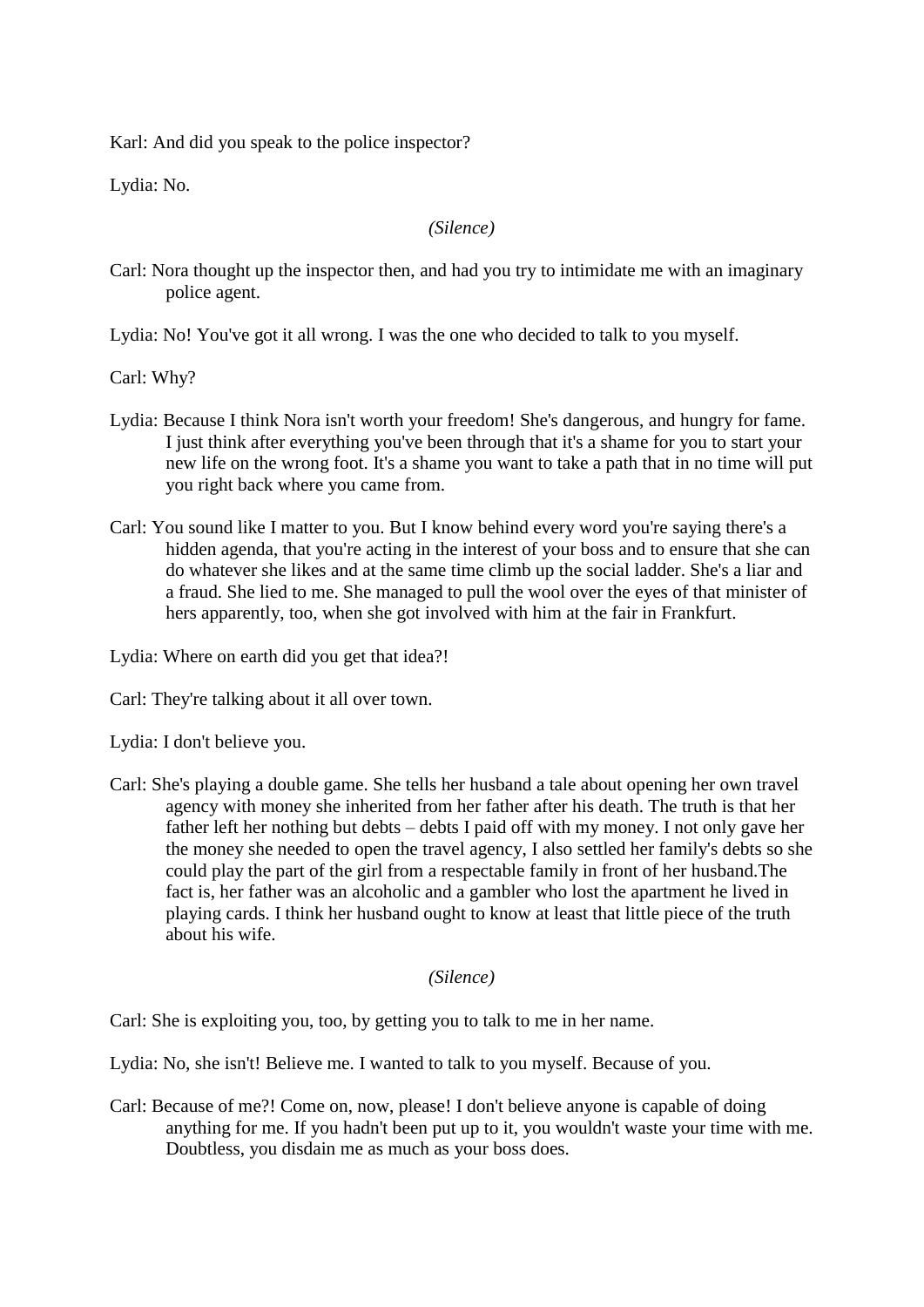### *(Silence)*

Lydia: Listen. Those letters you got.... I wrote them.

Carl: That's impossible!

Lydia: Those were my letters.

Carl: But... Why didn't you sign them?

Lydia: I knew about your relationship with Nora. I was afraid you might be corresponding with Nora. I felt embarassed... I feel embarrassed even now telling you this.

Carl: Hold on a second. I don't get it. I was convinced it was Nora who was writing me.

*(Lydia takes two pieces of paper off the table and hands them to Carl.)*

Lydia: Look. This is Nora's signature, and this is mine. Do you recognize now the handwriting of the person who sent you all those letters while you were in prison?

*(Carl studies the papers carefully.)*

- Carl: That's ... that's.... You mean, the whole time it was you?! You're the one who sent me all those letters. You're the one who tried to boost my spirits, restore my self-confidence, and my will to live. God, why didn't I think of you?!
- Lydia: That's because noone can be noticed who's standing in Nora's shadow. Besides, I didn't want you to know it was me. I wanted to help you to hang on and I wanted you to hear a warm word now and then. I remember how you always tried to help others to succeed, to realise their potential, to attain happiness – without ever thinking of yourself. And it was those people who exploited you and your unselfishness.
- Carl: That...that's unbelievable! It was really you?!
- Lydia: I guess now you must recognize that I not here to protect Nora's interests, but yours. It's for your own sake that I'm convinced you shouldn't go to war with that woman. It's your own sake I think you shouldn't try to take revenge on her or say anything to her husband.
- Carl: Too late. A couple of hours ago I sent her husband a message about Nora, her father, and how it was she was able to found this travel agency. I also wrote that I'd make the information public, if she didn't manage to find a job for my son.

Lydia: Oh my God! No! I only hope he hasn't been online yet. I've got to call right away..

(*Lydia picks up the phone and starts to type in Nora's number.)*

# **SCENE 8**

# **(A psychiatrist's office.)**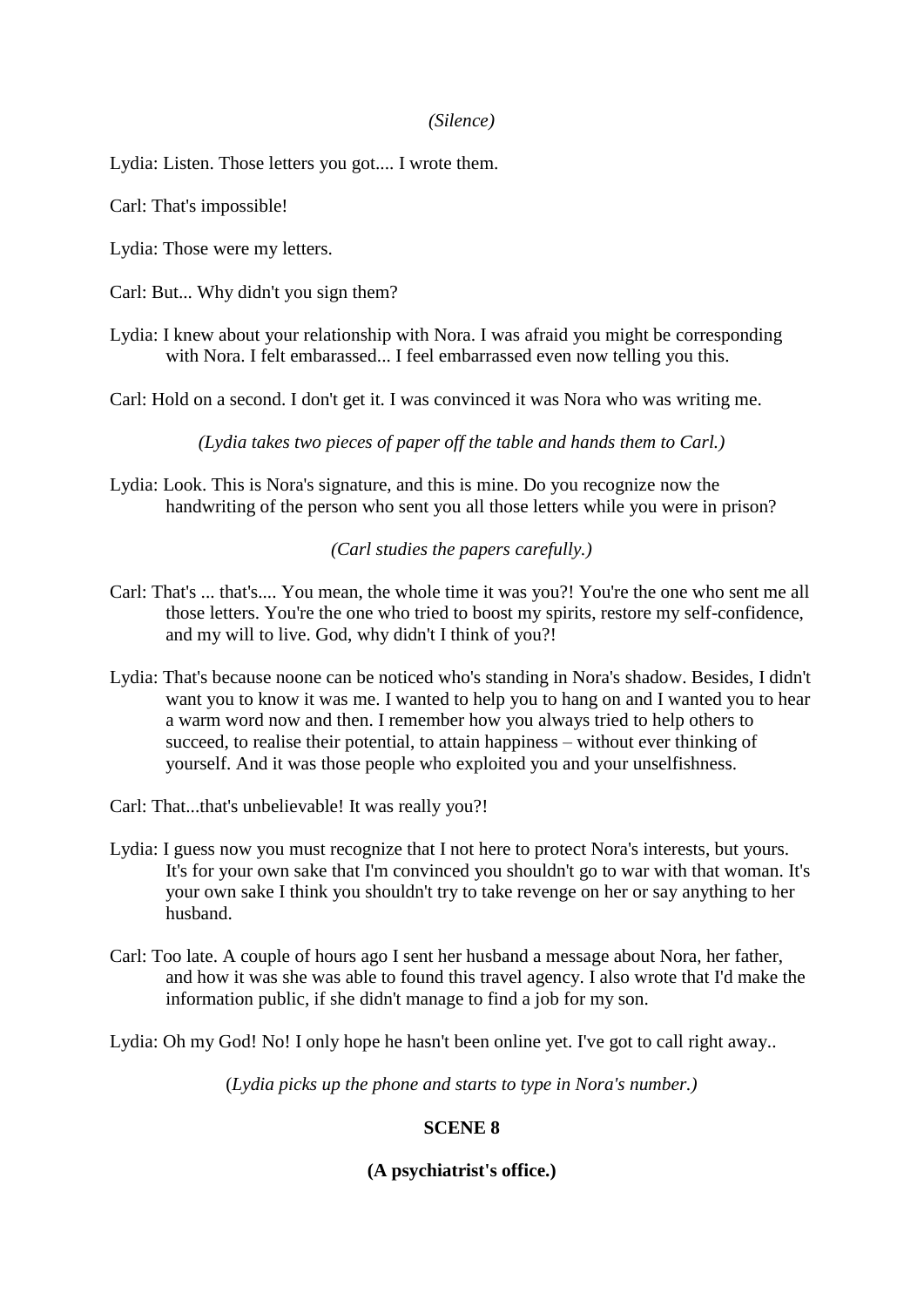*(Nora, Ranko)*

*(Nora and Ranko are making love on the floor of the psychiatrist's office. They are wrapped in a blanket, which rises and falls in tandem with their passionate embrace, as they roll about on the floor. Their panting and heaving reaches a climax in a single ecstatic moment. Then they become still.)*

Nora: I could use a drink.

Ranko: So could I.

*(Ranko extracts himself from beneath the blanket, wraps himself in a lounging robe and goes to a small bar. He pours some wine into two glasses. Nora dresses swiftly. Ranko offers her a glass.)*

Ranko: Here you are.

Nora: Thank you.

Ranko: Cheers!

Nora: Cheers, love!

*(They clink glasses and then take a sip of wine.)*

Ranko: I never slept with a politician before.

Nora: Are you disappointed?

- Ranko: Not in the least. You're even better now that you've been named Deputy Minister than you were when you were an ordinary citizen.
- Nora: So you see why everyone wants to get into politics. It gives you a kind of adrenalin and not just the politicians, but those in their vicinity.

*(Nora empties her glass in a single draught .)*

Nora: I've needed you. I've really needed you a lot the last few days. I was so tense, under so much stress. So much has been happening. There have been so many problems at work. All those interviews and everything that's been going on in connection with my being named for the post at the ministry. Everything happened so suddenly.

Ranko: I've missed you, too.

*(Silence)*

Nora: Tony told me he came to see you yesterday.

Ranko: That's right.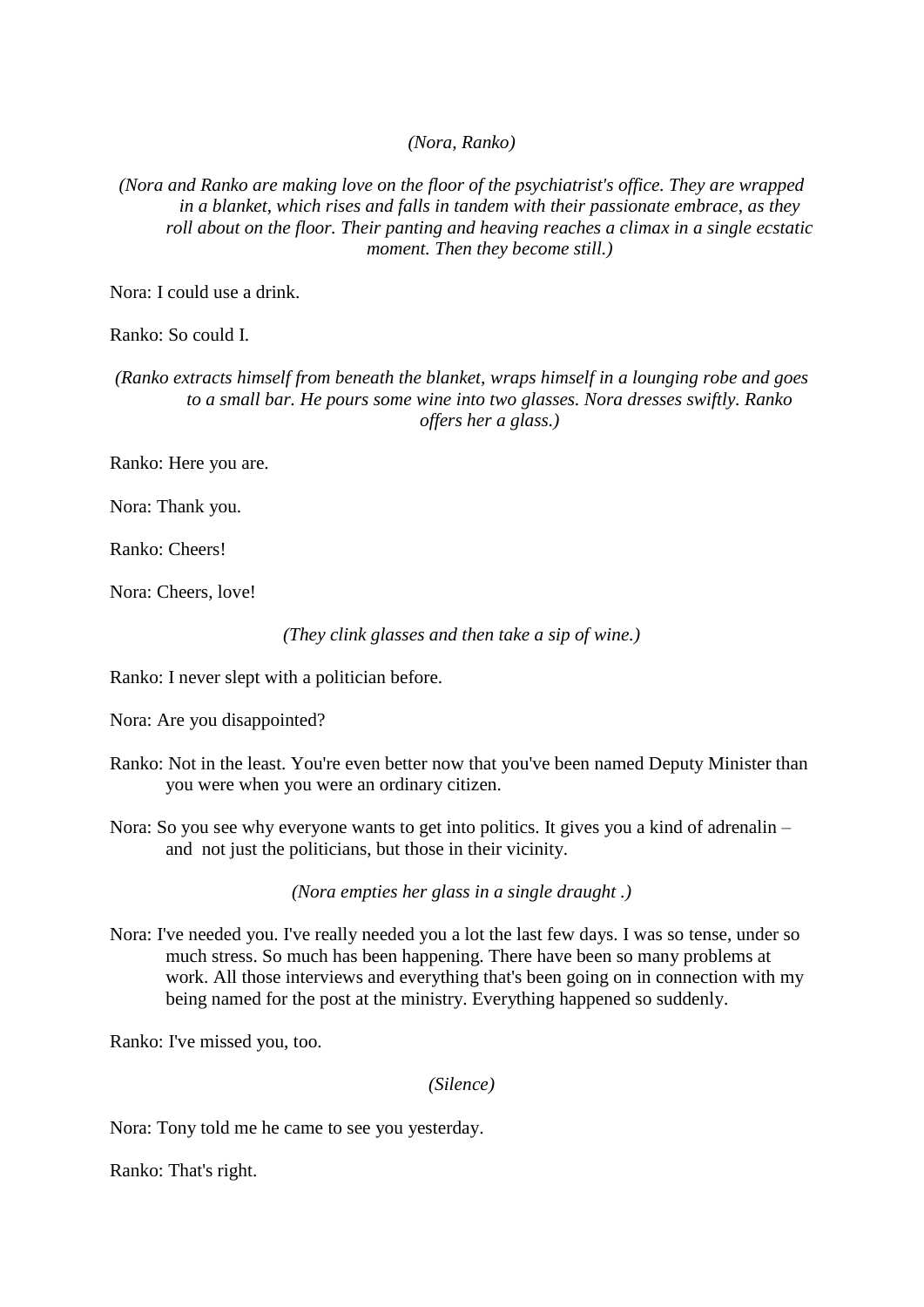Nora: He's recently started coming to see you again. What do you talk about?

Ranko: You know that's confidential.

Nora: Rubbish. You know there aren't any secrets between lovers.

Ranko: You think so?

Nora: That's how it should be.

### *(Silence)*

Ranko: It upsets him everything that's been going on with you. It's thrown him off balance.

Nora: And what about me?!

Ranko: He senses that he's losing you. He said that you rarely sleep together anymore, that you're cold, totally preoccupied with your career. And the fact that your daughter is in love and has a boyfriend she spends all her free time with makes him feel unneeded and superfluous. I'm afraid he isn't becoming depressed again. Maybe you should spend more time with him.

Nora: Wait a minute. Is it possible my lover is criticizing me for neglecting my husband?

Ranko: Pardon me, but that's pretty obvious.

Nora: I think you're the last person who could take that liberty.

- Ranko: What makes you think that? Tony has been my patient and my friend from way back when we were both students.
- Nora: I presume I take first place in your affections, however.
- Ranko: Of course. But I can't disregard his problems. I do care about him.

Nora: Get lost. You make me sick.

*(Silence.)*

Ranko: Why makes you want to insult me?! You don't want him to fall into depression again, do you? You don't want him cutting his wrists and a bathtub full of blood and for both of us to have to go through all that crap with him again.

*(Silence.)*

Nora: Of course not.

Ranko: Well then, why are you angry with me?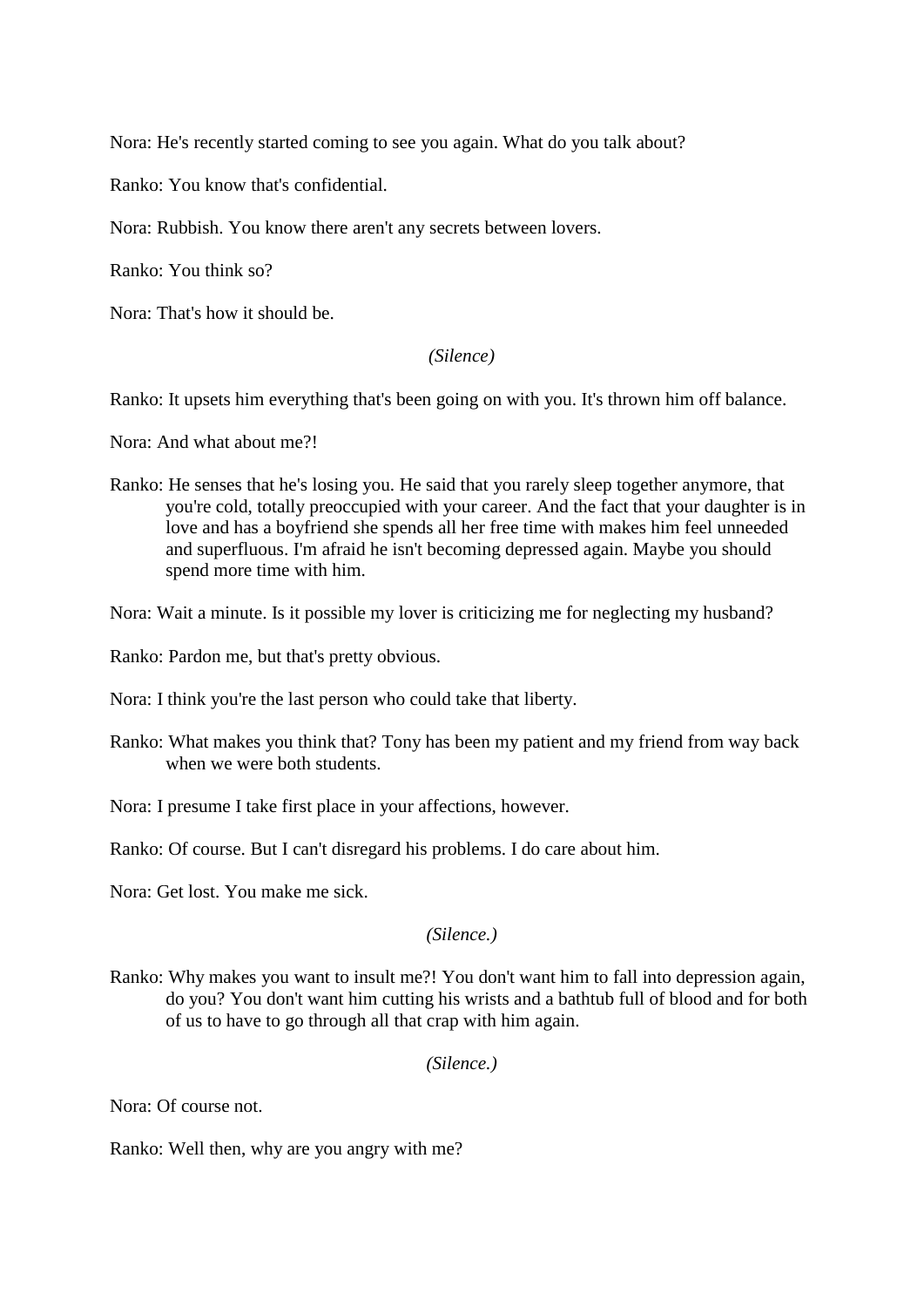Nora: I'm not angry, it's just that....

Ranko: Say it!

Nora: It's not important.

Ranko: Out with it! Now that you've started.

Nora: Well...Sometimes it seems as though you care more about him than you do about me.

*(Silence.)*

Ranko: That's because he needs me more than you do. You've noticed it before. It's just the noticable effect of my professional deformation.

Nora: You really are a shitty psychiatrist. I don't know why I ever got involved with you.

Ranko: I think I know the answer to that question.

Nora: Tell me!

Ranko: You like the way I fuck. In some perverse way it arouses you that I don't respect you as a person. You like it that in my eyes you are nothing but a common whore.

Nora: You're repulsive.

Ranko: Not nearly as repulsive as you are.

*(Nora comes over to him and slaps him across the face. He slaps her back even harder. She starts to punch him in the chest. He grabs her arms. They start to wrestle with eachother and fall on the floor. In the end, he overcomes her and starts to kiss her. Nora lets him. The cell phone on the desk rings. Nora wrestles free from his embrace and answers the phone.)*

Nora: Yes...What!? Impossible! That's horrible...I'll go straight home.

# **SCENE 9**

# **(living room)**

*(Tony, Nora)*

*(The living room is brightly lit. Tony comes in from the dining area. He turns off one light, then another, then a third. Only the light from the Christmas tree illuminates the room, which is now in semi-darkness. Tony walks over to the stereo and puts on a CD. The agitated sound of Wagner's* Flight of the Dutchman *resounds through the room. Tony sits down in an armchairand listens to the music for a long time. All at once Nora enters the room.)*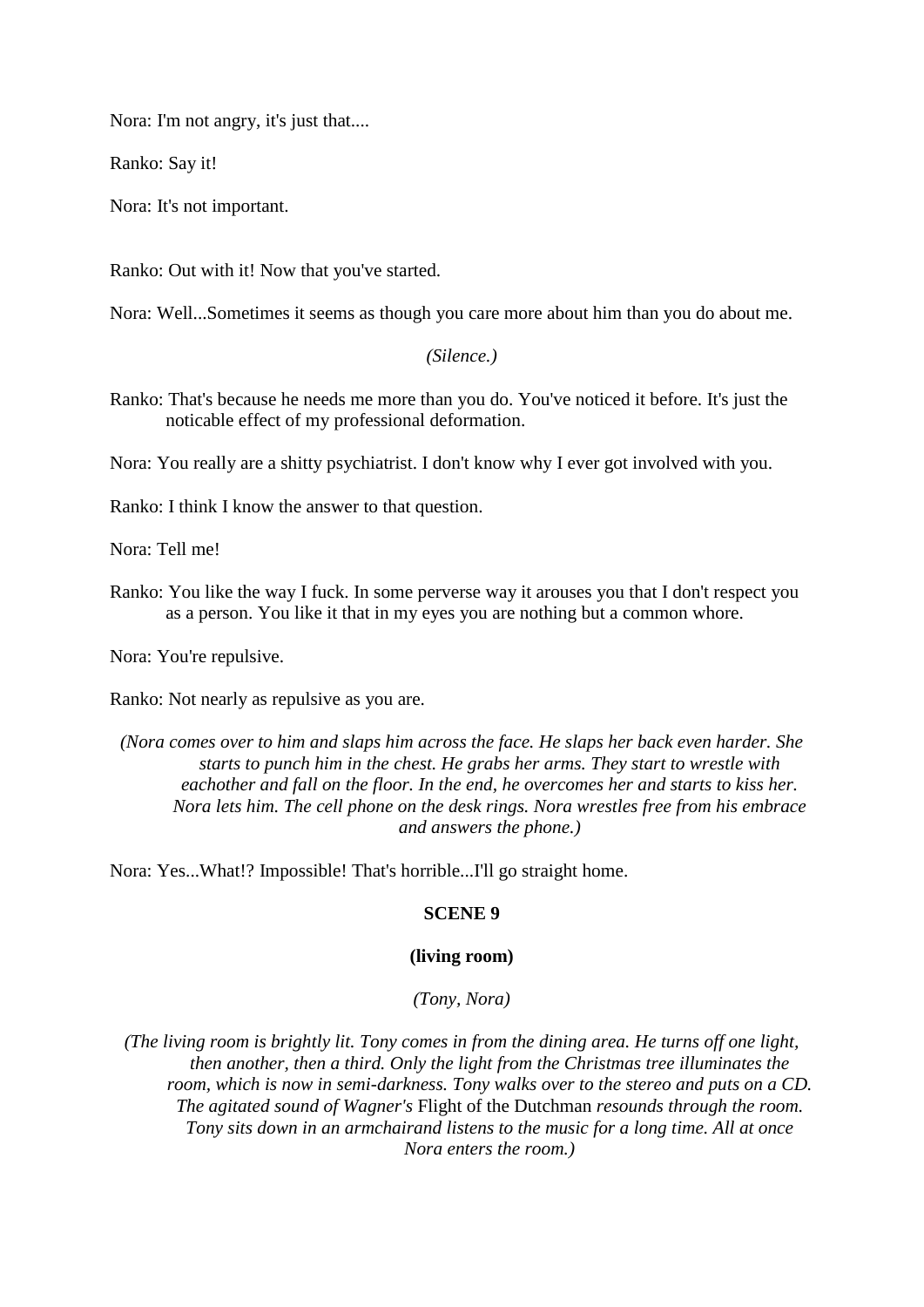Nora: Good evening, sweetheart? Why is it so dark in here?

*(Nora turns on one light. Then she goes over to the stereo and turns down the music. She takes off her coat and starts toward the other door.)*

Tony: Where are you going?

Nora: I just wanted to check something.

Tony: Something on the computer?

*(Nora stops.)*

Nora: Well...yes, as a matter of fact. I'm expecting something.

Tony: You don't need to go. I checked my mail an hour ago. Is this what you're looking for? *(He picks up a piece of paper with an e-mail on it from the table.)*

Nora: Let me explain...

Tony: Don't!

Nora: I was only...

Tony: Please, don't try to explain anything to me.

Nora: I only wanted to say...

Tony: Damn it! Can't you hold your tongue for a minute?! After this? Can't you?!

*(Silence. Nora stands there and doesn't know what to do with herself. She's not entirely sure what is in the e-mail. The spell of her dumbness and immobility seems to last a long time.)*

Tony: Sit down... We need to talk. For once in our lives we need to really talk to eachother.

*(Fearfully, Nora takes two or three steps until she is standing opposite Tony, but she doesn't sit down.)*

Nora: I have had so many enemies in my life. You have to understand...

Tony: Is what's written in the letter true?

Nora: What?

Tony: That your father left debts and that Carl used his own money to help you open the travel agency?

*(Silence)*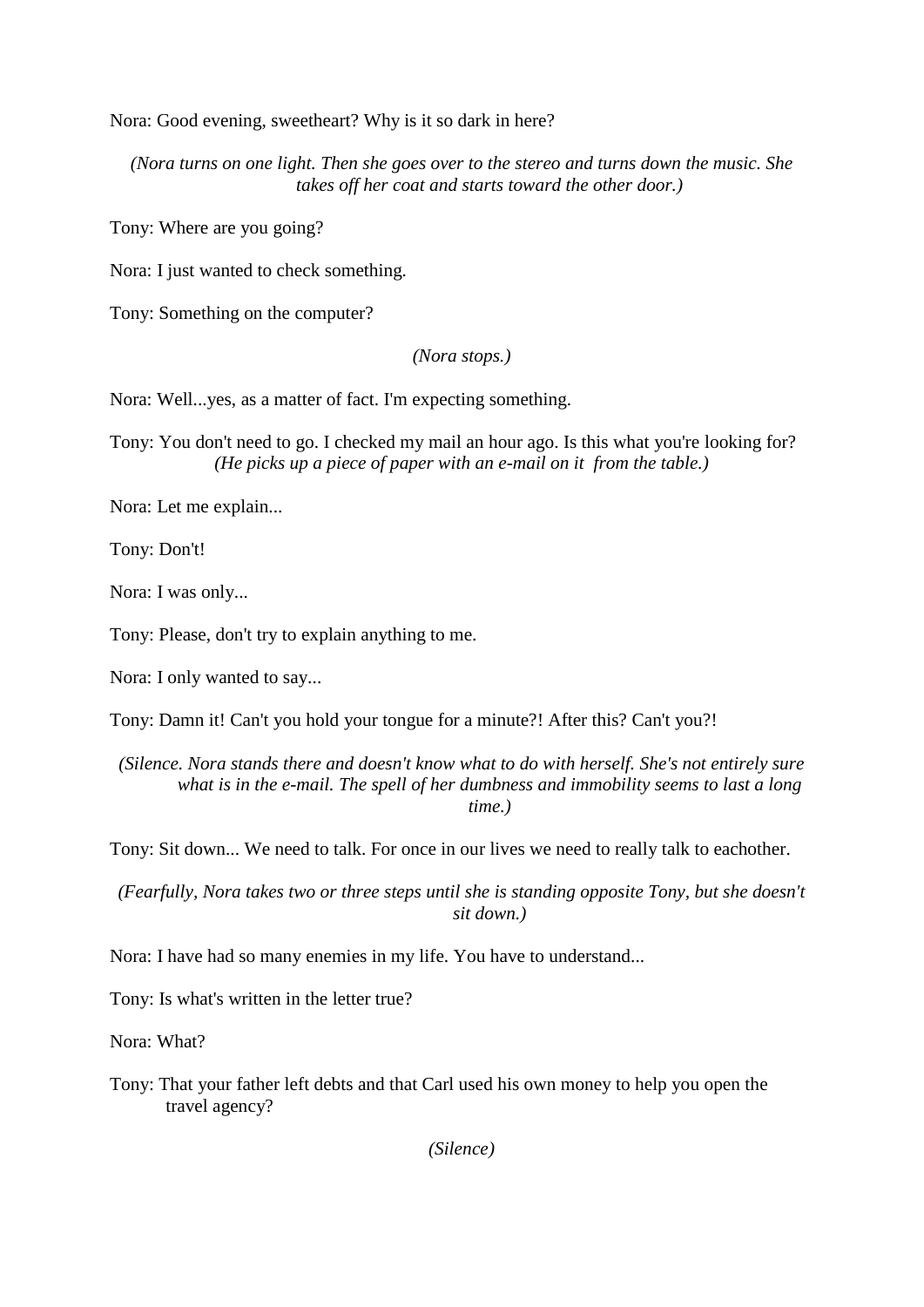Nora: You know that that man helped us.

Tony: "Us"! You say he helped "us"?! He always disgusted me, and I never, ever asked him for any help.

### *(Silence)*

- Tony: So that means you lied to me when you said you used your father's money to open the travel agency.
- Nora: Yes, I lied. I lied because of you. You were very sick at the time. On the brink. You had just gotten out of the hospital. My father died suddenly. The whole family, everything was resting on my shoulders. I knew I had to do something in order to be able to come back to this city, in order to be with you and our daughter. I had to find a way to make a living for all of us.
- Tony: How detestable! You mean you took money from that tycoon? From a man who ended up behind bars?
- Nora: You would have done the same in my position.

Tony: I would not! Believe me, I wouldn't.

Nora: I had to do something because of you.

Tony: Please be quiet. Don't say a word! You are always right. For everything you find an excuse.. I'd like to know what you have to say about what that tycoon wrote about you're having an affair with him. He wrote that we are indebted to him for all he did for us and that he expects you to find a job for his son, that otherwise he'll tell all the papers that you were his mistress, that he made you.

# *(Silence.)*

Tony: Disgusting! You were unfaithful to me with that crook, that tycoon!

Nora: I wasn't! Believe me!

Tony: Yes, you were. Today I finally put all the pieces of the puzzle together. Your sudden climb to success from a hotel maid, to head of reception, and all the way to the owner of a travel agency. It's sickening. All the time you were only thinking of yourself and your success.

Nora: It isn't true! Everything I did, I did for love of you, only for love of you and our child.

- Tony: Aren't you ashamed of yourself?! How can you so shamelessly seek to justify yourself? You whore! You disgusting ambitious whore!
- Nora: How dare you speak to me that way! You who ran away from life, from everything, like a coward! You, who escaped into your illness, leaving me and our little girl in the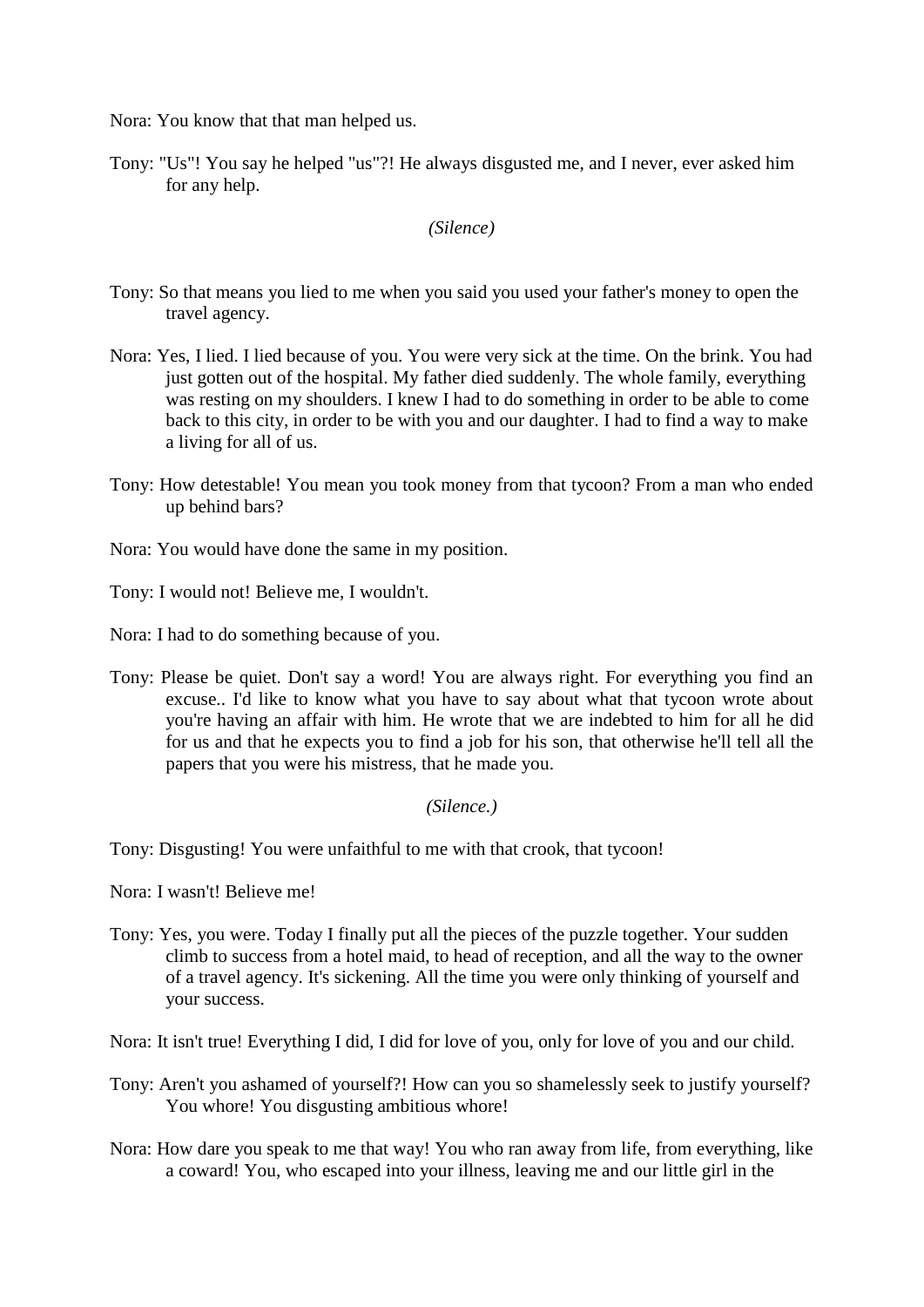lurch, without even the basic conditions for subsistence. Because of your weakness, because of your stupid illness which you embraced like some great life philosoophy, because of you I went to work as a maid, because of you I had to wash filthy toilets and clean other strangers' hair out of the sinks until it turned my stomach! Because of you I did what I did, so that I could pay for your treatment, your inactivity, your capriciousness and your parasitic behaviour. To save you, I demeaned myself and was reduced to the level of a miserable wretch. Because of you I fawned on a man who disgusts me even more than you. For love of you and out of sympathy for you! You selfish disgusting bastard! Because of you I was degraded, because of you I crawled around scrubbing floors – just to have you look down upon me from some moralizing heights, from your shitty clean untouchable world.

# *(Silence.)*

Tony: I'd rather you had left me to die than helped me in that manner.

*(Silence.)*

Tony: I think it must be clear to you that after all this I no longer wish to live in this grotesquely huge apartment... I spoke with my brother. I'm going to Paris to stay with him.... I'll work in his workshop for the beginning. I have to distance myself from you. From all the lies and deception our relationship is built upon.

Nora: You can't do that to me!

Tony: Why not?

Nora: You'll destroy me. Now when I've finally been given the opportunity to do something for myself, to escape from mediocrity, to assert myself. You want to take it all away from me, you want to prevent me.

Tony: Again you're thinking of your cruddy career. Phooey! You make me sick.

*(Silence. Nora suddenly seems to remember something.)*

Nora: Does our daughter know about all this?

Tony: No. She's downtown. I'm going to go pack my things.

Nora: Wait!

Tony: What is it?

Nora: Christmas is in four days. Please, stay these four more days, not for me, but for our little girl. Stay until Midnight Mass and Christmas dinner. Don't take our last Christmas together away from our child.

*(Long silence.)*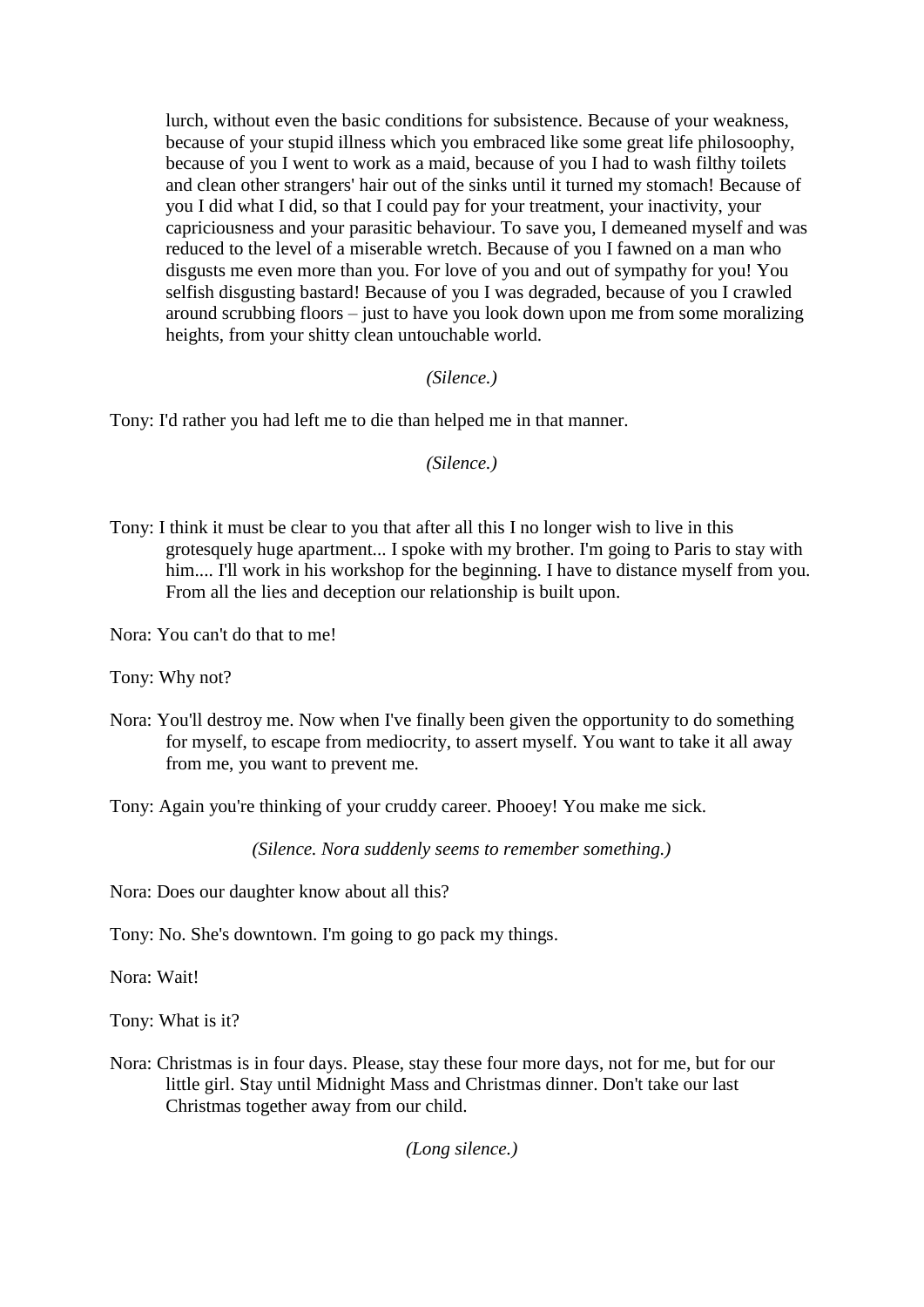Tony: O.K. I'll stay four more days, but only four. I hope I'll have the strength to hide my repulsion.

### **FOURTH INTERLUDE**

(*The lighting changes. The Actor and Actress come onto the proscenium.)*

Actress: I have one good suggestion.

Actor: Say it.

- Actress: I think that the title of the play *Nora in Our Time* puts too much of a burden on it. It's too pretentious. If it were called *Nora Here and Now*, that would ease some of the tension. It wouldn't seem so pretentious. Then if you put in some humourous elements...so that the feminists wouldn't say you'd gotten carried away. That way everything would be transported into the sphere of diversion, a playing on Ibsen's theme.
- Actor: I can see you're afraid how your friends from the Women's Association are going to react.

Actress: Oh, come on. Please don't try to foist that on me.

Actor: That is, their opinion is very important to you.

- Actress: I only want your play our production to have the necessary breadth of vision. I don't want it to seem one-dimensional, like some manifesto on how women are today.
- Actor: Don't worry. There's the other character. There's my Lydia. Ibsen's Linde, a character who is completely different from Nora.

#### *(Silence.)*

Actress: So, what do you think of my proposal?

Actor: What proposal?

Actress: What do you think of the title: *Nora Here and Now?*

Actor: It's out of the question. The programs and the posters have already been sent to the printer. Personally, I like the title: *Nora in Our Time* 

### (*Silence.)*

Actress: You really are...From the first rehearsal on until this moment: it's as though you don't want to hear what I'm saying. This is the first time I've seen you in this light. The worst thing is that the whole time you seem not to care how I feel at all.

Actor: You're exagerrating.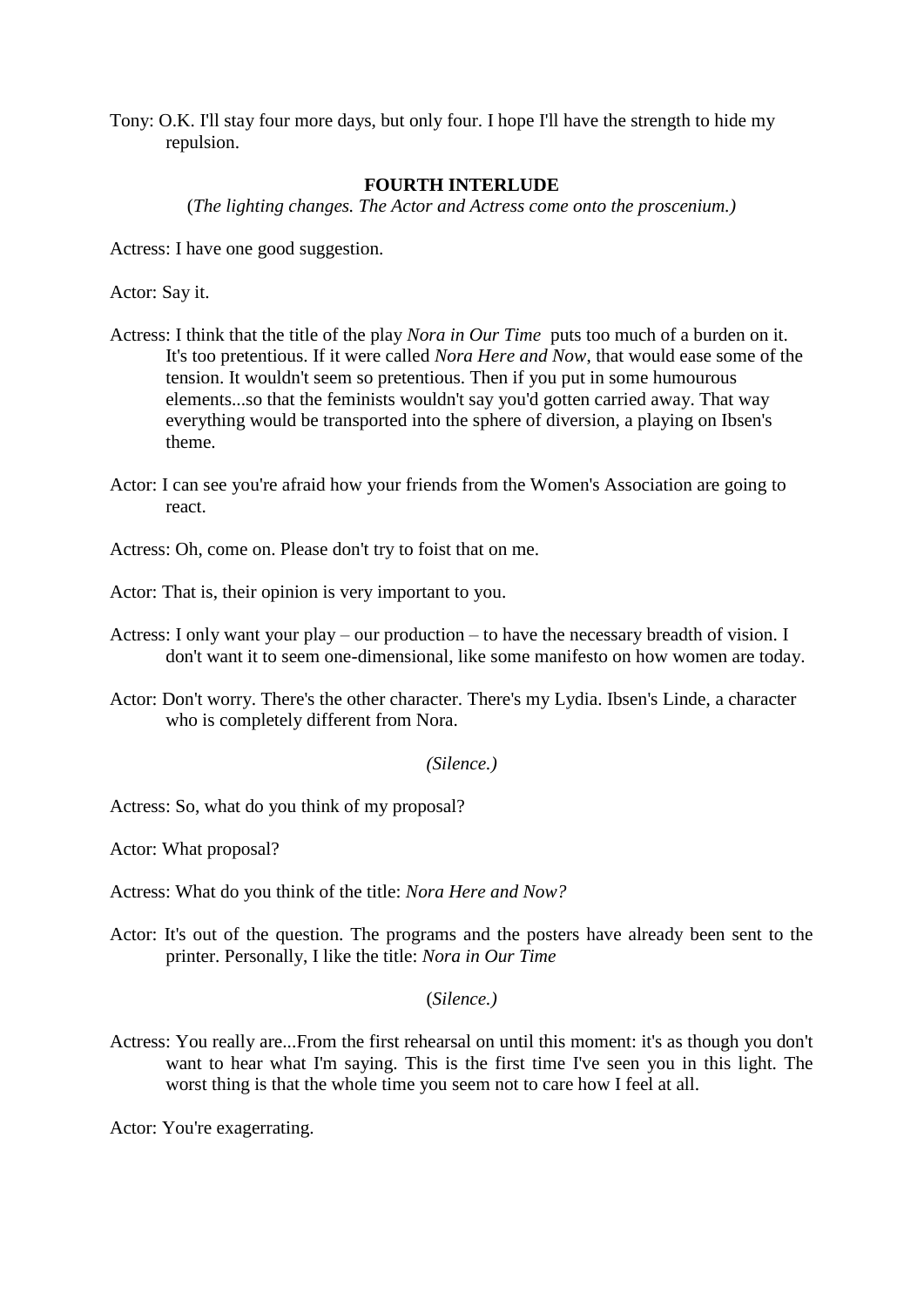Actress: You don't just not care how I feel but you don't even seem to notice what's up with me. You don't seem to notice that I'm physically and emotionally on the brink.

Actor: Oh come on. You're just imagining it.

*(Silence.)*

Actress: I'm sorry, but I have to tell you: working on this performance, on your script, your directing and having you as my partner – all that is beginning to threaten everything that is most important to us. It's starting to jeopardize our marriage. Don't forget that we're husband and wife. Don't forget how important our love and our relationship always were to you and me. And now all that is being jeopardized.

Actor: Excuse me, but what are you talking about?

Actress: I'm talking about the first serious crisis of our marriage. I'm talking about how drastically you have changed since you wrote that stupid play and I'm saying that the best thing for our marriage would be to drop this production. Find someone else to take my place. Let somebody else play my role.

*(Silence.)*

Actor: You're must be joking!

Actress: Not in the least. For you and for me the best thing would be to get out of this production.

Actor: You can't do this to me.

Actress: I can too, for us.

- Actor: My whole life I've been writing. You know how important writing and acting are to me. I never admitted it to anyone, because I was afraid of being ridiculed. And now, at the age of forty, when for the first time I have a chance to see my plan put on stage, you want to foil me. You spit on my script from the start. You don't want to accept that this play means more to me than any role I've ever played. How would you feel if I badmouthed your Madame Bovary from last year's season, when it was so important to you? What if I said I didn't like it? And that the part was horrible, not just the performance and its wretched adaptation?
- Actress: You hypocrite! You congratulated me after the premiere and said it was one of the best roles I ever played and it gave my career a new boost.
- Actor: I saw you were lacking self-confidence and felt insecure, and I wanted to offer you some support.
- Actress: That's revolting! You know I hate dishonesty. I could never lie to you like that, and that's exactly why I'm telling you right to your face that I don't like my part in your *Nora*, that I feel awful and that I'm going to quit the production in order to save our marriage.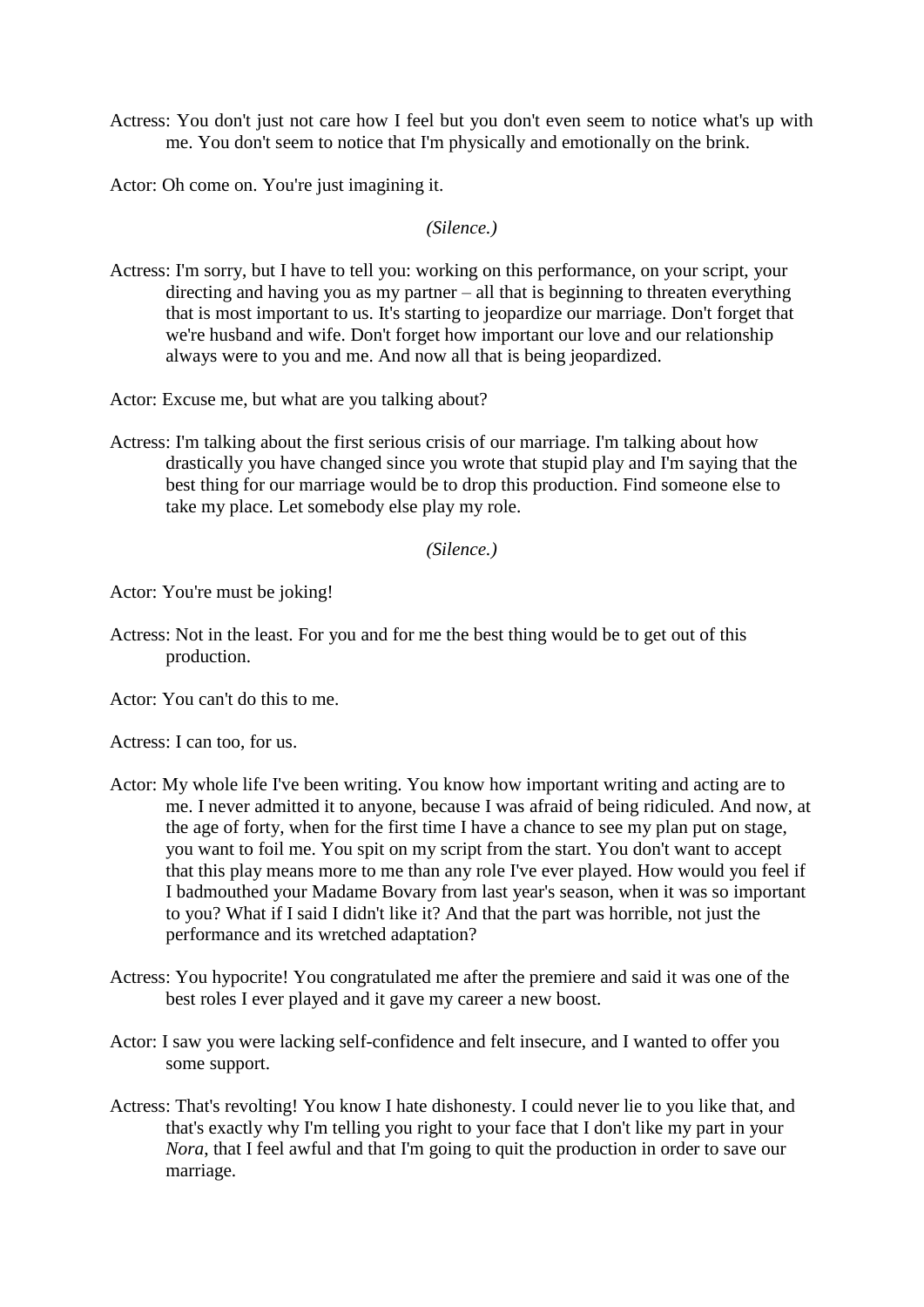- Actor: You're out of your mind. You don't know what you're saying. If you do this, if you quit my production, if you sell me out as a writer, then you really are going to have to find a new husband, and I'll start shopping around for a new wife.
- Actress: Oh, really? Your stupid play is more important to you than I am. Now you have definitely sunk beneath my respect. I thought we two were more than...It's blackmail. It makes me sick to think that your play is more important to you than your wife of fifteen years who...

### *(Silence.)*

Actress: I can't take it anymore. The pressure of having a husband, director, writer all in one and sharing the lead with him in his own production. I can tell the production is more important to you than I am, and I really don't have the energy to continue to be the quadruple object of your ambition and manipulation. That's why I'm moving into a hotel, right here and now. That's my condition for continuing with rehearsals.

Actor: You're crazy! What will people say when they hear you've moved into a hotel?

Actress: I was expecting that statement! You see that nothing has changed from Ibsen's day to the present. I don't give a whit what anyone says: tonight I'm not going to be sleeping with you under one roof!

Actor: You can't do this to me.

Actress: I'm going to do it – to save the production that means more to you than I do.

# **SCENE 10**

# **(Office of the travel agency.)**

*(Lydia Nora)*

Nora: Do you understand now what I'm saying? If he leaves me, if he leaves now, at the very moment when I'm supposed to start working as Deputy Minister, that could be the end of me. In all those interviews, I talked about how I had a wonderful husband, a wonderful marriage, how he is my main supporter and other such bullcrap. Two of those interviews won't be published until after Christmas. Besides, my minister made it perfectly clear that the Prime Minister expects that noone commits anymore imbecilities as far as his or her private life is concerned. On account of the recent divorce of the Minister of Agriculture and affair the Minister of Finance was having, the government's ratings in the polls has fallen by fiver percent. We're both invited to the New Year's cocktail at the Prime Minister's. You can imagine what will happen if I show up alone, when they ask me where the husband I so lavishly extolled in the papers. It's just awful!

*(Silence.)*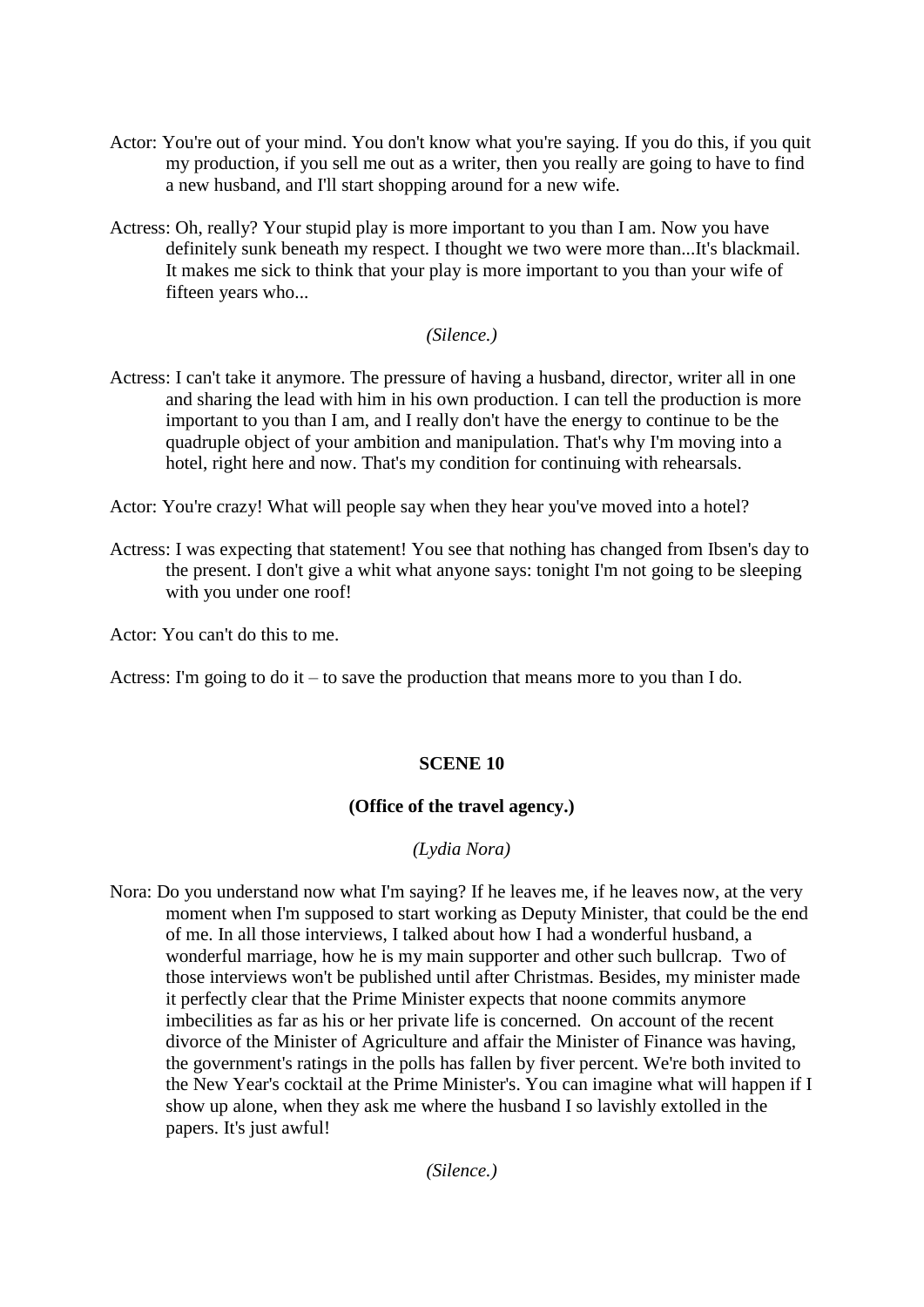Lydia: There isn't a thing you can do about it.

- Nora: There is. I have to do something. I can't allow him to destroy my life. I can't allow him to destroy my career, on account of his injured vanity. I've done so much for him and because of him. Shameless ingrate!
- Lydia: Do you want me to try to talk to him?
- Nora: Under no condition! I know it wouldn't help. I have to act quickly. I have to make some tough moves. And I need your help.
- Lydia: What do you have in mind?
- Nora: Hang on a second. I'll explain. I just want to remind you before I do what my nomination means for you and your opportunities. I won't forget about you, just like I didn't forget you when we worked together as maids in the hotel. Both of us maids with a college education. As soon as I was in a position to start my own travel agency, I hired you as my co-worker. I didn't forget about you, I didn't leave you in that hotel.
- Lydia: I won't ever forget that. I'm greatly indebted to you.
- Nora: I'll do much more for you than that. You only have to help me get out of this mess I'm in. I've come up with a plan. I know it will sound a bit drastic to you...but... I can't think of anything else.

Lydia: I'm curious.

Nora: You see...it isn't easy to say it...but...I know you can keep a secret and this has to remain our secret... When we were working in the hotel, do you remember how those guys from the underworld used to come around sometimes? I got to know one of them. He was kind of nice... and not too long ago we went out for a drink together. He gave me his telephone number. He bought a big house on the outskirts of the city and he and his boys, from what he tells me, like to show off in front of the ladies, get drunk and boast. Convicts and criminals hang out with them, out-of-work security men...his people work as debt collectors. For a thousand Euros they'll send a threat, for two thousand they'll give someone a scare, and for three to five thousand the guy they're supposed to work over gets his leg or his arm in a cast. There's one price for breaking a leg and another for breaking an arm.

Lydia: You're joking.

Nora: Not in the least.

Lydia: Why are you telling me all this?

Nora: If someone...some stranger, broke Tony's legs, he wouldn't be able to go to Paris. He'd be in the hospital. He'd be tied to a bed for months. I would take care of him, nurse him. Every day after a hard day's work in the ministry I'd rush off to the hospital to take care of him. I'd make surethe papers wrote a few heartbreaking accounts of my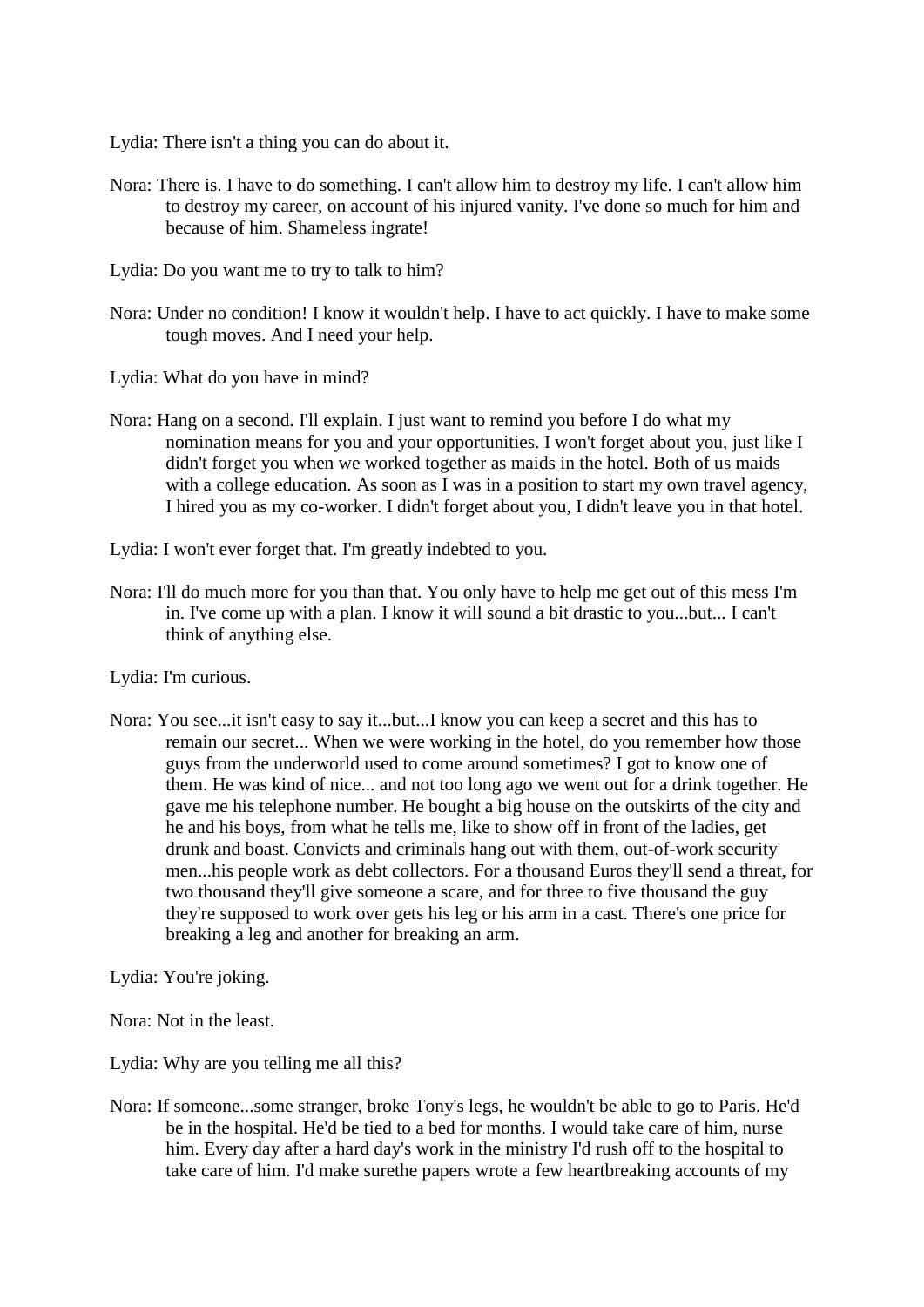sacrifice and my noble efforts. And if after all that when he recovers, he leaves me to go live with his brother in Paris, I'll be the victim – the poor, abandoned wife left by her ungrateful husband. Believe me: I'll work my way up to the post of minister sooner or later.

- Lydia: But, how can you...you can't do that to him...If anyone finds out that you...It would be horrible.
- Nora: That's why I have to be extremely careful. I know that my every step is being watched. I daren't call that guy, not to mention meet up with him somewhere. That's why you'll have to do it.

Lydia: Me?!

Nora: Yes, you. Only you can help me out of this mess. You're the only one I can send to arrange the job. I withdrew the money: 10,000 Euros. It's right here!

*(She tosses an envelope with 10,000 Euros in it onto the table in front of Lydia.)*

Nora: You have to do this for me. He won't refuse you and won't do a check on you, if you tell him I sent you. And just so there won't be any doubt it was me who sent you, give him this lighter together with the envelope. He gave it to me and...well, we won't talk about when and where. Just tell him not to call me on the phone under any circumstances.

*(Nora places the lighter on the table.)*

Nora: The plan is like this: I'll go to midnight mass at that little church outside of town with my husband and daughter. Behind the church is the grave where my father is buried. After mass, I'll suggest to Tony that we go light a candle on my father's grave. The men are to be there with iron rods to carry out their orders. They'll jump Tony. I'll scream and run away with our daughter in fright. Their job is to make sure Tony ends up in the hospital, and not for too short a stay. In panic, I'll get into the car and drive home. On top of that, I'll make sure to forget my cell phone, so that I can't call the police until I get home. Just tell them not to injure any vital organs and - God forbid not to hit him in the face.

*(Silence.)*

Nora: Isn't that a great plan?

Lydia: Forgive me, but... You're putting me in a very awkward position.

Nora: Don't worry. Noone will ever find out.

*(Silence)*

Nora: Well?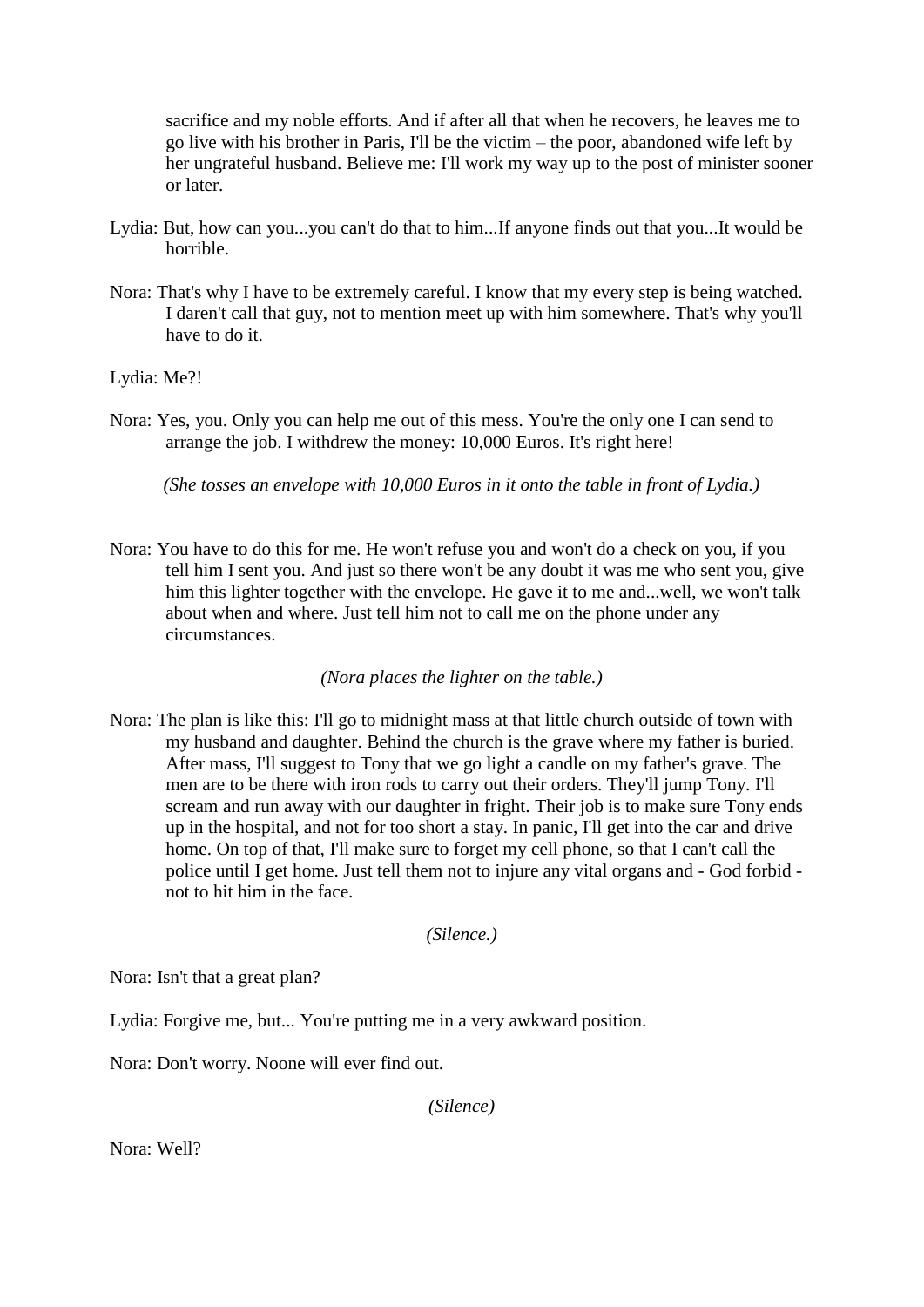Lydia: What if I refuse?

Nora: If you refuse, you'll lose this job and all further support on my part. That would be very stupid, when it is only now that I'll really be able to help you.

Lydia: Apparently, I have no choice.

Nora: You know that I never give people the opportunity to decide for themselves. Besides, for my co-workers it is best to listen to what I say, because I know things always go best when they go the way I think they should . It's all for the best. Not just for me.

# **SCENE 11**

### **(Office of the travel agency.)**

*(Lydia is ordering papers on the desk. Carl enters.)*

Carl: Hi!

Lydia: Hi!

Carl: I'm glad you're here. I was afraid you might not be working on Christmas Eve.

Lydia: For me there's no such thing as a holiday. Maybe it's good that way, because I don't know what I'd do with free time if by some chance I happened to have some.

Carl: Am I disturbing you?

Lydia: Not at all.

- Carl: This is my first Christmas Eve as a free man in four years. I have to admit, I imagined it differently.
- Lydia: It's seldom that our dreams correspond to reality. Still, we all keep stubbornly dreaming our vain and unrealistic dreams. That's how we get ourselves prepared for fresh disappointments.
- Carl: It's not entirely like that... Sometimes we have nothing left but dreams and, as you'd put it, "vain hope". ...Since I the last time we saw eachother, I haven't stopped thinking about what you said. About all the things I found out and the way the knowledge of them casts my life into a completely different perspective.

Lydia: What are you talking about?

Carl: About your letters. I read through them all again. Even now they mean so immeasurably much to me. Just like they did when I was in prison. In those letters I found you – your soul, your goodness. I found in them a reason to strike out on a new path through life. Those letters express not only caring and support of me, but love.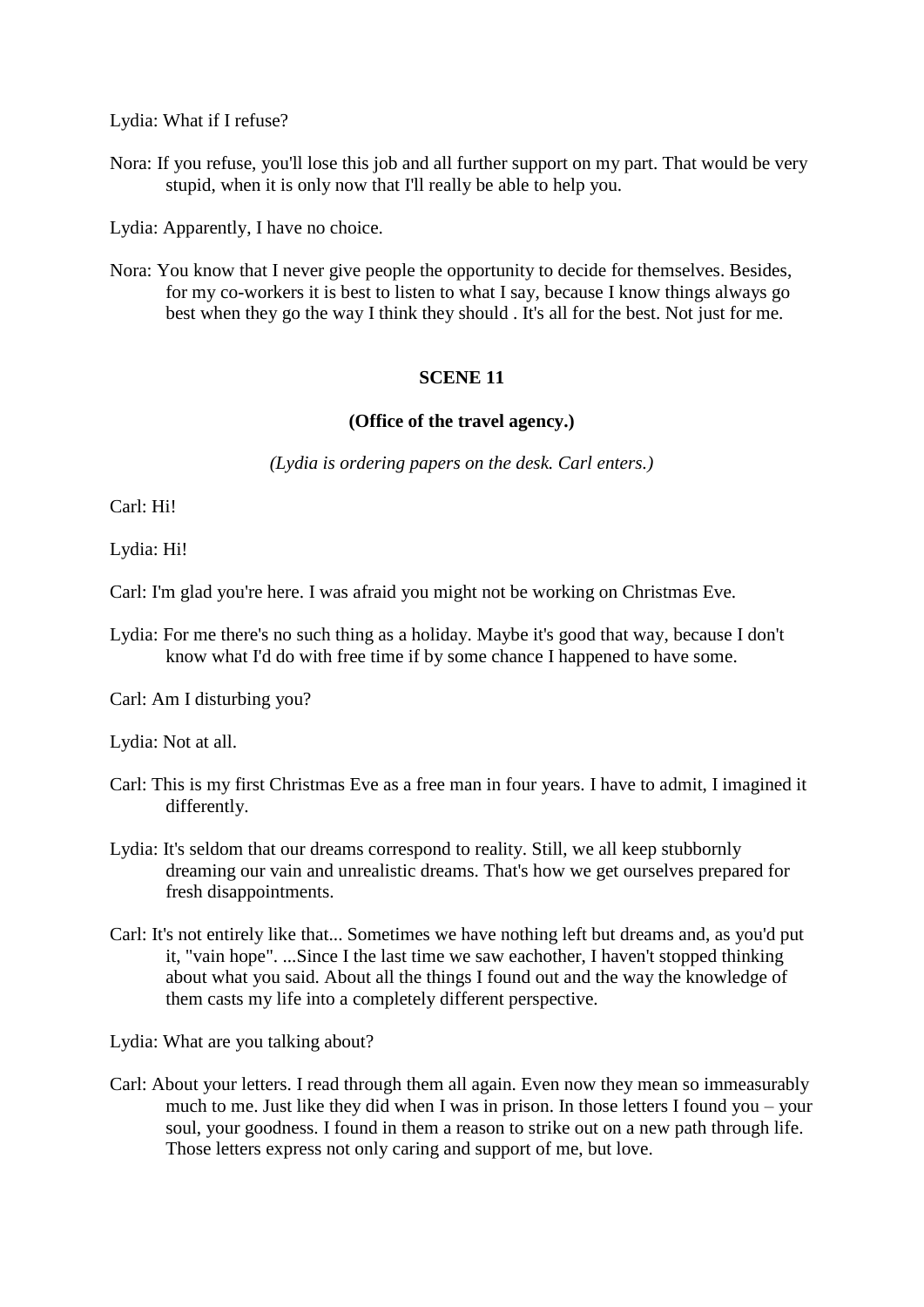### *(Silence. Lydia looks away.)*

Carl: You know that I've tried my whole life to dominate others, to run the show, when I needed to as well as when I didn't need to. And then, all at once, those letters of yours...all of those emotions. Everything you wrote...turned everything inside my head topsy-turvy, my thoughts, my feelings ... To put it simply, I understood that everything I'd done, the way I'd been living up to now was mistaken... and that I didn't want to live that way anymore. That's why I decided... You helped me....thanks to you I became convinced that things could be different...I decided I didn't want to be ashamed anymore of my actions. I didn't want to hurt anyone anymore. I thought about the hate and scorn that take hold of me whenever I think of Nora. I thought about the pain I caused her husband with that e-mail. Before I came here, I called him and apologized. I said that his wife hadn't been my mistress, that it was only out of revenge that I slandered her in that letter, because she wouldn't find a job for my son. He accepted my apology. And, even if it was a lie, I hope that that lie will help to save their shaky marriage, and limit the damage I've caused.

Lydia: You really called Tony?

- Carl: Yes, I did. And I talked to my son last night and told him I was sorry for all the things he had to suffer on account of me. I told him about trying to get him a job in the Ministry of Tourism, but that I had to give up the idea because I couldn't make it happen without causing a disaster. He said that the fact I had decided to change my ways was more important to him than any opportunity to advance in his career and that he would never want to become employed by dishonourable means. He made me ashamed of myself. He's had to swallow so much because of me. I'm sorry that I can give him nothing but a surname that will only hinder him and not help him in life. He's decided to take a job as secretary of a school in one of the suburbs.
- Lydia: What will you live from? What will you do?
- Carl: I'm going to start a travel agency. My sister is going to lend me some money. I have experience in the trade. It'll be hard at the beginning, but I'm sure I can succeed.
- Lydia: If you need an industrious helper, I'd be glad to work for you.
- Carl: You don't mean it?! You have a well-established position here and everything...
- Lydia: I do mean it. I'm just packing my things. I already wrote Nora a letter to tell her I can't and don't want to work for her any more. I've been thinking about everything the past few days as well and I've made some big decisions.
- Carl: What are you talking about? What do you mean?
- Lydia: Nora wanted me to engage some shady figures for her to literally break her husband's legs using iron rods. She said, if I didn't do it, she'd fire me. And I have no intention of doing it. I'd rather end up on the street.

Carl: But, what ever possessed her to want to commit such a brutality? Whatever for?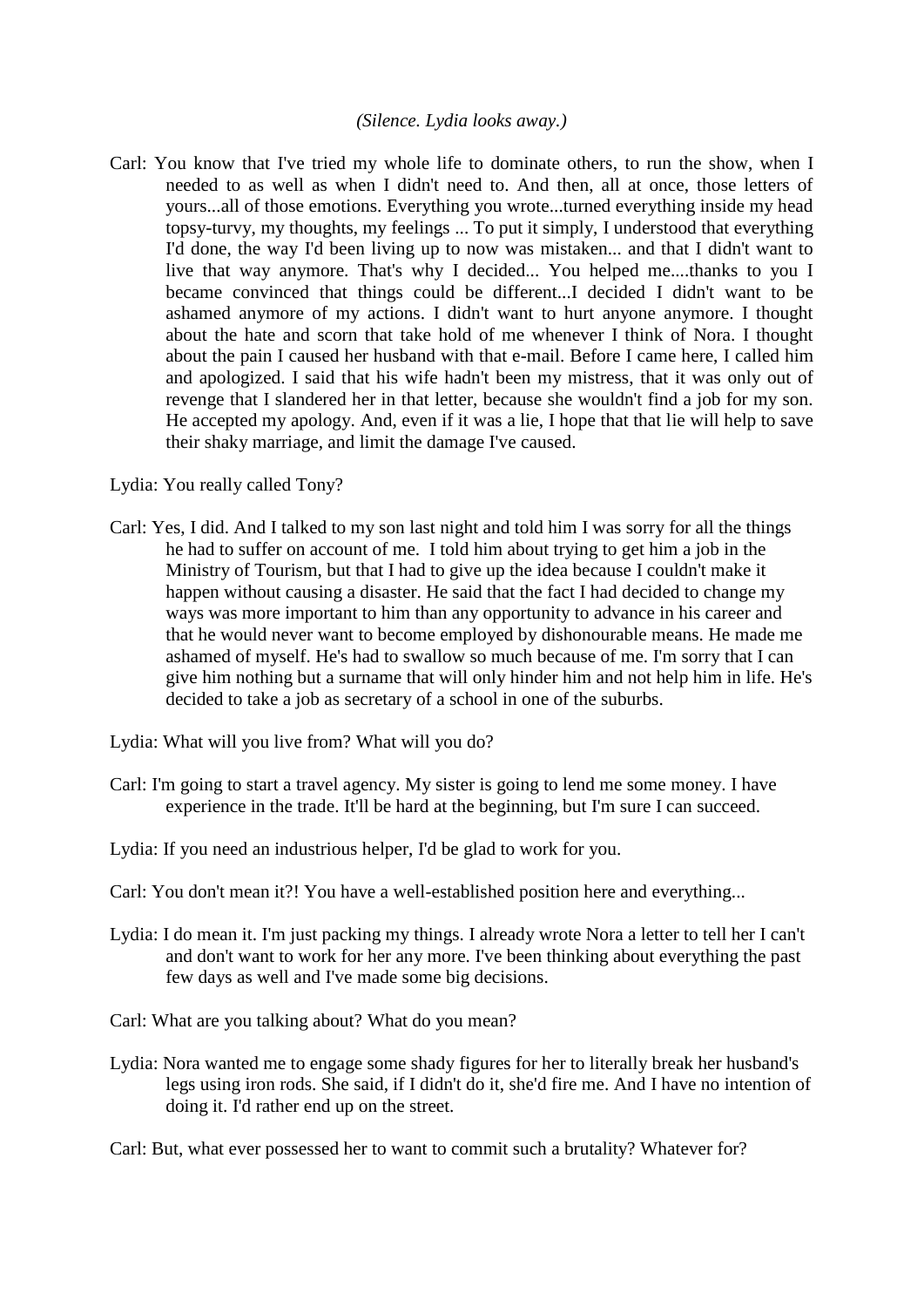Lydia: Tony told her that he was going to leave her after Christmas and go to apris to live. She doesn't want to lose her position as Deputy Minister and she's willing to pay any price to prevent it. I guess you know her by now.

Carl: Yes, unfortunately, I do.

### *(Silence.)*

Carl: Do you maye have the telephone number or the fax number of the Ministry?

Lydia: I have the fax number for the Minister's office.

Carl: Great. I think we have to stop that monster, before she takes out somebody else. If she goes into politics, she's going to crush a lot of people underfoot. And there's only one way we can stop her.

Lydia: How?

Carl: I'll write a letter personally to her minister. I'll brag about her as my devoted co-worker and let him know that it was thanks to my support that she was able to establish herself in the tourist trade. Considering my reputation, I don't doubt that will spell the end of her political career.

*(Lydia smiles.)*

Lydia: You'll be doing a good deed.

- Carl: That's all I want to do in life from now on. And one more thing: I don't know whether or not you were joking when you said you were willing to work for me. It's true, I'm not very well situated financially. My social status and my reputation are lower than low. But if you really want to work for me, you'll make me a happy man, because every day I'll look forward to coming to work, knowing that you'll be there. Up till now, I haven't been a good man, and I don't deserve your...
- Lydia: No, Carl! Don't put yourself down any longer. Don't talk about the past. I always believed in your character. I'm prepared to work for you and to fight for you. On one condition – that we forget the past and that we don't let it ruin the future I really believe in.

# **SCENE 12**

### **(The living room of Nora's apartment.)**

*(Tony, Nora)*

*(Tony carries his suitcase into the living room. Then he returns to the bedroom and comes out again with another big suitcase. Nora enters by the other door. She's wearing a winter coat.)*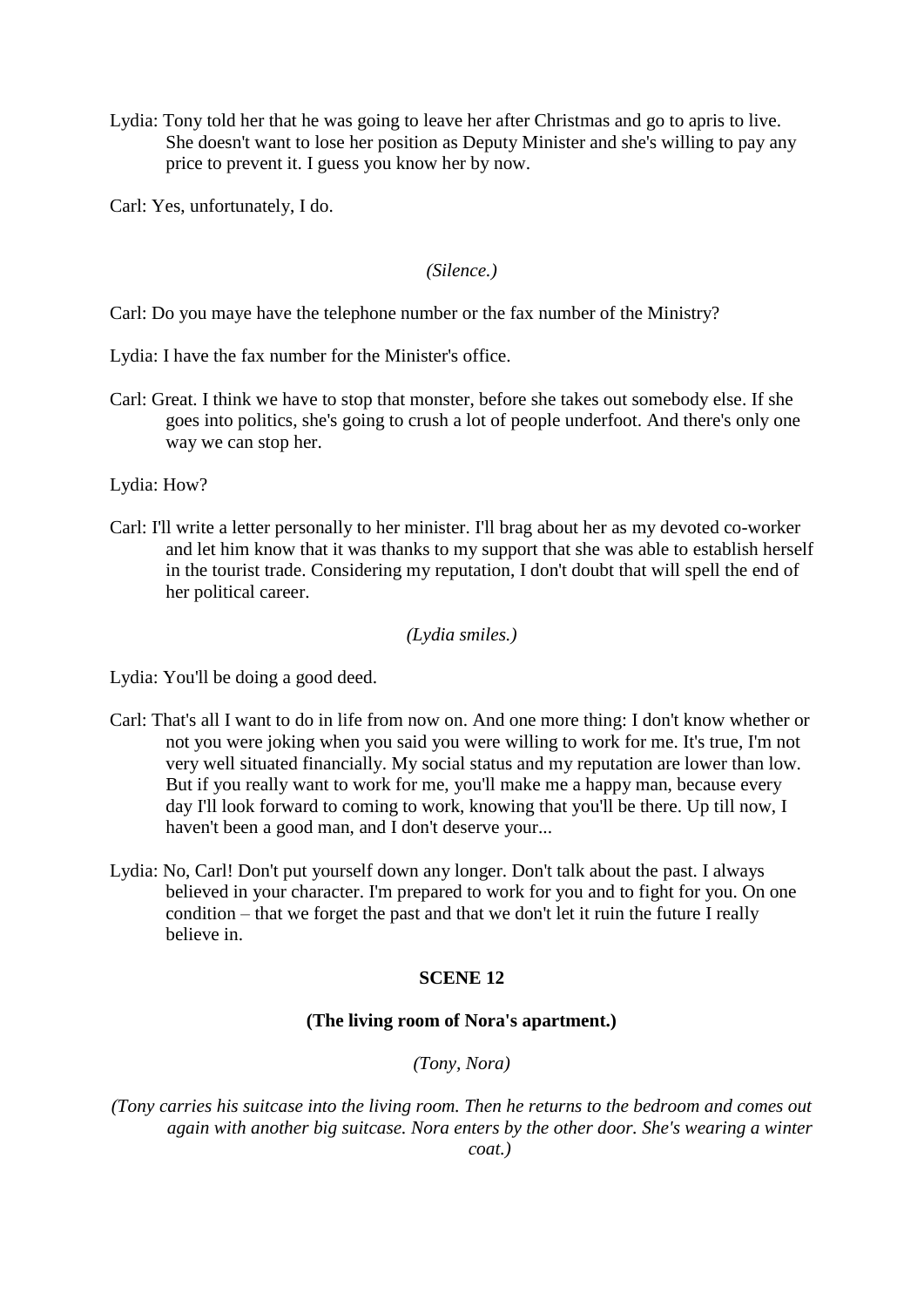Nora: What are you doing?

Tony: Packing my things. I'm leaving.

Nora: Didn't you promise to go to Midnight mass with our daughter?

Tony: I just spoke to her. She said she's spending Christmas with her boyfriend and his parents...Forgive me, but if all of us aren't going to be here, there's no sense in us two playacting...I don't have any reason to go to midnight mass with you.

Nora: But you promised.

Tony: And you promised me a lot of things in our life together. My train leaves in an hour for Paris. The taxi will be here in fifteen minutes.

Nora: But just for tonight...

- Tony: And one more thing I owe you an apology. Today Carl called me and said he wrote all that slander in the e-mail because you wouldn't help him by finding a job for his son in the ministry. He said you'd never had an affair with him and that he was sorry about the lies and intrigues. I don't know if what he says is the truth or not...but it doesn't matter anymore anyway.
- Nora: Why doesn't it matter?! That's the very reason you shouldn't leave me after all, that we shouldn't separate but stay together. You can't just live like me like this.
- Tony: All these years I've been a coward and a weakling. I've finally grasped that the way I am I can't mean anything to a woman like you. Not to our daughter, either. That's why I'm leaving. I'm not equal to you and I don't deserve you.

Nora: But, I'll help you. We can start over again from the beginning.

Tony: No, Nora, no! I have to find myself. I have to believe in myself, if I'm going to regain your respect.

Nora: You mean, there's hope that you'll come back to me, that we'll be together again...

Tony: I don't know, sweetheart, I don't know. It depends on me. It depends on you. It depends on what life brings us and whether I'll succeed in finding my place under the sun. Without your help and without your protection. If I succeed in regaining my selfrespect, if I can find a firm foundation within myself, maybe as another man I'll be able to build a relationship with you again. But on the basis of equality and mutual respect... I'm afraid to think what lies in store for me, but – if I give up now, I know I'll regret it for the rest of my life and that I'll never forgive myself. It's seven hours to midnight. The taxi is waiting for me. I have to go now.

Nora: Won't you even kiss me goodbye?

Tony: No! Forgive me, but we don't deserve to kiss eachother goodbye. Not you, and not I... and, there's something else – this e-mail arrived from your would-be minister.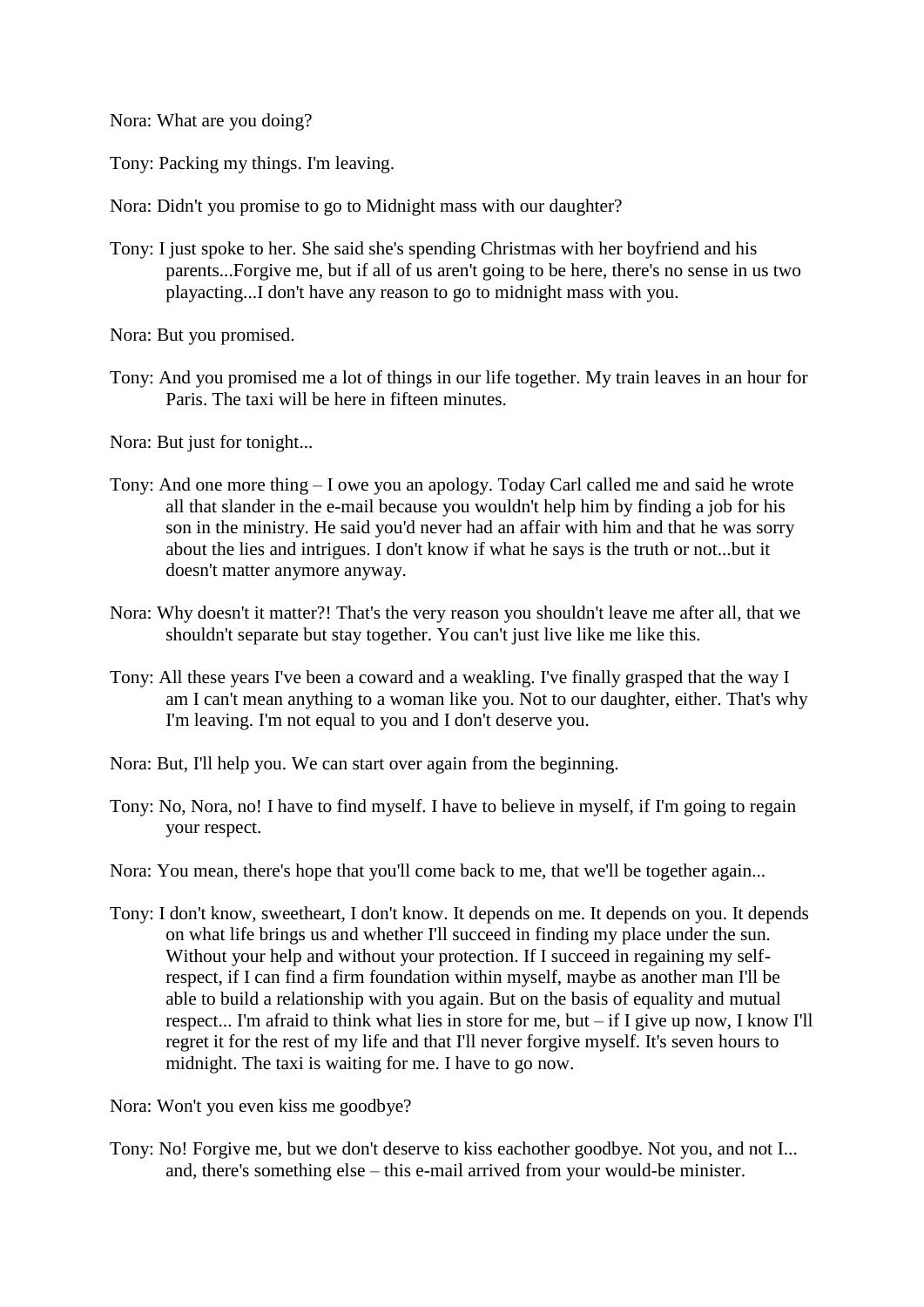Nora: Why "would-be"?

Tony: He writes that he's withdrawn your nomination to the post of Deputy Minister. He and the Prime Minister got news that Carl was the one who introduced you to tourism. And since he was convicted for corruption and is otherwise a man of ill repute, they think that stories from your past could damage the government's reputation.

Nora: Bastards! How could they?! And you're just telling me this now?!

- Tony: Maybe it's better for you this way. Politics would have taken hold of you completely and probably destroyed you.
- Nora: That's ridiculous! This is going to ruin me! Someone will pay for this! Someone will pay dearly for this! Damned intriguers, now I'll be written off by the union, too.
- Tony: One more thing. I read the interview with you in the papers today. Thank you for your kind words about me. I don't know why you said I was a painter when I have never had an exhibition – maybe I'll become one, after all. Thank you, all the same.

Nora: Go to hell!

# **FIFTH INTERLUDE or EPILOG**

*(The lighting changes. The Actress comes onto the proscenium carrying a chair. She puts the chair down and then sits down on it. The Actor appears carrying four different newspapers.)*

Actor: May I come in?

Actress: You already came in.

Actor: I thought that you'd come home after the premier. You disappeared after the cocktail. I didn't even get to congratulating you, and I wanted to say that that was one of the best roles you've ever played in your life. After this role, your career has taken a new turn. It wasn't very nice of you to just evaporate like that.

Actress: I had an appointment at the doctor's yesterday morning.

Actor: Everyone wanted me to talk about you. Have you seen the reviews?

Actress: I have.

Actor: They all say you were great. You got off better than I did. You put up such a fight. You had so many objections to that role, and in the end you were a big success. I scraped by as a playwright, but they buried me as a director.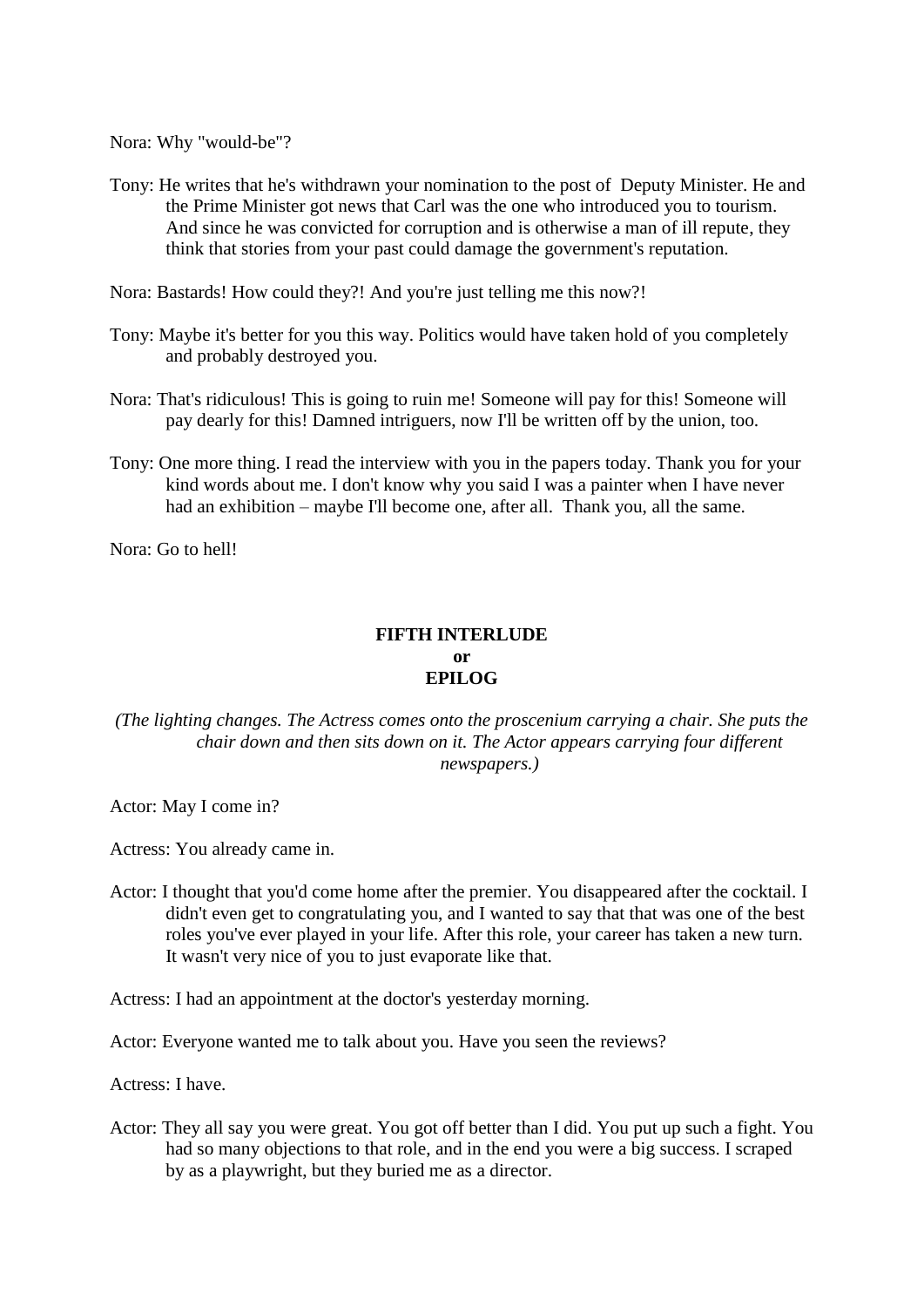Actress: That's not surprising. The whole time you so jealously guarded your text, that you couldn't direct it the way it needed to be. And as a playwright you really got carried away with the idea about the iron stakes and having them break his legs. Even people who liked your play criticized you for that. I warned you they would, right from the start.

Actor: After the battle's over everyone knows how to be a good general.

*(Silence)*

Actor: Why didn't you come home... now the premiere is over?

- Actress: Because I was angry at you. Because you saw fit to walk all over me because of your play and for the sake of your career as a writer. And because you didn't apologize to me.
- Actor: Oh come on. You're not a tender little flower that I could trample you underfoot. Let's go home.
- Actress: I'm not going until you say you're sorry for everything I had to go through in the past two and a half months because of you.
- Actor: No way am I going to apologize. You said all kinds of things to me, too. I had to swallow a lot of crap from you, too, and it wasn't any easier for me to put up with you than it was for you to put up with me.

Actress: Then never mind. You know the way out.

*(The Actor starts toward an imaginary exit, then stops.)*

Actor: Today is the first repeat performance.

Actress: Don't worry. I'll be there. I got better reviews than you did. Everybody praised me. I'd be crazy not to keep playing in this production. Besides, I've acted much more difficult parts in my life than yours...But after New Year's you'll have to find a new leading lady for your *Nora.*

*(Silence.)*

Actor: Why is that?

Actress: Yesterday, I was at the doctor's. When I mentioned that before, you didn't even ask me why I needed to go. You're so preoccupied with your debut as an author that you don't even care about your wife's health.

Actor: You're not sick, are you?

Actress: No, I'm not sick... I'm pregnant. I'm in my second month. In a few days, I'll be in my third.